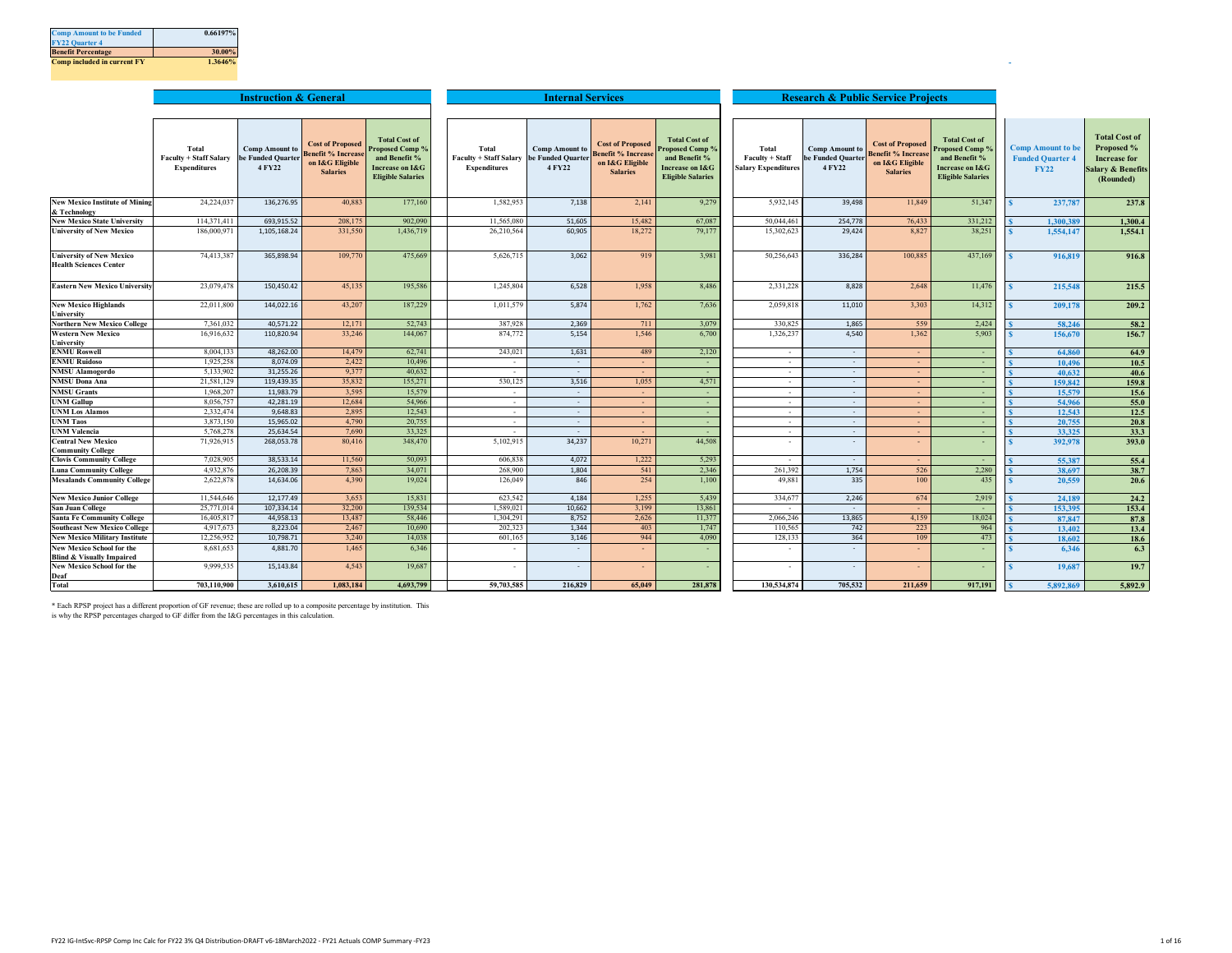|                                                             |            |                        | Proposed COMP Current Year Comp            | Employee             |                                           |             |                            |                                  |             |                          |         |                          |           |                                      |                                 |                      |
|-------------------------------------------------------------|------------|------------------------|--------------------------------------------|----------------------|-------------------------------------------|-------------|----------------------------|----------------------------------|-------------|--------------------------|---------|--------------------------|-----------|--------------------------------------|---------------------------------|----------------------|
|                                                             |            | Percentage             | Increase                                   | <b>Benefits</b>      | <b>Employer Portion ERB</b>               |             |                            |                                  |             |                          |         |                          |           |                                      |                                 |                      |
|                                                             |            | 0.66197%               | 1.3646                                     | 30.00%               | 0.00%                                     |             |                            |                                  |             |                          |         |                          |           |                                      |                                 |                      |
|                                                             |            |                        |                                            |                      |                                           |             |                            |                                  |             |                          |         |                          |           | <b>Employee</b>                      |                                 |                      |
|                                                             |            |                        |                                            |                      |                                           |             |                            |                                  |             |                          |         |                          |           | <b>Benefits Cal</b><br><b>Totals</b> | Total Comp +<br><b>Benefits</b> | <b>Total Rounded</b> |
|                                                             |            |                        | FY21 Actuals Expenditures - Exhibits 10-14 |                      |                                           |             |                            | 2021 Actual Revenues - Exhibit 2 |             |                          |         | Comp Amount to be Funded |           |                                      |                                 |                      |
|                                                             |            |                        |                                            |                      | Total Check Figure =                      |             | <b>Tuition and Fee:</b>    |                                  | Total I&G   | GF-T&F-TSF               |         |                          |           |                                      |                                 |                      |
|                                                             | Faculty    | Staff                  | <b>Total Salaries</b>                      | reicidedichiteta     | amounts per exhibit<br>should match exh 2 | GF Approp.  | Revenue                    | <b>TSF Revenue</b>               | Revenue     | % of Eligible<br>Revenue | Faculty | Staff                    | Total     |                                      |                                 |                      |
| NM Institute of Mining & Technology I&G                     |            |                        |                                            |                      |                                           |             |                            |                                  |             |                          |         |                          |           |                                      |                                 |                      |
| Instruction Exh 10                                          | 10,050,990 | 2,807,761              | 12,858,751                                 | 6,714,000            | 19,572,751                                |             |                            |                                  |             |                          |         |                          |           |                                      |                                 |                      |
| Academic Support Exh 11                                     | 196,693    | 1,465,574              | 1,662,267                                  | 2,320,136            | 3,982,403                                 |             |                            |                                  |             |                          |         |                          |           |                                      |                                 |                      |
| Student Services Exh 12<br>Institutional Support Exh 13     |            | 1,096,610<br>5,733,134 | 1,096,610<br>5,733,134                     | 740,499<br>2,647,131 | 1,837,109<br>8,380,265                    |             |                            |                                  |             |                          |         |                          |           |                                      |                                 |                      |
| Oper & Maint Exh 14                                         |            | 2,873,275              | 2,873,275                                  | 2.881.349            | 5,754,624                                 |             |                            |                                  |             |                          |         |                          |           |                                      |                                 |                      |
| Total                                                       | 10,247,683 | 13,976,354             | 24,224,037                                 |                      | 39,527,152                                | 27,364,900  | 13,070,295                 | $\,$ 0                           | 48,227,645  | 83.849                   | 57,650  | 78,627                   | 136,277   | 40,883                               | 177,160                         | 177.2                |
|                                                             |            |                        |                                            |                      |                                           |             |                            |                                  |             |                          |         |                          |           |                                      |                                 |                      |
| Internal Services Exh. 18                                   | 4,712      | 1,578,241              | 1,582,953                                  | 2,770,175            | 4,353,128                                 |             | % of expend charged to I&G |                                  |             | 67.209                   | 21      | 7,117                    | 7,138     | 2,141                                | 9,279                           | 9.3                  |
| Total NMIMT I&G                                             | 10,247,683 | 13,976,354             | 24,224,037                                 |                      |                                           |             |                            |                                  |             |                          | 57,672  | 85,743                   | 143,41    | 43,024                               | 186,439                         | 186.5                |
|                                                             |            |                        |                                            |                      |                                           |             |                            |                                  |             |                          |         |                          |           |                                      |                                 |                      |
|                                                             |            |                        |                                            |                      |                                           |             |                            |                                  |             |                          |         |                          |           |                                      |                                 |                      |
| NM State University I&G                                     |            |                        |                                            |                      |                                           |             |                            |                                  |             |                          |         |                          |           |                                      |                                 |                      |
| Instruction Exh 10                                          | 54,617,533 | 14,930,020             | 69,547,553                                 | 34,960,784           | 104,508,337                               |             |                            |                                  |             |                          |         |                          |           |                                      |                                 |                      |
| Academic Support Exh 11                                     | 1,260,900  | 8,843,166              | 10,104,066                                 | 9,550,511            | 19,654,577                                |             |                            |                                  |             |                          |         |                          |           |                                      |                                 |                      |
| Student Services Exh 12                                     | 21,760     | 7,563,726              | 7,585,486                                  | 4,790,993            | 12,376,479                                |             |                            |                                  |             |                          |         |                          |           |                                      |                                 |                      |
| Institutional Support Exh 13                                | 36,271     | 18,308,975             | 18,345,246                                 | 4,454,189            | 22,799,435                                |             |                            |                                  |             |                          |         |                          |           |                                      |                                 |                      |
| Oper & Maint Exh 14                                         |            | 8,789,060              | 8,789,060                                  | 8,910,374            | 17,699,434                                |             |                            |                                  |             |                          |         |                          |           |                                      |                                 |                      |
| Total                                                       | 55,936,464 | 58,434,947             | 114,371,411                                |                      | 177,038,262                               | 116,087,400 | 92,767,157                 | $\mathbf 0$                      | 230,981,299 | 90.429                   | 339,378 | 354,537                  | 693,916   | 208,179                              | 902,090                         | 902.1                |
| Internal Services Exh. 18                                   | 11,782     | 11,553,298             | 11,565,080                                 | (9, 192, 975)        | 2,372,105                                 |             | % of expend charged to I&G |                                  |             | 66.509                   | 53      | 51,553                   | 51,609    | 15,482                               | 67,087                          | 67.1                 |
| Total NMSU I&G                                              | 55,936,464 | 58,434,947             | 114,371,411                                |                      |                                           |             |                            |                                  |             |                          | 339,431 | 406,090                  | 745,52    | 223,65                               | 969,177                         | 969.2                |
|                                                             |            |                        |                                            |                      |                                           |             |                            |                                  |             |                          |         |                          |           |                                      |                                 |                      |
|                                                             |            |                        |                                            |                      |                                           |             |                            |                                  |             |                          |         |                          |           |                                      |                                 |                      |
|                                                             |            |                        |                                            |                      |                                           |             |                            |                                  |             |                          |         |                          |           |                                      |                                 |                      |
| University of NM I&G<br>Instruction Exh 10                  | 85,647,864 | 30,228,291             | 115,876,155                                | 52,969,982           | 168,846,137                               |             |                            |                                  |             |                          |         |                          |           |                                      |                                 |                      |
| Academic Support Exh 11                                     | 7,680,346  | 15,792,924             | 23,473,270                                 | 15,291,086           | 38,764,356                                |             |                            |                                  |             |                          |         |                          |           |                                      |                                 |                      |
| Student Services Exh 12                                     | 25,912     | 10,456,828             | 10,482,740                                 | 9,127,958            | 19,610,698                                |             |                            |                                  |             |                          |         |                          |           |                                      |                                 |                      |
| Institutional Support Exh 13                                | 2,138,898  | 24,771,115             | 26,910,013                                 | 14,910,742           | 41,820,755                                |             |                            |                                  |             |                          |         |                          |           |                                      |                                 |                      |
| Oper & Maint Exh 14                                         | 15.181     | 9,243,612              | 9,258,793                                  | 22,537,507           | 31,796,300                                |             |                            |                                  |             |                          |         |                          |           |                                      |                                 |                      |
| Total                                                       | 95,508,201 | 90,492,770             | 186,000,971                                |                      | 300,838,247                               | 187,232,855 | 142,366,780                | $\circ$                          | 372,220,338 | 88.559                   | 567,484 | 537,684                  | 1,105,168 | 331,550                              | 1,436,719                       | 1,436.7              |
| ntemal Services Exh. 18                                     | 1,836,488  | 24,374,076             | 26,210,564                                 | (20, 538, 591)       | 5,671,973                                 |             | % of expend charged to I&G |                                  |             | 34.639                   | 4,267   | 56,638                   | 60,90     | 18,272                               | 79,177                          | 79.2                 |
| Total UNM 1&G                                               | 95,508,201 | 90,492,770             | 186,000,971                                |                      |                                           |             |                            |                                  |             |                          | 571,752 | 594,322                  | 1,166,073 | 349,822                              | 1,515,895                       | 1,515.9              |
|                                                             |            |                        |                                            |                      |                                           |             |                            |                                  |             |                          |         |                          |           |                                      |                                 |                      |
|                                                             |            |                        |                                            |                      |                                           |             |                            |                                  |             |                          |         |                          |           |                                      |                                 |                      |
|                                                             |            |                        |                                            |                      |                                           |             |                            |                                  |             |                          |         |                          |           |                                      |                                 |                      |
| <b>Health Sciences Center I&amp;G</b><br>Instruction Exh 10 | 33,398,397 | 17,504,021             | 50,902,418                                 | 22,010,099           | 72,912,517                                |             |                            |                                  |             |                          |         |                          |           |                                      |                                 |                      |
| Academic Support Exh 11                                     | 1,597,312  | 3,355,020              | 4,952,332                                  | 4,115,422            | 9,067,754                                 |             |                            |                                  |             |                          |         |                          |           |                                      |                                 |                      |
| Student Services Exh 12                                     | 2,612,277  | 2,448,409              | 5,060,686                                  | 2,590,817            | 7,651,503                                 |             |                            |                                  |             |                          |         |                          |           |                                      |                                 |                      |
| Institutional Support Exh 13                                | 1,072,555  | 10,217,650             | 11,290,205                                 | 5,640,188            | 16,930,393                                |             |                            |                                  |             |                          |         |                          |           |                                      |                                 |                      |
| Oper & Maint Exh 14                                         |            | 2,207,746              | 2,207,746                                  | 6,483,926            | 8,691,672                                 |             |                            |                                  |             |                          |         |                          |           |                                      |                                 |                      |
| Total                                                       | 38,680,541 | 35,732,846             | 74,413,387                                 |                      | 115,253,839                               | 62,780,440  | 31,584,613                 | 1,081,500                        | 130,246,795 | 73.289                   | 190,197 | 175,702                  | 365,899   | 109,770                              | 475,669                         | 475.7                |
| Internal Services Exh. 18                                   | 3,186,839  | 2,439,876              | 5,626,715                                  | (5,357,946)          | 268,769                                   |             | % of expend charged to I&G |                                  |             | 8.119                    | 1,734   | 1,328                    | 3,06      | 919                                  | 3,981                           | $4.0\,$              |
|                                                             |            |                        |                                            |                      |                                           |             |                            |                                  |             |                          |         |                          |           |                                      |                                 |                      |
| Total HSC I&G                                               | 38,680,541 | 35,732,846             | 74,413,387                                 |                      |                                           |             |                            |                                  |             |                          | 191,931 | 177,030                  | 368,96    | 110,688                              | 479,649                         | 479.6                |
|                                                             |            |                        |                                            |                      |                                           |             |                            |                                  |             |                          |         |                          |           |                                      |                                 |                      |
|                                                             |            |                        |                                            |                      |                                           |             |                            |                                  |             |                          |         |                          |           |                                      |                                 |                      |
|                                                             |            |                        |                                            |                      |                                           |             |                            |                                  |             |                          |         |                          |           |                                      |                                 |                      |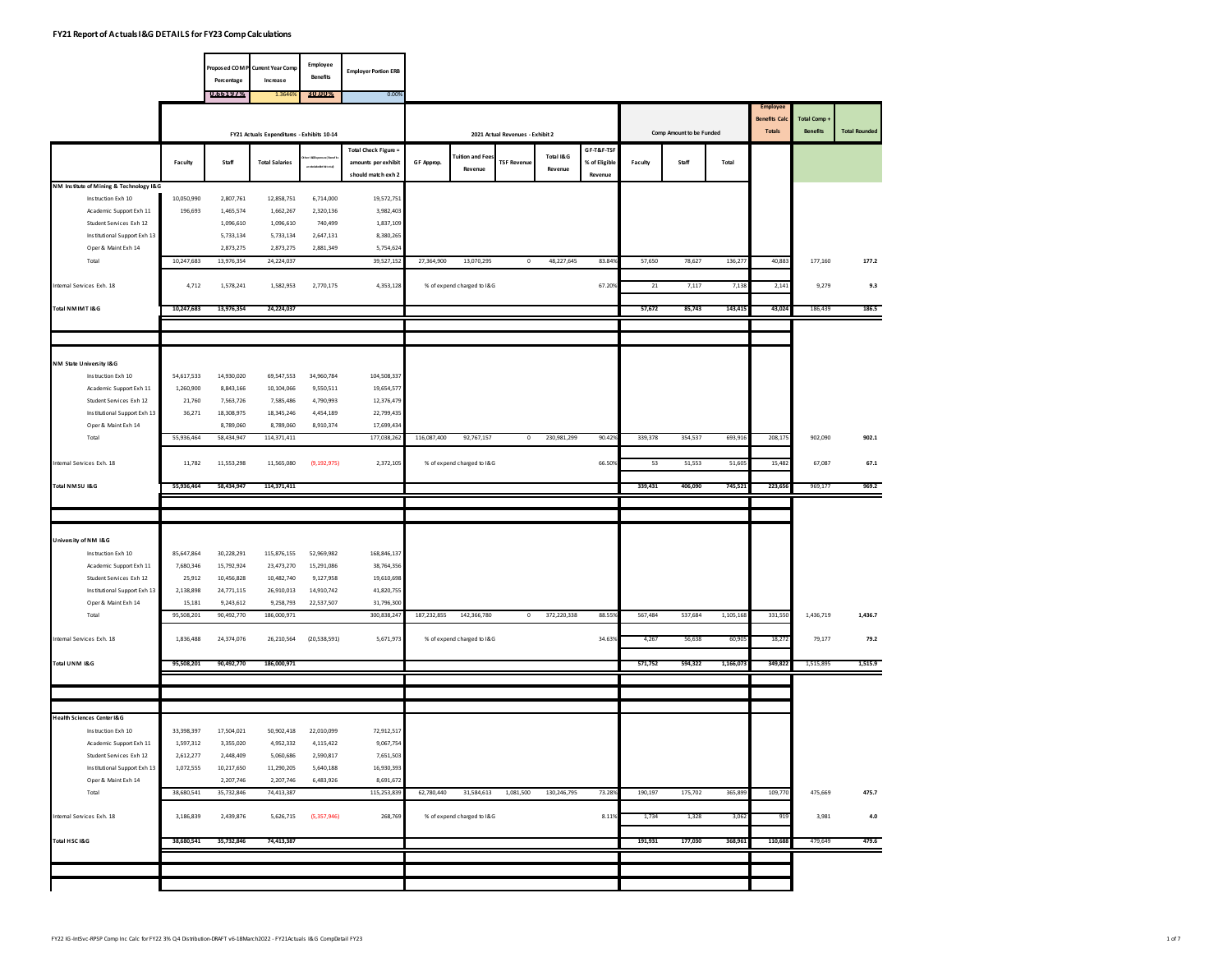|                                                      |                      |                        | Proposed COM P Current Year Comp           | Employee               | <b>Employer Portion ERB</b> |            |                            |                                  |            |               |                         |                          |         |                                         |                 |                      |
|------------------------------------------------------|----------------------|------------------------|--------------------------------------------|------------------------|-----------------------------|------------|----------------------------|----------------------------------|------------|---------------|-------------------------|--------------------------|---------|-----------------------------------------|-----------------|----------------------|
|                                                      |                      | Percentage             | Increase                                   | <b>Benefits</b>        |                             |            |                            |                                  |            |               |                         |                          |         |                                         |                 |                      |
|                                                      |                      | 0.66197%               | 1.364                                      | 30.00%                 | 0.00%                       |            |                            |                                  |            |               |                         |                          |         |                                         |                 |                      |
|                                                      |                      |                        |                                            |                        |                             |            |                            |                                  |            |               |                         |                          |         | <b>Employee</b><br><b>Benefits Calc</b> | Total Comp .    |                      |
|                                                      |                      |                        | FY21 Actuals Expenditures - Exhibits 10-14 |                        |                             |            |                            | 2021 Actual Revenues - Exhibit 2 |            |               |                         | Comp Amount to be Funded |         | <b>Totals</b>                           | <b>Benefits</b> | <b>Total Rounded</b> |
|                                                      |                      |                        |                                            |                        | Total Check Figure =        |            |                            |                                  |            | GF-T&F-TSF    |                         |                          |         |                                         |                 |                      |
|                                                      | Faculty              | Staff                  | <b>Total Salaries</b>                      | reiksädellistota       | amounts per exhibit         | GF Approp. | <b>Tuition and Fee</b>     | <b>TSF Revenue</b>               | Total I&G  | % of Eligible | Faculty                 | Staff                    | Total   |                                         |                 |                      |
|                                                      |                      |                        |                                            |                        | should match exh 2          |            | Revenue                    |                                  | Revenue    | Revenue       |                         |                          |         |                                         |                 |                      |
| Eastem NM University I&G                             |                      |                        |                                            |                        |                             |            |                            |                                  |            |               |                         |                          |         |                                         |                 |                      |
| Instruction Exhibit 10                               | 12,451,887<br>3,000  | 1,864,847              | 14,316,734                                 | 8,051,817              | 22,368,551<br>3,495,540     |            |                            |                                  |            |               |                         |                          |         |                                         |                 |                      |
| Academic Support Exh. 11<br>Student Services Exh. 12 |                      | 1,782,761<br>1,735,066 | 1,785,761<br>1,735,066                     | 1,709,779<br>1,540,669 | 3,275,735                   |            |                            |                                  |            |               |                         |                          |         |                                         |                 |                      |
| Institutional Support Exh. 13                        | 750                  | 3,785,732              | 3,786,482                                  | 2,808,230              | 6,594,712                   |            |                            |                                  |            |               |                         |                          |         |                                         |                 |                      |
| Oper & Maint Exh. 14                                 |                      | 1,455,435              | 1,455,435                                  | 2,983,231              | 4,438,666                   |            |                            |                                  |            |               |                         |                          |         |                                         |                 |                      |
| Total                                                | 12,455,637           | 10,623,841             | 23,079,478                                 |                        | 40,173,204                  | 29,831,400 | 16,900,890                 | $\mathbb O$                      | 48,104,741 | 97.159        | 81,196                  | 69,255                   | 150,450 | 45,135                                  | 195,586         | 195.6                |
|                                                      |                      |                        |                                            |                        |                             |            |                            |                                  |            |               |                         |                          |         |                                         |                 |                      |
| ntemal Services Exh. 18                              |                      | 1,245,804              | 1,245,804                                  | (1, 382, 303)          | (136, 499)                  |            | % of expend charged to I&G |                                  |            | 78.099        | 0                       | 6,528                    | 6,52    | 1,95                                    | 8,486           | $\bf 8.5$            |
| Total ENMU I&G                                       | 12,455,637           | 10,623,841             | 23,079,478                                 |                        |                             |            |                            |                                  |            |               | 81,196                  | 75,783                   | 156,978 | 47,093                                  | 204,072         | 204.1                |
|                                                      |                      |                        |                                            |                        |                             |            |                            |                                  |            |               |                         |                          |         |                                         |                 |                      |
|                                                      |                      |                        |                                            |                        |                             |            |                            |                                  |            |               |                         |                          |         |                                         |                 |                      |
|                                                      |                      |                        |                                            |                        |                             |            |                            |                                  |            |               |                         |                          |         |                                         |                 |                      |
|                                                      |                      |                        |                                            |                        |                             |            |                            |                                  |            |               |                         |                          |         |                                         |                 |                      |
| NM Highlands University I&G                          |                      |                        |                                            |                        |                             |            |                            |                                  |            |               |                         |                          |         |                                         |                 |                      |
| Instruction Exhibit 10<br>Academic Support Exh. 11   | 9,060,180            | 3,302,856<br>1,499,554 | 12,363,036<br>1,499,554                    | 6,710,945<br>1,085,209 | 19,073,981<br>2,584,763     |            |                            |                                  |            |               |                         |                          |         |                                         |                 |                      |
| Student Services Exh. 12                             |                      | 2,035,496              | 2,035,496                                  | 867,265                | 2,902,761                   |            |                            |                                  |            |               |                         |                          |         |                                         |                 |                      |
| Institutional Support Exh. 13                        |                      | 3,944,457              | 3,944,457                                  | 2,406,870              | 6,351,327                   |            |                            |                                  |            |               |                         |                          |         |                                         |                 |                      |
| Oper & Maint Exh. 14                                 |                      | 2,169,257              | 2,169,257                                  | 3,450,675              | 5,619,932                   |            |                            |                                  |            |               |                         |                          |         |                                         |                 |                      |
| Total                                                | 9,060,180            | 12,951,620             | 22,011,800                                 |                        | 36,532,764                  | 27,760,262 | 12,773,523                 | $\circ$                          | 41,570,497 | 97.519        | 59,280                  | 84,742                   | 144,022 | 43,207                                  | 187,229         | 187.2                |
| Internal Services Exh. 18                            |                      | 1,011,579              | 1,011,579                                  | 1,422,681              | 2,434,260                   |            | % of expend charged to I&G |                                  |            | 86.549        | $\overline{0}$          | 5,874                    |         |                                         | 7,636           | 7.6                  |
|                                                      |                      |                        |                                            |                        |                             |            |                            |                                  |            |               |                         |                          | 5,874   | 1,762                                   |                 |                      |
| Total NMHU I&G                                       | 9,060,180            | 12,951,620             | 22.011.800                                 |                        |                             |            |                            |                                  |            |               | 59,280                  | 90,616                   | 149,896 | 44,969                                  | 194,865         | 194.9                |
|                                                      |                      |                        |                                            |                        |                             |            |                            |                                  |            |               |                         |                          |         |                                         |                 |                      |
|                                                      |                      |                        |                                            |                        |                             |            |                            |                                  |            |               |                         |                          |         |                                         |                 |                      |
|                                                      |                      |                        |                                            |                        |                             |            |                            |                                  |            |               |                         |                          |         |                                         |                 |                      |
| Northem NM College I&G                               |                      |                        |                                            |                        |                             |            |                            |                                  |            |               |                         |                          |         |                                         |                 |                      |
| Instruction Exhibit 10                               | 3,362,984            | 838,354                | 4,201,338                                  | 2,472,430              | 6,673,768                   |            |                            |                                  |            |               |                         |                          |         |                                         |                 |                      |
| Academic Support Exh. 11                             | $\overline{0}$       | 276,699                | 276,699                                    | 251,851                | 528,550                     |            |                            |                                  |            |               |                         |                          |         |                                         |                 |                      |
| Student Services Exh. 12                             | $\circ$              | 752,603                | 752,603                                    | 526,090                | 1,278,693                   |            |                            |                                  |            |               |                         |                          |         |                                         |                 |                      |
| Institutional Support Exh. 13                        | 1,700                | 1,742,882              | 1,744,582                                  | 2,443,234              | 4,187,816                   |            |                            |                                  |            |               |                         |                          |         |                                         |                 |                      |
| Oper & Maint Exh. 14<br>Total                        | $\circ$<br>3,364,684 | 385,810<br>3,996,348   | 385,810<br>7,361,032                       | 1,134,457              | 1,520,267<br>14,189,094     | 10,228,000 | 3,200,762                  |                                  | 16,347,994 | 82.149        | 18,545                  | 22,026                   | 40,57   | 12,171                                  | 52,743          | 52.7                 |
|                                                      |                      |                        |                                            |                        |                             |            |                            |                                  |            |               |                         |                          |         |                                         |                 |                      |
| Internal Services Exh. 18                            |                      | 387,928                | 387,928                                    | (293, 058)             | 94,870                      |            | % of expend charged to I&G |                                  |            | 91.009        | $\overline{\mathbf{0}}$ | 2,369                    | 2,36    | 711                                     | 3,079           | 3.1                  |
|                                                      |                      |                        |                                            |                        |                             |            |                            |                                  |            |               |                         |                          |         |                                         |                 |                      |
| Total NNMC I&G                                       | 3,364,684            | 3,996,348              | 7,361,032                                  |                        |                             |            |                            |                                  |            |               | 18,545                  | 24,395                   | 42,940  | 12,882                                  | 55,822          | 55.8                 |
|                                                      |                      |                        |                                            |                        |                             |            |                            |                                  |            |               |                         |                          |         |                                         |                 |                      |
|                                                      |                      |                        |                                            |                        |                             |            |                            |                                  |            |               |                         |                          |         |                                         |                 |                      |
|                                                      |                      |                        |                                            |                        |                             |            |                            |                                  |            |               |                         |                          |         |                                         |                 |                      |
| Westem NM University I&G                             |                      |                        |                                            |                        |                             |            |                            |                                  |            |               |                         |                          |         |                                         |                 |                      |
| Instruction Exhibit 10                               | 8,366,377            | 1,331,861              | 9,698,238                                  | 5,862,722              | 15,560,960                  |            |                            |                                  |            |               |                         |                          |         |                                         |                 |                      |
| Academic Support Exh. 11<br>Student Services Exh. 12 | 8,000<br>$\,0\,$     | 866,762                | 874,762<br>1,795,407                       | 641,577<br>995,617     | 1,516,339<br>2,791,024      |            |                            |                                  |            |               |                         |                          |         |                                         |                 |                      |
| Institutional Support Exh. 13                        | 4,700                | 1,795,407<br>3,223,892 | 3,228,592                                  | 3,381,260              | 6,609,852                   |            |                            |                                  |            |               |                         |                          |         |                                         |                 |                      |
| Oper & Maint Exh. 14                                 |                      | 1,319,633              | 1,319,633                                  | 1,632,532              | 2,952,165                   |            |                            |                                  |            |               |                         |                          |         |                                         |                 |                      |
| Total                                                | 8,379,077            | 8,537,555              | 16,916,632                                 |                        | 29,430,340                  | 19,277,300 | 13,517,518                 | $\circ$                          | 33,589,267 | 97.639        | 54,891                  | 55,930                   | 110,821 | 33,246                                  | 144,067         | 144.1                |
|                                                      |                      |                        |                                            |                        |                             |            |                            |                                  |            |               |                         |                          |         |                                         |                 |                      |
| Internal Services Exh. 18                            |                      | 874,772                | 874,772                                    | (464, 726)             | 410,046                     |            | % of expend charged to I&G |                                  |            | 87.809        | $\overline{0}$          | 5,154                    | 5,154   | 1,546                                   | 6,700           | $6.7$                |
| Total WNMU I&G                                       | 8,379,077            | 8,537,555              | 16,916,632                                 |                        |                             |            |                            |                                  |            |               | 54,891                  | 61,083                   | 115,975 | 34,792                                  | 150,767         | 150.8                |
|                                                      |                      |                        |                                            |                        |                             |            |                            |                                  |            |               |                         |                          |         |                                         |                 |                      |
|                                                      |                      |                        |                                            |                        |                             |            |                            |                                  |            |               |                         |                          |         |                                         |                 |                      |
|                                                      |                      |                        |                                            |                        |                             |            |                            |                                  |            |               |                         |                          |         |                                         |                 |                      |
|                                                      |                      |                        |                                            |                        |                             |            |                            |                                  |            |               |                         |                          |         |                                         |                 |                      |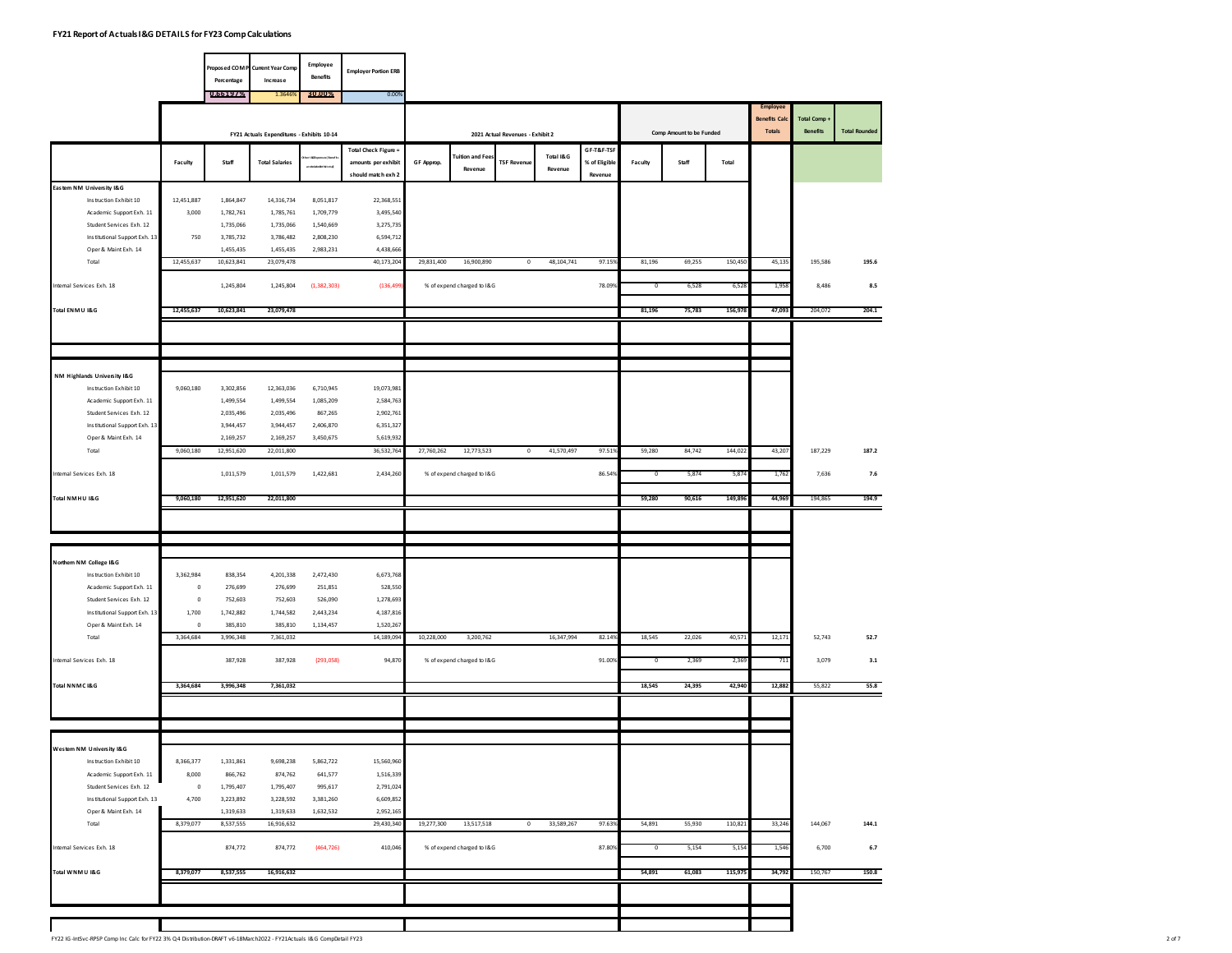|                                                      |                  | Percentage             | Proposed COM P Current Year Comp<br>Increase | Employee<br><b>Benefits</b> | <b>Employer Portion ERB</b> |            |                                   |                                  |                      |               |         |                          |         |                                                   |                          |                          |
|------------------------------------------------------|------------------|------------------------|----------------------------------------------|-----------------------------|-----------------------------|------------|-----------------------------------|----------------------------------|----------------------|---------------|---------|--------------------------|---------|---------------------------------------------------|--------------------------|--------------------------|
|                                                      |                  | 0.66197%               | 1.3646                                       | 30.00%                      | 0.00%                       |            |                                   |                                  |                      |               |         |                          |         |                                                   |                          |                          |
|                                                      |                  |                        | FY21 Actuals Expenditures - Exhibits 10-14   |                             |                             |            |                                   | 2021 Actual Revenues - Exhibit 2 |                      |               |         | Comp Amount to be Funded |         | Employee<br><b>Benefits Cald</b><br><b>Totals</b> | Total Comp .<br>Benefits | <b>Total Rounded</b>     |
|                                                      |                  |                        |                                              |                             | Total Check Figure =        |            |                                   |                                  |                      | GF-T&F-TSF    |         |                          |         |                                                   |                          |                          |
|                                                      | Faculty          | Staff                  | <b>Total Salaries</b>                        | ereikcildedikt hit ot       | amounts per exhibit         | GF Approp. | <b>Tuition and Fee</b><br>Revenue | <b>TSF Revenue</b>               | Total I&G<br>Revenue | % of Eligible | Faculty | Staff                    | Total   |                                                   |                          |                          |
| ENMU Roswell I&G                                     |                  |                        |                                              |                             | should match exh 2          |            |                                   |                                  |                      | Revenue       |         |                          |         |                                                   |                          |                          |
| Instruction Exhibit 10                               | 1,791,803        | 1,916,018              | 3,707,821                                    | 2,298,563                   | 6,006,384                   |            |                                   |                                  |                      |               |         |                          |         |                                                   |                          |                          |
| Academic Support Exh. 11                             | 9,649            | 626,800                | 636,449                                      | 379,785                     | 1,016,234                   |            |                                   |                                  |                      |               |         |                          |         |                                                   |                          |                          |
| Student Services Exh. 12                             | $\pmb{0}$        | 939,696                | 939,696                                      | 666,025                     | 1,605,721                   |            |                                   |                                  |                      |               |         |                          |         |                                                   |                          |                          |
| Institutional Support Exh. 13                        | $\mathbf 0$      | 1,901,303              | 1,901,303                                    | 2,368,397                   | 4,269,700                   |            |                                   |                                  |                      |               |         |                          |         |                                                   |                          |                          |
| Oper & Maint Exh. 14                                 |                  | 818,864                | 818,864                                      | 1,346,708                   | 2,165,572                   |            |                                   |                                  |                      |               |         |                          |         |                                                   |                          |                          |
| Total                                                | 1,801,452        | 6,202,681              | 8,004,133                                    |                             | 15,063,611                  | 11,891,900 | 2,467,920                         | $\mathbf 0$                      | 15,980,203           | 89.869        | 10,862  | 37,400                   | 48,262  | 14,479                                            | 62,741                   | 62.7                     |
| ntemal Services Exh. 18                              | $\mathbf 0$      | 243,021                | 243,021                                      | (422, 079)                  | (179,058                    |            | % of expend charged to I&G        |                                  |                      | 100.00%       | o       | 1,631                    | 1,63    | 489                                               | 2,120                    | $\mathbf{2.1}$           |
| Total ENMU Roswell I&G                               |                  |                        |                                              |                             |                             |            |                                   |                                  |                      |               | 10,862  | 39,031                   | 49,893  | 14,968                                            | 64,860                   | 64.8                     |
|                                                      |                  |                        |                                              |                             |                             |            |                                   |                                  |                      |               |         |                          |         |                                                   |                          |                          |
|                                                      |                  |                        |                                              |                             |                             |            |                                   |                                  |                      |               |         |                          |         |                                                   |                          |                          |
|                                                      |                  |                        |                                              |                             |                             |            |                                   |                                  |                      |               |         |                          |         |                                                   |                          |                          |
| ENMU Ruidos o I&G                                    |                  |                        |                                              |                             |                             |            |                                   |                                  |                      |               |         |                          |         |                                                   |                          |                          |
| Instruction Exhibit 10<br>Academic Support Exh. 11   | 759,350<br>2,000 | 101,798<br>115,312     | 861,148<br>117,312                           | 351,462<br>70,044           | 1,212,610<br>187,356        |            |                                   |                                  |                      |               |         |                          |         |                                                   |                          |                          |
| Student Services Exh. 12                             |                  | 243,847                | 243,847                                      | 144,393                     | 388,240                     |            |                                   |                                  |                      |               |         |                          |         |                                                   |                          |                          |
| Institutional Support Exh. 13                        |                  | 607,257                | 607,257                                      | 583,333                     | 1,190,590                   |            |                                   |                                  |                      |               |         |                          |         |                                                   |                          |                          |
| Oper & Maint Exh. 14                                 |                  | 95,694                 | 95,694                                       | 135,917                     | 231,611                     |            |                                   |                                  |                      |               |         |                          |         |                                                   |                          |                          |
| Total                                                | 761,350          | 1,163,908              | 1,925,258                                    |                             | 3,210,407                   | 2,202,600  | 474,703                           | $\mathbf 0$                      | 4,283,663            | 62.50%        | 3,193   | 4,881                    | 8,074   | 2,422                                             | 10,496                   | $10.5\,$                 |
| ntemal Services Exh. 18                              |                  |                        | $\mathbf 0$                                  | (3,799)                     | (3,799)                     |            | % of expend charged to I&G        |                                  |                      | 100.009       | 0       | 0                        |         |                                                   | ÷.                       | $\overline{\phantom{a}}$ |
| Total ENMU Ruidos o I&G                              | 761,350          | 1,163,908              | 1,925,258                                    |                             |                             |            |                                   |                                  |                      |               | 3,193   | 4,881                    | 8,074   | 2,422                                             | 10,496                   | 10.5                     |
|                                                      |                  |                        |                                              |                             |                             |            |                                   |                                  |                      |               |         |                          |         |                                                   |                          |                          |
|                                                      |                  |                        |                                              |                             |                             |            |                                   |                                  |                      |               |         |                          |         |                                                   |                          |                          |
|                                                      |                  |                        |                                              |                             |                             |            |                                   |                                  |                      |               |         |                          |         |                                                   |                          |                          |
| NMSU Alamogordo I&G                                  |                  |                        |                                              |                             |                             |            |                                   |                                  |                      |               |         |                          |         |                                                   |                          |                          |
| Instruction Exhibit 10                               | 2,701,373        | 354,980                | 3,056,353                                    | 1,195,700                   | 4,252,053                   |            |                                   |                                  |                      |               |         |                          |         |                                                   |                          |                          |
| Academic Support Exh. 11<br>Student Services Exh. 12 | 20,900           | 793,218<br>473,899     | 814,118<br>473,899                           | 419,058<br>185,763          | 1,233,176<br>659,662        |            |                                   |                                  |                      |               |         |                          |         |                                                   |                          |                          |
| Institutional Support Exh. 13                        |                  | 511,650                | 511,650                                      | 905,361                     | 1,417,011                   |            |                                   |                                  |                      |               |         |                          |         |                                                   |                          |                          |
| Oper & Maint Exh. 14                                 |                  | 277,882                | 277.882                                      | 489,180                     | 767,062                     |            |                                   |                                  |                      |               |         |                          |         |                                                   |                          |                          |
| Total                                                | 2,722,273        | 2,411,629              | 5,133,902                                    |                             | 8,328,964                   | 6,908,699  | 2,150,211                         | $\mathbf 0$                      | 9,984,209            | 90.73%        | 16,573  | 14,682                   | 31,259  | 9,377                                             | 40,632                   | 40.6                     |
| ntemal Services Exh. 18                              |                  | $\mathbf 0$            | $\pmb{0}$                                    |                             |                             |            | % of expend charged to I&G        |                                  |                      | 0.00%         | 0       | 0                        |         |                                                   | $\overline{\phantom{a}}$ |                          |
|                                                      |                  |                        |                                              |                             |                             |            |                                   |                                  |                      |               |         |                          |         |                                                   |                          |                          |
| Total Alamogordo I&G                                 | 2,722,273        | 2,411,629              | 5,133,902                                    |                             |                             |            |                                   |                                  |                      |               | 16,573  | 14,682                   | 31,255  | 9,377                                             | 40,632                   | 40.6                     |
|                                                      |                  |                        |                                              |                             |                             |            |                                   |                                  |                      |               |         |                          |         |                                                   |                          |                          |
|                                                      |                  |                        |                                              |                             |                             |            |                                   |                                  |                      |               |         |                          |         |                                                   |                          |                          |
|                                                      |                  |                        |                                              |                             |                             |            |                                   |                                  |                      |               |         |                          |         |                                                   |                          |                          |
|                                                      |                  |                        |                                              |                             |                             |            |                                   |                                  |                      |               |         |                          |         |                                                   |                          |                          |
| NMSU Dona Ana I&G                                    |                  |                        |                                              |                             |                             |            |                                   |                                  |                      |               |         |                          |         |                                                   |                          |                          |
| Instruction Exhibit 10                               | 12,271,549       | 2,278,948              | 14,550,497                                   | 5,431,299                   | 19,981,796                  |            |                                   |                                  |                      |               |         |                          |         |                                                   |                          |                          |
| Academic Support Exh. 11<br>Student Services Exh. 12 | 18,316           | 2,595,872<br>1,626,200 | 2,614,188<br>1,626,200                       | 1,707,737<br>866,928        | 4,321,925<br>2,493,128      |            |                                   |                                  |                      |               |         |                          |         |                                                   |                          |                          |
| Institutional Support Exh. 13                        | 8,864            | 1,704,932              | 1,713,796                                    | 3,590,270                   | 5,304,066                   |            |                                   |                                  |                      |               |         |                          |         |                                                   |                          |                          |
| Oper & Maint Exh. 14                                 |                  | 1,076,448              | 1,076,448                                    | 1,595,990                   | 2,672,438                   |            |                                   |                                  |                      |               |         |                          |         |                                                   |                          |                          |
| Total                                                | 12,298,729       | 9,282,400              | 21,581,129                                   |                             | 34,773,353                  | 22,984,838 | 8,827,774                         | $\mathbf 0$                      | 38,569,806           | 82.48%        | 68,067  | 51,373                   | 119,439 | 35,832                                            | 155,271                  | 155.3                    |
|                                                      |                  |                        |                                              |                             |                             |            |                                   |                                  |                      |               |         |                          |         |                                                   |                          |                          |
| Internal Services Exh. 18                            |                  | 530,125                | 530,125                                      | (526, 814)                  | 3,311                       |            | % of expend charged to I&G        |                                  |                      | 98.859        | $\circ$ | 3,516                    | 3,51    | 1,05                                              | 4,571                    | $4.6\,$                  |
| Total Dona Ana I&G                                   | 12,298,729       | 9,282,400              | 21,581,129                                   |                             |                             |            |                                   |                                  |                      |               | 68,067  | 54,889                   | 122,956 | 36,887                                            | 159,842                  | 159.9                    |
|                                                      |                  |                        |                                              |                             |                             |            |                                   |                                  |                      |               |         |                          |         |                                                   |                          |                          |
|                                                      |                  |                        |                                              |                             |                             |            |                                   |                                  |                      |               |         |                          |         |                                                   |                          |                          |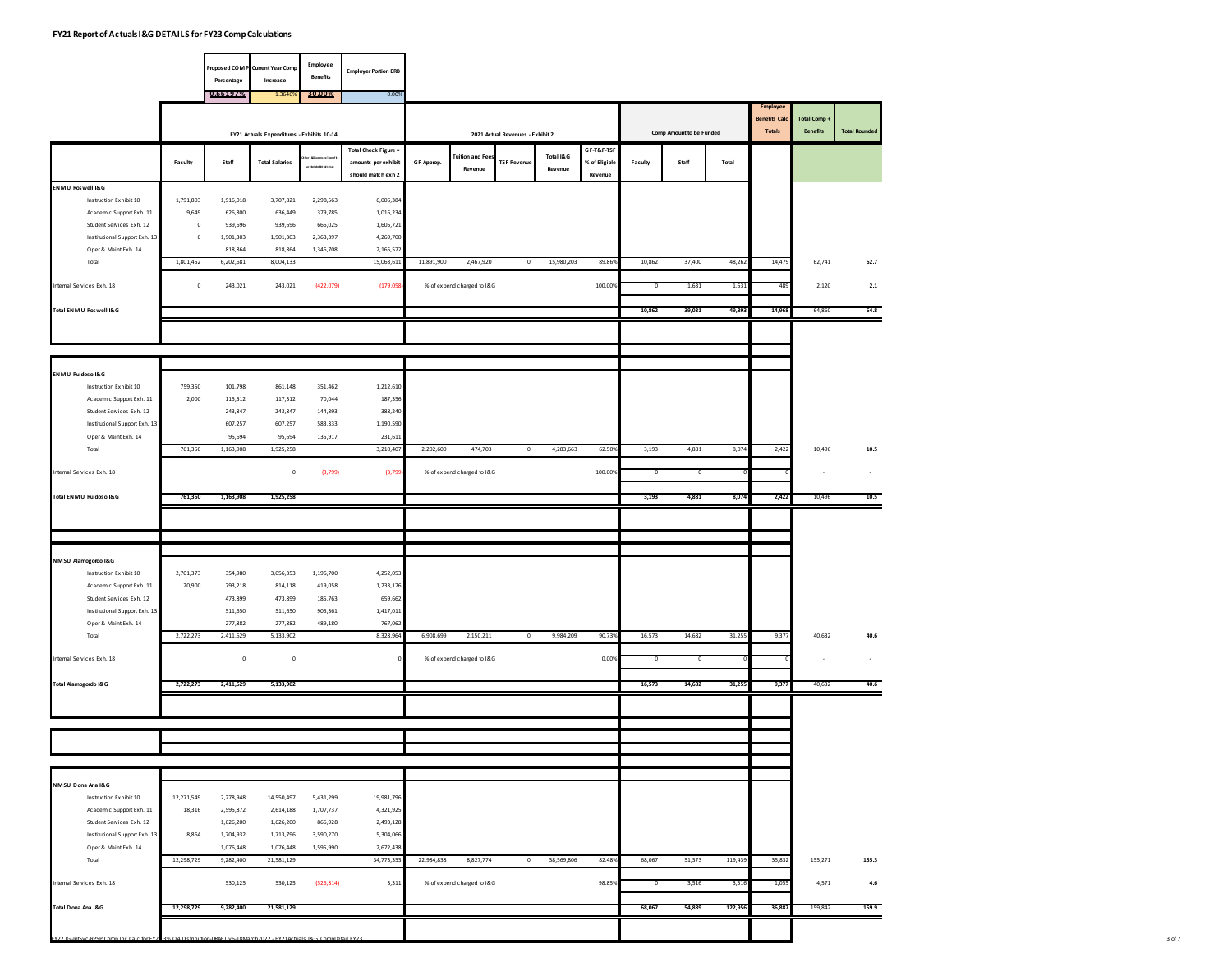| 0.66197%<br>1.3646<br>30.00%<br>0.00%<br>Comp Amount to be Funded<br>FY21 Actuals Expenditures - Exhibits 10-14<br>2021 Actual Revenues - Exhibit 2<br><b>Total Check Figure =</b><br>GF-T&F-TSF<br>Total I&G<br><b>Fuition and Fee:</b><br>% of Eligible<br>Faculty<br>Staff<br><b>Total Salaries</b><br>amounts per exhibit<br>GF Approp.<br><b>TSF Revenue</b><br>Faculty<br>Staff<br>Total<br>areackdedictites<br>Revenue<br>Revenue<br>should match exh 2<br>Revenue<br>NMSU Grants I&G<br>1,370,510<br>Instruction Exhibit 10<br>963,306<br>34,132<br>997,438<br>373,072<br>Academic Support Exh. 11<br>427,624<br>47,299<br>169,849<br>217,148<br>210,476<br>Student Services Exh. 12<br>319,771<br>319,771<br>178,422<br>498,193<br>Institutional Support Exh. 13<br>285,078<br>285,078<br>456,030<br>741,108<br>Oper & Maint Exh. 14<br>148,772<br>148,772<br>338,007<br>486,779<br>Total<br>1,010,605<br>957,602<br>1,968,207<br>3,524,214<br>3,407,300<br>707,590<br>4,534,928<br>90.74%<br>6,153<br>5,831<br>11,984<br>$\mathbb O$<br>Internal Services Exh. 18<br>$\mathbb O$<br>$\mathbf 0$<br>25,351<br>25,351<br>% of expend charged to I&G<br>99.60<br>$\overline{\phantom{a}}$<br>$^{\circ}$<br>Total Grants I&G<br>1,010,605<br>957,602<br>1,968,207<br>6,153<br>5,831<br>11,984 | <b>Employee</b><br><b>Benefits Calc</b><br><b>Totals</b><br>3,595 |  | Total Comp +<br><b>Benefits</b> |    | <b>Total Rounded</b> |
|-----------------------------------------------------------------------------------------------------------------------------------------------------------------------------------------------------------------------------------------------------------------------------------------------------------------------------------------------------------------------------------------------------------------------------------------------------------------------------------------------------------------------------------------------------------------------------------------------------------------------------------------------------------------------------------------------------------------------------------------------------------------------------------------------------------------------------------------------------------------------------------------------------------------------------------------------------------------------------------------------------------------------------------------------------------------------------------------------------------------------------------------------------------------------------------------------------------------------------------------------------------------------------------------------------|-------------------------------------------------------------------|--|---------------------------------|----|----------------------|
|                                                                                                                                                                                                                                                                                                                                                                                                                                                                                                                                                                                                                                                                                                                                                                                                                                                                                                                                                                                                                                                                                                                                                                                                                                                                                                     |                                                                   |  |                                 |    |                      |
|                                                                                                                                                                                                                                                                                                                                                                                                                                                                                                                                                                                                                                                                                                                                                                                                                                                                                                                                                                                                                                                                                                                                                                                                                                                                                                     |                                                                   |  |                                 |    |                      |
|                                                                                                                                                                                                                                                                                                                                                                                                                                                                                                                                                                                                                                                                                                                                                                                                                                                                                                                                                                                                                                                                                                                                                                                                                                                                                                     |                                                                   |  |                                 |    |                      |
|                                                                                                                                                                                                                                                                                                                                                                                                                                                                                                                                                                                                                                                                                                                                                                                                                                                                                                                                                                                                                                                                                                                                                                                                                                                                                                     |                                                                   |  |                                 |    |                      |
|                                                                                                                                                                                                                                                                                                                                                                                                                                                                                                                                                                                                                                                                                                                                                                                                                                                                                                                                                                                                                                                                                                                                                                                                                                                                                                     |                                                                   |  |                                 |    |                      |
|                                                                                                                                                                                                                                                                                                                                                                                                                                                                                                                                                                                                                                                                                                                                                                                                                                                                                                                                                                                                                                                                                                                                                                                                                                                                                                     |                                                                   |  |                                 |    |                      |
|                                                                                                                                                                                                                                                                                                                                                                                                                                                                                                                                                                                                                                                                                                                                                                                                                                                                                                                                                                                                                                                                                                                                                                                                                                                                                                     |                                                                   |  |                                 |    |                      |
|                                                                                                                                                                                                                                                                                                                                                                                                                                                                                                                                                                                                                                                                                                                                                                                                                                                                                                                                                                                                                                                                                                                                                                                                                                                                                                     |                                                                   |  |                                 |    |                      |
|                                                                                                                                                                                                                                                                                                                                                                                                                                                                                                                                                                                                                                                                                                                                                                                                                                                                                                                                                                                                                                                                                                                                                                                                                                                                                                     |                                                                   |  | 15,579                          |    | 15.6                 |
|                                                                                                                                                                                                                                                                                                                                                                                                                                                                                                                                                                                                                                                                                                                                                                                                                                                                                                                                                                                                                                                                                                                                                                                                                                                                                                     |                                                                   |  |                                 |    |                      |
|                                                                                                                                                                                                                                                                                                                                                                                                                                                                                                                                                                                                                                                                                                                                                                                                                                                                                                                                                                                                                                                                                                                                                                                                                                                                                                     | 3,595                                                             |  | 15,579                          |    | 15.6                 |
|                                                                                                                                                                                                                                                                                                                                                                                                                                                                                                                                                                                                                                                                                                                                                                                                                                                                                                                                                                                                                                                                                                                                                                                                                                                                                                     |                                                                   |  |                                 |    |                      |
| UNM Gallup I&G                                                                                                                                                                                                                                                                                                                                                                                                                                                                                                                                                                                                                                                                                                                                                                                                                                                                                                                                                                                                                                                                                                                                                                                                                                                                                      |                                                                   |  |                                 |    |                      |
| Instruction Exhibit 10<br>4,764,569<br>447,117<br>5,211,686<br>1,943,720<br>7,155,406                                                                                                                                                                                                                                                                                                                                                                                                                                                                                                                                                                                                                                                                                                                                                                                                                                                                                                                                                                                                                                                                                                                                                                                                               |                                                                   |  |                                 |    |                      |
| Academic Support Exh. 11<br>270,410<br>283,314<br>553,724<br>520,586<br>1,074,310                                                                                                                                                                                                                                                                                                                                                                                                                                                                                                                                                                                                                                                                                                                                                                                                                                                                                                                                                                                                                                                                                                                                                                                                                   |                                                                   |  |                                 |    |                      |
| Student Services Exh. 12<br>741,072<br>741,072<br>243,015<br>984,087<br>$\mathbf 0$                                                                                                                                                                                                                                                                                                                                                                                                                                                                                                                                                                                                                                                                                                                                                                                                                                                                                                                                                                                                                                                                                                                                                                                                                 |                                                                   |  |                                 |    |                      |
| Institutional Support Exh. 13<br>176,467<br>750,872<br>927,339<br>1,030,638<br>1,957,977<br>Oper & Maint Exh. 14<br>622,936<br>622,936<br>822,453<br>1,445,389                                                                                                                                                                                                                                                                                                                                                                                                                                                                                                                                                                                                                                                                                                                                                                                                                                                                                                                                                                                                                                                                                                                                      |                                                                   |  |                                 |    |                      |
| 5,211,446<br>2,845,311<br>8,056,757<br>12,617,169<br>14,439,113<br>78.219<br>27,349<br>14,932<br>Total<br>8,786,508<br>2,506,739<br>42,281                                                                                                                                                                                                                                                                                                                                                                                                                                                                                                                                                                                                                                                                                                                                                                                                                                                                                                                                                                                                                                                                                                                                                          | 12,684                                                            |  | 54,966                          |    | 55.0                 |
|                                                                                                                                                                                                                                                                                                                                                                                                                                                                                                                                                                                                                                                                                                                                                                                                                                                                                                                                                                                                                                                                                                                                                                                                                                                                                                     |                                                                   |  |                                 |    |                      |
| Internal Services Exh. 18<br>13,149<br>13,149<br>% of expend charged to I&G<br>0.00%<br>$\bf{0}$<br>0<br>ο                                                                                                                                                                                                                                                                                                                                                                                                                                                                                                                                                                                                                                                                                                                                                                                                                                                                                                                                                                                                                                                                                                                                                                                          |                                                                   |  |                                 | ÷, | $\sim$               |
| Total Gallup I&G<br>5,211,446<br>2,845,311<br>8,056,757<br>27,349<br>14,932<br>42,281                                                                                                                                                                                                                                                                                                                                                                                                                                                                                                                                                                                                                                                                                                                                                                                                                                                                                                                                                                                                                                                                                                                                                                                                               | 12,684                                                            |  | 54,966                          |    | 55.0                 |
|                                                                                                                                                                                                                                                                                                                                                                                                                                                                                                                                                                                                                                                                                                                                                                                                                                                                                                                                                                                                                                                                                                                                                                                                                                                                                                     |                                                                   |  |                                 |    |                      |
|                                                                                                                                                                                                                                                                                                                                                                                                                                                                                                                                                                                                                                                                                                                                                                                                                                                                                                                                                                                                                                                                                                                                                                                                                                                                                                     |                                                                   |  |                                 |    |                      |
| UNM Los Alamos I&G                                                                                                                                                                                                                                                                                                                                                                                                                                                                                                                                                                                                                                                                                                                                                                                                                                                                                                                                                                                                                                                                                                                                                                                                                                                                                  |                                                                   |  |                                 |    |                      |
| Instruction Exhibit 10<br>894,182<br>31,351<br>925,533<br>248,644<br>1,174,177                                                                                                                                                                                                                                                                                                                                                                                                                                                                                                                                                                                                                                                                                                                                                                                                                                                                                                                                                                                                                                                                                                                                                                                                                      |                                                                   |  |                                 |    |                      |
| Academic Support Exh. 11<br>208,682<br>214,785<br>423,467<br>218,801<br>642,268                                                                                                                                                                                                                                                                                                                                                                                                                                                                                                                                                                                                                                                                                                                                                                                                                                                                                                                                                                                                                                                                                                                                                                                                                     |                                                                   |  |                                 |    |                      |
| 510,858<br>Student Services Exh. 12<br>21,039<br>336,024<br>357,063<br>153,795                                                                                                                                                                                                                                                                                                                                                                                                                                                                                                                                                                                                                                                                                                                                                                                                                                                                                                                                                                                                                                                                                                                                                                                                                      |                                                                   |  |                                 |    |                      |
| Institutional Support Exh. 13<br>962,984<br>145,540<br>398,342<br>543,882<br>419,102<br>Oper & Maint Exh. 14<br>82,529<br>82,529<br>274,183<br>356,712                                                                                                                                                                                                                                                                                                                                                                                                                                                                                                                                                                                                                                                                                                                                                                                                                                                                                                                                                                                                                                                                                                                                              |                                                                   |  |                                 |    |                      |
| 1,269,443<br>1,063,031<br>2,332,474<br>3,647,000<br>1,824,372<br>976,940<br>4,543,751<br>61.659<br>5,251<br>4,397<br>9,649<br>Total<br>$\circ$                                                                                                                                                                                                                                                                                                                                                                                                                                                                                                                                                                                                                                                                                                                                                                                                                                                                                                                                                                                                                                                                                                                                                      | 2,895                                                             |  | 12,543                          |    | 12.5                 |
| Internal Services Exh. 18                                                                                                                                                                                                                                                                                                                                                                                                                                                                                                                                                                                                                                                                                                                                                                                                                                                                                                                                                                                                                                                                                                                                                                                                                                                                           |                                                                   |  |                                 |    |                      |
| 0<br>$^{\circ}$                                                                                                                                                                                                                                                                                                                                                                                                                                                                                                                                                                                                                                                                                                                                                                                                                                                                                                                                                                                                                                                                                                                                                                                                                                                                                     |                                                                   |  |                                 | ÷, |                      |
| $\mathbb O$<br>% of expend charged to I&G<br>0.00%<br>$\bf{0}$<br>$\mathbf 0$                                                                                                                                                                                                                                                                                                                                                                                                                                                                                                                                                                                                                                                                                                                                                                                                                                                                                                                                                                                                                                                                                                                                                                                                                       |                                                                   |  |                                 |    | $\sim$               |
| Total Los Alamos I&G<br>1,269,443<br>1,063,031<br>2,332,474<br>5,251<br>4,397<br>9,649                                                                                                                                                                                                                                                                                                                                                                                                                                                                                                                                                                                                                                                                                                                                                                                                                                                                                                                                                                                                                                                                                                                                                                                                              | 2,895                                                             |  | 12,543                          |    | 12.5                 |
|                                                                                                                                                                                                                                                                                                                                                                                                                                                                                                                                                                                                                                                                                                                                                                                                                                                                                                                                                                                                                                                                                                                                                                                                                                                                                                     |                                                                   |  |                                 |    |                      |
|                                                                                                                                                                                                                                                                                                                                                                                                                                                                                                                                                                                                                                                                                                                                                                                                                                                                                                                                                                                                                                                                                                                                                                                                                                                                                                     |                                                                   |  |                                 |    |                      |
| UNM Taos I&G                                                                                                                                                                                                                                                                                                                                                                                                                                                                                                                                                                                                                                                                                                                                                                                                                                                                                                                                                                                                                                                                                                                                                                                                                                                                                        |                                                                   |  |                                 |    |                      |
| 2,534,056<br>Instruction Exhibit 10<br>1,711,536<br>71,748<br>1,783,284<br>750,772                                                                                                                                                                                                                                                                                                                                                                                                                                                                                                                                                                                                                                                                                                                                                                                                                                                                                                                                                                                                                                                                                                                                                                                                                  |                                                                   |  |                                 |    |                      |
| Academic Support Exh. 11<br>80,811<br>155,563<br>513,673<br>277,299<br>358,110                                                                                                                                                                                                                                                                                                                                                                                                                                                                                                                                                                                                                                                                                                                                                                                                                                                                                                                                                                                                                                                                                                                                                                                                                      |                                                                   |  |                                 |    |                      |
| 703,602<br>Student Services Exh. 12<br>474,636<br>474,636<br>228,966<br>$\,$ 0                                                                                                                                                                                                                                                                                                                                                                                                                                                                                                                                                                                                                                                                                                                                                                                                                                                                                                                                                                                                                                                                                                                                                                                                                      |                                                                   |  |                                 |    |                      |
| Institutional Support Exh. 13<br>2,174,742<br>113,054<br>860,087<br>973,141<br>1,201,601                                                                                                                                                                                                                                                                                                                                                                                                                                                                                                                                                                                                                                                                                                                                                                                                                                                                                                                                                                                                                                                                                                                                                                                                            |                                                                   |  |                                 |    |                      |
| Oper & Maint Exh. 14<br>9,706<br>274,273<br>283,979<br>631,027<br>915,006<br>1,915,107<br>1,958,043<br>6,841,080<br>3,878,522<br>917,238<br>7,806,967<br>61.43%<br>7,894<br>8,071<br>15,965<br>Total<br>3,873,150<br>$\circ$                                                                                                                                                                                                                                                                                                                                                                                                                                                                                                                                                                                                                                                                                                                                                                                                                                                                                                                                                                                                                                                                        | 4,790                                                             |  | 20,755                          |    | 20.8                 |
|                                                                                                                                                                                                                                                                                                                                                                                                                                                                                                                                                                                                                                                                                                                                                                                                                                                                                                                                                                                                                                                                                                                                                                                                                                                                                                     |                                                                   |  |                                 |    |                      |
| 0.00%<br>Internal Services Exh. 18<br>$\mathbb O$<br>$\mathbf 0$<br>$\mathbf 0$<br>% of expend charged to I&G<br>0<br>$^{\circ}$                                                                                                                                                                                                                                                                                                                                                                                                                                                                                                                                                                                                                                                                                                                                                                                                                                                                                                                                                                                                                                                                                                                                                                    |                                                                   |  |                                 | ٠  | $\sim$               |
| <b>Total Taos I&amp;G</b><br>1,915,107<br>1,958,043<br>3,873,150<br>8,071<br>7,894<br>15,965                                                                                                                                                                                                                                                                                                                                                                                                                                                                                                                                                                                                                                                                                                                                                                                                                                                                                                                                                                                                                                                                                                                                                                                                        | 4,790                                                             |  | 20,755                          |    | 20.8                 |
|                                                                                                                                                                                                                                                                                                                                                                                                                                                                                                                                                                                                                                                                                                                                                                                                                                                                                                                                                                                                                                                                                                                                                                                                                                                                                                     |                                                                   |  |                                 |    |                      |
|                                                                                                                                                                                                                                                                                                                                                                                                                                                                                                                                                                                                                                                                                                                                                                                                                                                                                                                                                                                                                                                                                                                                                                                                                                                                                                     |                                                                   |  |                                 |    |                      |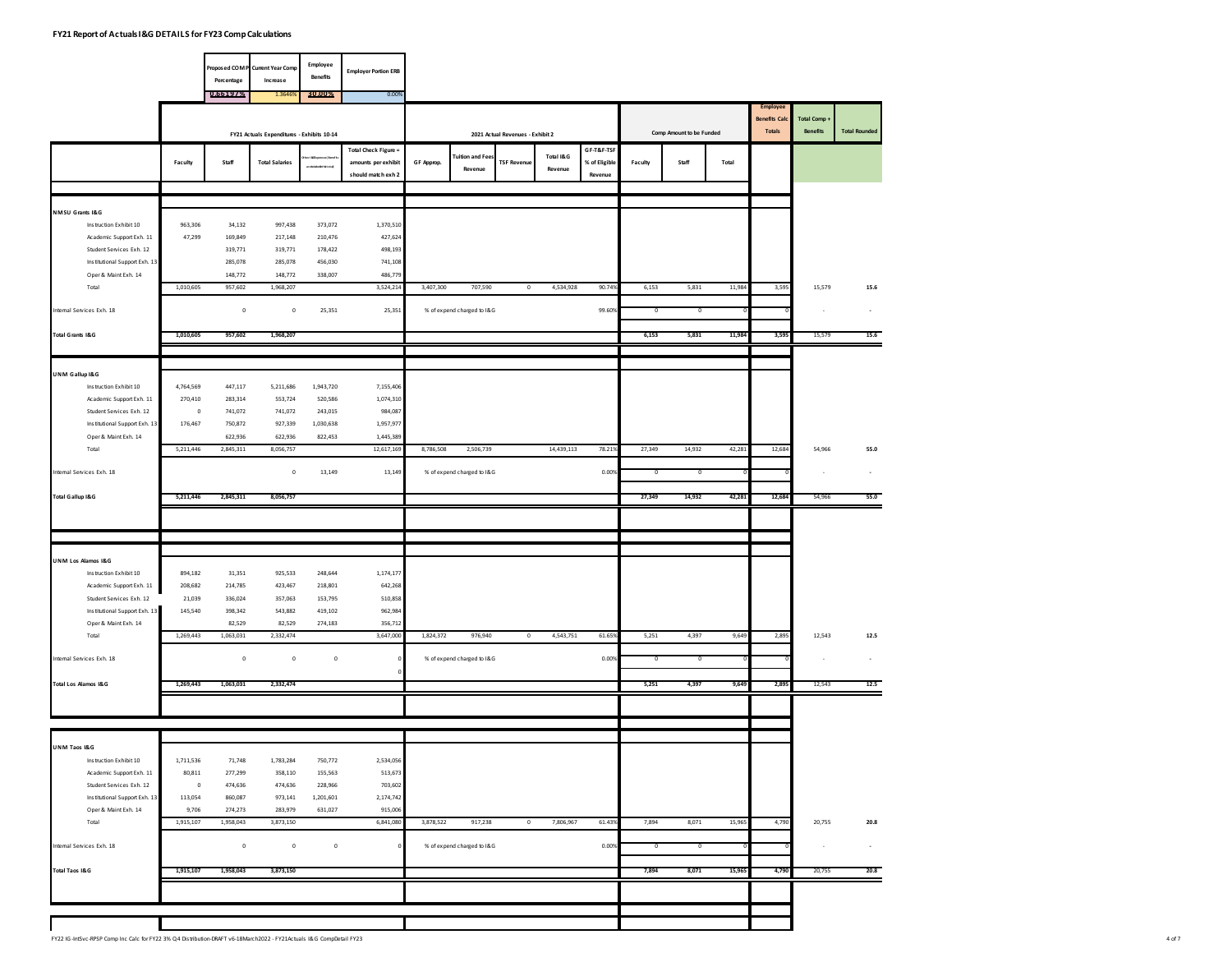|                                                       |                | Percentage              | Proposed COM P Current Year Comp<br>Increase | Employee<br>Benefits   | <b>Employer Portion ERB</b> |            |                                   |                                  |                      |               |            |                          |         |                                       |                                 |                      |
|-------------------------------------------------------|----------------|-------------------------|----------------------------------------------|------------------------|-----------------------------|------------|-----------------------------------|----------------------------------|----------------------|---------------|------------|--------------------------|---------|---------------------------------------|---------------------------------|----------------------|
|                                                       |                | 0.661972                | 1.364                                        | 30.00%                 | 0.00%                       |            |                                   |                                  |                      |               |            |                          |         | <b>Employee</b>                       |                                 |                      |
|                                                       |                |                         |                                              |                        |                             |            |                                   |                                  |                      |               |            | Comp Amount to be Funded |         | <b>Benefits Cald</b><br><b>Totals</b> | Total Comp +<br><b>Benefits</b> | <b>Total Rounded</b> |
|                                                       |                |                         | FY21 Actuals Expenditures - Exhibits 10-14   |                        | Total Check Figure =        |            |                                   | 2021 Actual Revenues - Exhibit 2 |                      | GF-T&F-TSF    |            |                          |         |                                       |                                 |                      |
|                                                       | Faculty        | Staff                   | <b>Total Salaries</b>                        | areacadedichiteta)     | amounts per exhibit         | GF Approp. | <b>Tuition and Fee</b><br>Revenue | <b>TSF Revenue</b>               | Total I&G<br>Revenue | % of Eligible | Faculty    | Staff                    | Total   |                                       |                                 |                      |
| UNM Valencia I&G                                      |                |                         |                                              |                        | should match exh 2          |            |                                   |                                  |                      | Revenue       |            |                          |         |                                       |                                 |                      |
| Instruction Exhibit 10                                | 2,526,243      | 353,498                 | 2,879,741                                    | 1,310,873              | 4,190,614                   |            |                                   |                                  |                      |               |            |                          |         |                                       |                                 |                      |
| Academic Support Exh. 11                              | 228,982        | 555,497                 | 784,479                                      | 398,326                | 1,182,805                   |            |                                   |                                  |                      |               |            |                          |         |                                       |                                 |                      |
| Student Services Exh. 12                              |                | 681,109                 | 681,109                                      | 562,258                | 1,243,367                   |            |                                   |                                  |                      |               |            |                          |         |                                       |                                 |                      |
| Institutional Support Exh. 13<br>Oper & Maint Exh. 14 |                | 1,099,321<br>323,628    | 1,099,321<br>323,628                         | 613,098<br>604,755     | 1,712,419<br>928,383        |            |                                   |                                  |                      |               |            |                          |         |                                       |                                 |                      |
| Total                                                 | 2,755,225      | 3,013,053               | 5,768,278                                    |                        | 9,257,588                   | 5,704,154  | 1,380,407                         | $\circ$                          | 10,697,421           | 66.239        | 12,244     | 13,390                   | 25,635  | 7,690                                 | 33,325                          | 33.3                 |
|                                                       |                |                         |                                              |                        |                             |            |                                   |                                  |                      |               |            |                          |         |                                       |                                 |                      |
| Internal Services Exh. 18                             |                |                         | $\mathbf 0$                                  | (3, 215)               | (3,215)                     |            | % of expend charged to I&G        |                                  |                      | 89.459        | $^{\circ}$ | ο                        |         |                                       |                                 |                      |
| Total Valencia I&G                                    | 2,755,225      | 3,013,053               | 5,768,278                                    |                        |                             |            |                                   |                                  |                      |               | 12,244     | 13,390                   | 25,63   | 7,690                                 | 33,325                          | 33.3                 |
|                                                       |                |                         |                                              |                        |                             |            |                                   |                                  |                      |               |            |                          |         |                                       |                                 |                      |
|                                                       |                |                         |                                              |                        |                             |            |                                   |                                  |                      |               |            |                          |         |                                       |                                 |                      |
| Central NM Community College I&G                      |                |                         |                                              |                        |                             |            |                                   |                                  |                      |               |            |                          |         |                                       |                                 |                      |
| Instruction Exhibit 10                                | 32,375,240     | 1,233,068               | 33,608,308                                   | 23,565,413             | 57,173,721                  |            |                                   |                                  |                      |               |            |                          |         |                                       |                                 |                      |
| Academic Support Exh. 11<br>Student Services Exh. 12  | 270,285<br>976 | 9,674,616<br>11,750,146 | 9,944,901<br>11,751,122                      | 6,011,856<br>7,032,422 | 15,956,757<br>18,783,544    |            |                                   |                                  |                      |               |            |                          |         |                                       |                                 |                      |
| Institutional Support Exh. 13                         | $\,$ 0         | 12,256,022              | 12,256,022                                   | 9,182,692              | 21,438,714                  |            |                                   |                                  |                      |               |            |                          |         |                                       |                                 |                      |
| Oper & Maint Exh. 14                                  |                | 4,366,562               | 4,366,562                                    | 8,858,332              | 13,224,894                  |            |                                   |                                  |                      |               |            |                          |         |                                       |                                 |                      |
| Total                                                 | 32,646,501     | 39,280,414              | 71,926,915                                   |                        | 126,577,630                 | 56,558,800 | 24,772,510                        | $\circ$                          | 146,431,457          | 55.549        | 121,665    | 146,388                  | 268,054 | 80,416                                | 348,470                         | 348.5                |
| Internal Services Exh. 18                             |                | 5,102,915               | 5,102,915                                    | (5, 101, 499)          | 1,416                       |            | % of expend charged to I&G        |                                  |                      | 99.999        | $^{\circ}$ | 34,237                   | 34,23   | 10,271                                | 44,508                          | 44.5                 |
| Total CNM I&G                                         | 32,646,501     | 39,280,414              | 71,926,915                                   |                        |                             |            |                                   |                                  |                      |               | 121,665    | 180,626                  | 302,293 | 90,687                                | 392,978                         | 393.0                |
|                                                       |                |                         |                                              |                        |                             |            |                                   |                                  |                      |               |            |                          |         |                                       |                                 |                      |
|                                                       |                |                         |                                              |                        |                             |            |                                   |                                  |                      |               |            |                          |         |                                       |                                 |                      |
| <b>Clovis Community College I&amp;G</b>               |                |                         |                                              |                        |                             |            |                                   |                                  |                      |               |            |                          |         |                                       |                                 |                      |
| Instruction Exhibit 10                                | 3,541,404      | 292,357                 | 3,833,761                                    | 2,884,075              | 6,717,836                   |            |                                   |                                  |                      |               |            |                          |         |                                       |                                 |                      |
| Academic Support Exh. 11                              | 196,266        | 437,664                 | 633,930                                      | 444,379                | 1,078,309                   |            |                                   |                                  |                      |               |            |                          |         |                                       |                                 |                      |
| Student Services Exh. 12                              |                | 879,088                 | 879,088                                      | 642,586                | 1,521,674                   |            |                                   |                                  |                      |               |            |                          |         |                                       |                                 |                      |
| Institutional Support Exh. 13                         |                | 1,322,452               | 1,322,452                                    | 1,140,119              | 2,462,571                   |            |                                   |                                  |                      |               |            |                          |         |                                       |                                 |                      |
| Oper & Maint Exh. 14                                  |                | 359,674                 | 359,674                                      | 1,345,410              | 1,705,084<br>13,485,474     |            |                                   | $\circ$                          | 15,193,380           | 81.70         | 20,490     |                          |         |                                       |                                 |                      |
| Total                                                 | 3,737,670      | 3,291,235               | 7,028,905                                    |                        |                             | 9,723,244  | 2,689,322                         |                                  |                      |               |            | 18,043                   | 38,533  | 11,560                                | 50,093                          | 50.1                 |
| Internal Services Exh. 18                             |                | 606,838                 | 606,838                                      | (513, 473)             | 93,365                      |            | % of expend charged to I&G        |                                  |                      | 100.009       | $^{\circ}$ | 4,072                    | 4,07    | 1,222                                 | 5,293                           | 5.3                  |
| <b>Total Clovis I&amp;G</b>                           | 3,737,670      | 3,291,235               | 7,028,905                                    |                        |                             |            |                                   |                                  |                      |               | 20,490     | 22,115                   | 42,605  | 12,782                                | 55,387                          | 55.4                 |
|                                                       |                |                         |                                              |                        |                             |            |                                   |                                  |                      |               |            |                          |         |                                       |                                 |                      |
|                                                       |                |                         |                                              |                        |                             |            |                                   |                                  |                      |               |            |                          |         |                                       |                                 |                      |
| Luna Community College I&G                            |                |                         |                                              |                        |                             |            |                                   |                                  |                      |               |            |                          |         |                                       |                                 |                      |
| Instruction Exhibit 10<br>Academic Support Exh. 11    | 1,459,755      | 694,162<br>198,184      | 2,153,917<br>198,184                         | 1,233,704<br>232,999   | 3,387,621<br>431,183        |            |                                   |                                  |                      |               |            |                          |         |                                       |                                 |                      |
| Student Services Exh. 12                              |                | 915,327                 | 915,327                                      | 567,064                | 1,482,391                   |            |                                   |                                  |                      |               |            |                          |         |                                       |                                 |                      |
| Institutional Support Exh. 13                         |                | 1,121,471               | 1,121,471                                    | 960,427                | 2,081,898                   |            |                                   |                                  |                      |               |            |                          |         |                                       |                                 |                      |
| Oper & Maint Exh. 14                                  |                | 543,977                 | 543,977                                      | 1,477,288              | 2,021,265                   |            |                                   |                                  |                      |               |            |                          |         |                                       |                                 |                      |
| Total                                                 | 1,459,755      | 3,473,121               | 4,932,876                                    |                        | 9,404,358                   | 7,417,300  | 640,864                           | $\overline{0}$                   | 10,177,627           | 79.189        | 7,756      | 18,453                   | 26,208  | 7,863                                 | 34,071                          | 34.1                 |
| Internal Services Exh. 18                             |                | 268,900                 | 268,900                                      | (268,900)              |                             |            | % of expend charged to I&G        |                                  |                      | 100.009       | $^{\circ}$ | 1,804                    | 1,80    | 541                                   | 2,346                           | 2.3                  |
| Total Luna I&G                                        | 1,459,755      | 3,473,121               | 4,932,876                                    |                        |                             |            |                                   |                                  |                      |               | 7,756      | 20,257                   | 28,013  | 8,404                                 | 36,417                          | 36.4                 |
|                                                       |                |                         |                                              |                        |                             |            |                                   |                                  |                      |               |            |                          |         |                                       |                                 |                      |
|                                                       |                |                         |                                              |                        |                             |            |                                   |                                  |                      |               |            |                          |         |                                       |                                 |                      |
|                                                       |                |                         |                                              |                        |                             |            |                                   |                                  |                      |               |            |                          |         |                                       |                                 |                      |
|                                                       |                |                         |                                              |                        |                             |            |                                   |                                  |                      |               |            |                          |         |                                       |                                 |                      |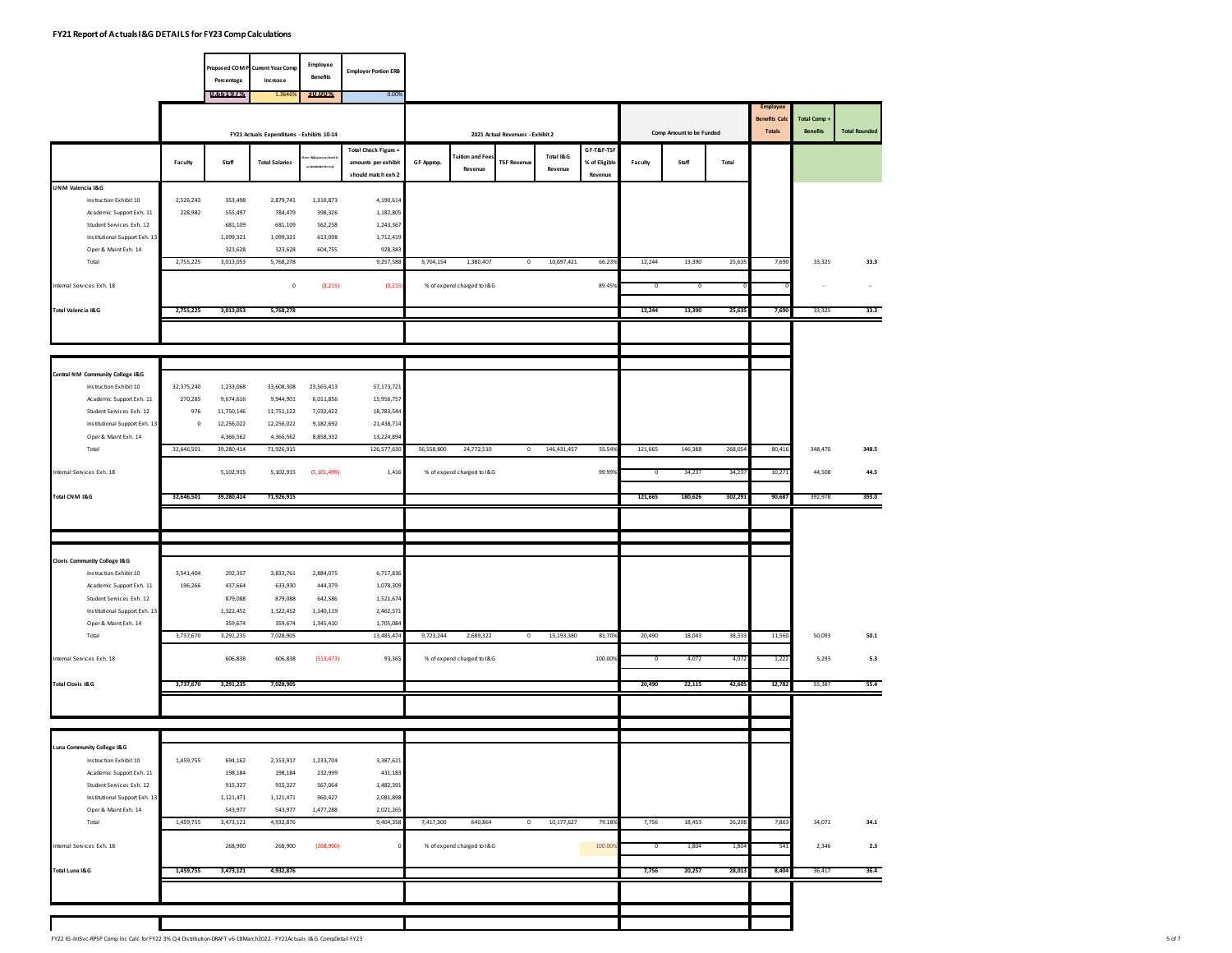|                                                       |                      |                         | Proposed COM P Current Year Comp           | Employee<br><b>Benefits</b> | <b>Employer Portion ERB</b>                                       |            |                            |                                  |                      |                                        |         |                          |         |                                                          |                                 |                      |
|-------------------------------------------------------|----------------------|-------------------------|--------------------------------------------|-----------------------------|-------------------------------------------------------------------|------------|----------------------------|----------------------------------|----------------------|----------------------------------------|---------|--------------------------|---------|----------------------------------------------------------|---------------------------------|----------------------|
|                                                       |                      | Percentage<br>0.66197%  | Increase<br>1.364                          | 30.00%                      | 0.00%                                                             |            |                            |                                  |                      |                                        |         |                          |         |                                                          |                                 |                      |
|                                                       |                      |                         |                                            |                             |                                                                   |            |                            |                                  |                      |                                        |         |                          |         | <b>Employee</b><br><b>Benefits Calc</b><br><b>Totals</b> | Total Comp .<br><b>Benefits</b> | <b>Total Rounded</b> |
|                                                       |                      |                         | FY21 Actuals Expenditures - Exhibits 10-14 |                             |                                                                   |            |                            | 2021 Actual Revenues - Exhibit 2 |                      |                                        |         | Comp Amount to be Funded |         |                                                          |                                 |                      |
|                                                       | Faculty              | Staff                   | <b>Total Salaries</b>                      |                             | Total Check Figure =<br>amounts per exhibit<br>should match exh 2 | GF Approp. | Tuition and Fee<br>Revenue | <b>TSF Revenue</b>               | Total I&G<br>Revenue | GF-T&F-TSF<br>% of Eligible<br>Revenue | Faculty | Staff                    | Total   |                                                          |                                 |                      |
| Mesalands Community College I&G                       |                      |                         |                                            |                             |                                                                   |            |                            |                                  |                      |                                        |         |                          |         |                                                          |                                 |                      |
| Instruction Exhibit 10                                | 1,188,607            | 77.475                  | 1,266,082                                  | 678,841                     | 1,944,923                                                         |            |                            |                                  |                      |                                        |         |                          |         |                                                          |                                 |                      |
| Academic Support Exh. 11                              |                      | 331,803                 | 331,803                                    | 201,321                     | 533,124                                                           |            |                            |                                  |                      |                                        |         |                          |         |                                                          |                                 |                      |
| Student Services Exh. 12                              |                      | 304,905                 | 304,905                                    | 182,440                     | 487,345                                                           |            |                            |                                  |                      |                                        |         |                          |         |                                                          |                                 |                      |
| Institutional Support Exh. 13<br>Oper & Maint Exh. 14 |                      | 557,593<br>162,495      | 557,593<br>162,495                         | 458,507<br>466,290          | 1,016,100<br>628,785                                              |            |                            |                                  |                      |                                        |         |                          |         |                                                          |                                 |                      |
| Total                                                 | 1,188,607            | 1,434,271               | 2,622,878                                  |                             | 4,610,277                                                         | 4,033,700  | 446,558                    | $\mathbb O$                      | 5,388,200            | 83.159                                 | 6,632   | 8,002                    | 14,634  | 4,390                                                    | 19,024                          | 19.0                 |
| ntemal Services Exh. 18                               |                      | 126,049                 | 126,049                                    | (128, 177)                  | (2, 128)                                                          |            | % of expend charged to I&G |                                  |                      | 100.00%                                | 0       | 846                      | 84      | 25                                                       | 1,100                           | $\mathbf{1.1}$       |
|                                                       |                      |                         |                                            |                             |                                                                   |            |                            |                                  |                      |                                        |         |                          |         |                                                          |                                 |                      |
| Total Mesalands I&G                                   | 1,188,607            | 1,434,271               | 2,622,878                                  |                             |                                                                   |            |                            |                                  |                      |                                        | 6,632   | 8,848                    | 15,480  | 4,644                                                    | 20,124                          | 20.1                 |
|                                                       |                      |                         |                                            |                             |                                                                   |            |                            |                                  |                      |                                        |         |                          |         |                                                          |                                 |                      |
| NM Junior College I&G                                 |                      |                         |                                            |                             |                                                                   |            |                            |                                  |                      |                                        |         |                          |         |                                                          |                                 |                      |
| Instruction Exhibit 10                                | 4,793,461            | 969,418                 | 5,762,879                                  | 3,212,504                   | 8,975,383                                                         |            |                            |                                  |                      |                                        |         |                          |         |                                                          |                                 |                      |
| Academic Support Exh. 11                              |                      | 990,537                 | 990,537                                    | 1,014,133                   | 2,004,670                                                         |            |                            |                                  |                      |                                        |         |                          |         |                                                          |                                 |                      |
| Student Services Exh. 12                              |                      | 937,670                 | 937,670                                    | 831,206                     | 1,768,876                                                         |            |                            |                                  |                      |                                        |         |                          |         |                                                          |                                 |                      |
| Institutional Support Exh. 13<br>Oper & Maint Exh. 14 |                      | 2,532,935<br>1,320,625  | 2,532,935<br>1,320,625                     | 1,626,458<br>2,146,019      | 4,159,393<br>3,466,644                                            |            |                            |                                  |                      |                                        |         |                          |         |                                                          |                                 |                      |
| Total                                                 | 4,793,461            | 6,751,185               | 11,544,646                                 |                             | 20,374,966                                                        | 5,747,200  | 3,498,764                  | $\mathbb O$                      | 58,817,980           | 15.729                                 | 5,056   | 7,121                    | 12,177  | 3,653                                                    | 15,831                          | 15.8                 |
| ntemal Services Exh. 18                               |                      | 623,542                 | 623,542                                    | (480, 761)                  | 142,781                                                           |            | % of expend charged to I&G |                                  |                      | 100.00%                                | 0       | 4,184                    | 4,18    | 1,25                                                     | 5,439                           | $5.4\,$              |
| Total NMJC I&G                                        | 4,793,461            | 6,751,185               | 11,544,646                                 |                             |                                                                   |            |                            |                                  |                      |                                        | 5,056   | 11,305                   | 16,361  | 4,908                                                    | 21,270                          | 21.2                 |
|                                                       |                      |                         |                                            |                             |                                                                   |            |                            |                                  |                      |                                        |         |                          |         |                                                          |                                 |                      |
|                                                       |                      |                         |                                            |                             |                                                                   |            |                            |                                  |                      |                                        |         |                          |         |                                                          |                                 |                      |
| San Juan College I&G                                  |                      |                         |                                            |                             |                                                                   |            |                            |                                  |                      |                                        |         |                          |         |                                                          |                                 |                      |
| Instruction Exhibit 10                                | 13,077,916           | 1,940,956               | 15,018,872                                 | 10,108,454                  | 25,127,326                                                        |            |                            |                                  |                      |                                        |         |                          |         |                                                          |                                 |                      |
| Academic Support Exh. 11                              | 25,902               | 2,177,915               | 2,203,817                                  | 1,724,693                   | 3,928,510                                                         |            |                            |                                  |                      |                                        |         |                          |         |                                                          |                                 |                      |
| Student Services Exh. 12                              | $\pmb{0}$            | 2,944,318               | 2,944,318                                  | 1,962,661                   | 4,906,979                                                         |            |                            |                                  |                      |                                        |         |                          |         |                                                          |                                 |                      |
| Institutional Support Exh. 13                         | 1,100                | 3,725,458               | 3,726,558                                  | 3,548,778                   | 7,275,336                                                         |            |                            |                                  |                      |                                        |         |                          |         |                                                          |                                 |                      |
| Oper & Maint Exh. 14<br>Total                         | $\,$ 0<br>13,104,918 | 1,877,449<br>12,666,096 | 1,877,449<br>25,771,014                    | 3,712,221                   | 5,589,670<br>46,827,821                                           | 23,899,870 | 10,006,196                 | $\,0\,$                          | 54,628,074           | 62.079                                 | 54,581  | 52,753                   | 107,334 | 32,200                                                   | 139,534                         | 139.5                |
| ntemal Services Exh. 18                               |                      | 1,589,021               | 1,589,021                                  | 3,650,416                   | 5,239,437                                                         |            | % of expend charged to I&G |                                  |                      | 100.00%                                | 0       | 10,662                   | 10,66   | 3,19                                                     | 13,861                          | 13.9                 |
| Total SJC I&G                                         | 13,104,918           | 12,666,096              | 25,771,014                                 |                             |                                                                   |            |                            |                                  |                      |                                        | 54,581  | 63,416                   | 117,997 | 35,399                                                   | 153,395                         | 153.4                |
|                                                       |                      |                         |                                            |                             |                                                                   |            |                            |                                  |                      |                                        |         |                          |         |                                                          |                                 |                      |
|                                                       |                      |                         |                                            |                             |                                                                   |            |                            |                                  |                      |                                        |         |                          |         |                                                          |                                 |                      |
| Santa Fe Community College I&G                        |                      |                         |                                            |                             |                                                                   |            |                            |                                  |                      |                                        |         |                          |         |                                                          |                                 |                      |
| Instruction Exhibit 10                                | 6,360,657            | 1,854,439               | 8,215,096                                  | 5,175,669                   | 13,390,765                                                        |            |                            |                                  |                      |                                        |         |                          |         |                                                          |                                 |                      |
| Academic Support Exh. 11                              |                      | 1,903,344               | 1,903,344                                  | 1,367,896                   | 3,271,240                                                         |            |                            |                                  |                      |                                        |         |                          |         |                                                          |                                 |                      |
| Student Services Exh. 12                              |                      | 1,782,575               | 1,782,575                                  | 1,174,314                   | 2,956,889                                                         |            |                            |                                  |                      |                                        |         |                          |         |                                                          |                                 |                      |
| Institutional Support Exh. 13                         |                      | 3,143,755               | 3,143,755                                  | 2,838,747                   | 5,982,502                                                         |            |                            |                                  |                      |                                        |         |                          |         |                                                          |                                 |                      |
| Oper & Maint Exh. 14<br>Total                         | 6,360,657            | 1,361,047<br>10,045,160 | 1,361,047<br>16,405,817                    | 2,513,106                   | 3,874,153<br>29,475,549                                           | 10,615,200 | 5,225,926                  | $\,0\,$                          | 38,787,861           | 40.849                                 | 17,431  | 27,528                   | 44,958  | 13,487                                                   | 58,446                          | 58.4                 |
| Internal Services Exh. 18                             |                      | 1,304,291               | 1,304,291                                  | (1, 299, 087)               | 5,204                                                             |            | % of expend charged to I&G |                                  |                      | 100.00%                                | 0       | 8,752                    | 8,75    | 2,62                                                     | 11,377                          | $\bf 11.4$           |
|                                                       |                      |                         |                                            |                             |                                                                   |            |                            |                                  |                      |                                        |         |                          |         |                                                          |                                 |                      |
| Total SFCC I&G                                        | 6,360,657            | 10,045,160              | 16,405,817                                 |                             |                                                                   |            |                            |                                  |                      |                                        | 17,431  | 36,279                   | 53,710  | 16,113                                                   | 69,823                          | 69.8                 |
|                                                       |                      |                         |                                            |                             |                                                                   |            |                            |                                  |                      |                                        |         |                          |         |                                                          |                                 |                      |
|                                                       |                      |                         |                                            |                             |                                                                   |            |                            |                                  |                      |                                        |         |                          |         |                                                          |                                 |                      |
|                                                       |                      |                         |                                            |                             |                                                                   |            |                            |                                  |                      |                                        |         |                          |         |                                                          |                                 |                      |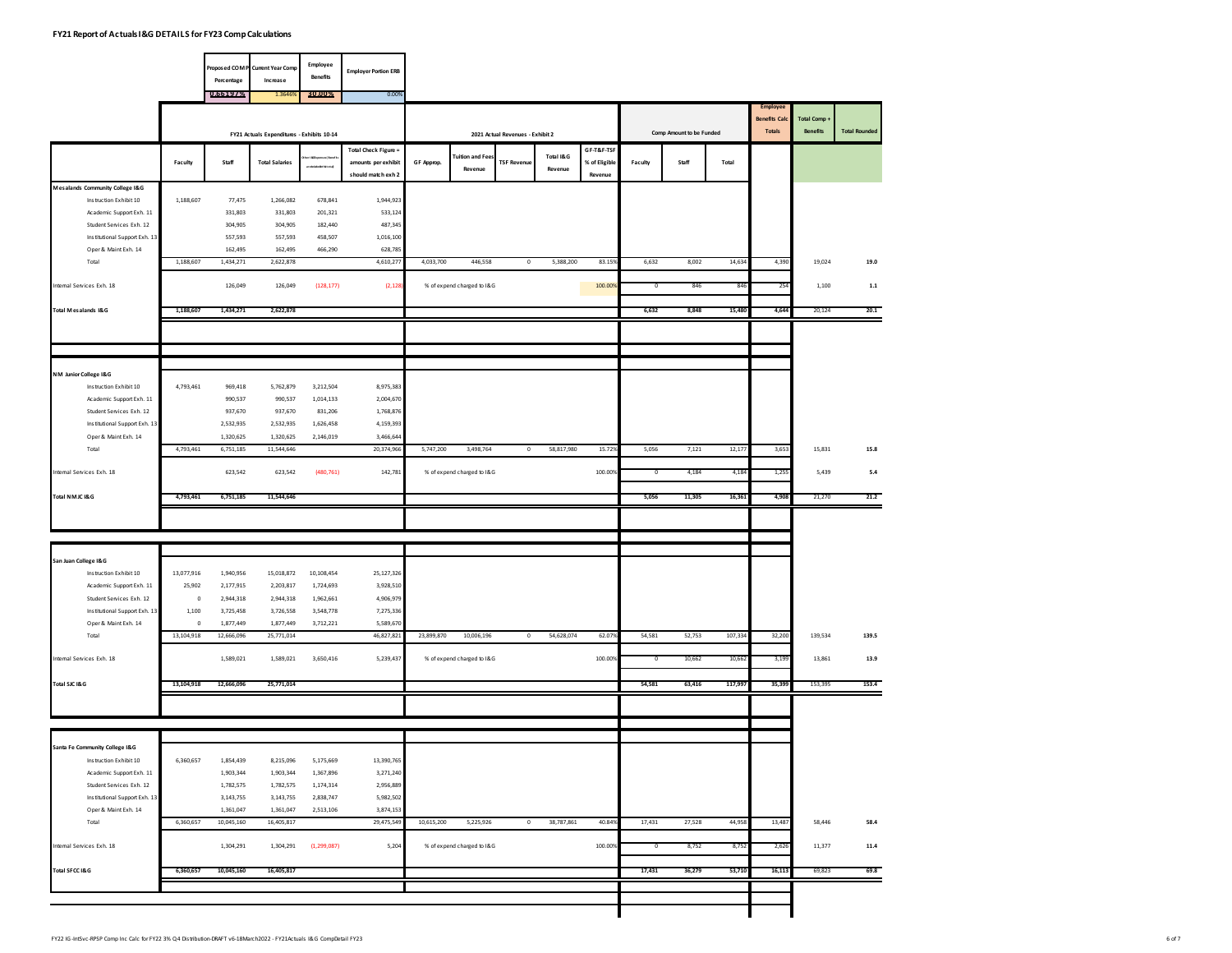|                                                       |           |                    | Proposed COM P Current Year Comp           | Employee                  | <b>Employer Portion ERB</b> |            |                            |                                  |            |               |           |                          |           |                                  |              |                      |
|-------------------------------------------------------|-----------|--------------------|--------------------------------------------|---------------------------|-----------------------------|------------|----------------------------|----------------------------------|------------|---------------|-----------|--------------------------|-----------|----------------------------------|--------------|----------------------|
|                                                       |           | Percentage         | Increase                                   | <b>Benefits</b>           |                             |            |                            |                                  |            |               |           |                          |           |                                  |              |                      |
|                                                       |           | 0.66197%           | 1.364                                      | 30.00%                    | 0.00%                       |            |                            |                                  |            |               |           |                          |           |                                  |              |                      |
|                                                       |           |                    |                                            |                           |                             |            |                            |                                  |            |               |           |                          |           | Employee<br><b>Benefits Calc</b> | Total Comp . |                      |
|                                                       |           |                    | FY21 Actuals Expenditures - Exhibits 10-14 |                           |                             |            |                            | 2021 Actual Revenues - Exhibit 2 |            |               |           | Comp Amount to be Funded |           | <b>Totals</b>                    | Benefits     | <b>Total Rounded</b> |
|                                                       |           |                    |                                            |                           | Total Check Figure =        |            |                            |                                  |            | GF-T&F-TSF    |           |                          |           |                                  |              |                      |
|                                                       | Faculty   | Staff              | <b>Total Salaries</b>                      |                           | amounts per exhibit         | GF Approp. | <b>Tuition and Fee:</b>    | <b>TSF Revenue</b>               | Total I&G  | % of Eligible | Faculty   | Staff                    | Total     |                                  |              |                      |
|                                                       |           |                    |                                            | <b>CHACLONGE MIT OT A</b> | should match exh 2          |            | Revenue                    |                                  | Revenue    | Revenue       |           |                          |           |                                  |              |                      |
| Southeast New Mexico College                          |           |                    |                                            |                           |                             |            |                            |                                  |            |               |           |                          |           |                                  |              |                      |
| Instruction Exhibit 10                                | 2,392,136 | 332,460            | 2,724,596                                  | 1,249,139                 | 3,973,735                   |            |                            |                                  |            |               |           |                          |           |                                  |              |                      |
| Academic Support Exh. 11                              | 78,216    | 435,392            | 513,608                                    | 276,928                   | 790,536                     |            |                            |                                  |            |               |           |                          |           |                                  |              |                      |
| Student Services Exh. 12                              | 5,500     | 670,846            | 676,346                                    | 385,029                   | 1,061,375                   |            |                            |                                  |            |               |           |                          |           |                                  |              |                      |
| Institutional Support Exh. 13<br>Oper & Maint Exh. 14 | $\circ$   | 641,822<br>361,301 | 641,822<br>361,301                         | 1,492,633                 | 2,134,455<br>1,036,466      |            |                            |                                  |            |               |           |                          |           |                                  |              |                      |
| Total                                                 | 2,475,852 | 2,441,821          | 4,917,673                                  | 675,165                   | 8,996,567                   | 4,148,260  | 929,203                    | $\mathbb O$                      | 20,371,018 | 24.929        | 4,140     | 4,083                    | 8,223     | 2,467                            | 10,690       | 10.7                 |
|                                                       |           |                    |                                            |                           |                             |            |                            |                                  |            |               |           |                          |           |                                  |              |                      |
| ntemal Services Exh. 18                               |           | 202,323            | 202,323                                    | (121, 038)                | 81,285                      |            | % of expend charged to I&G |                                  |            | 99.00%        | o         | 1,344                    | 1,34      | 40                               | 1,747        | $1.7\,$              |
|                                                       |           |                    |                                            |                           |                             |            |                            |                                  |            |               |           |                          |           |                                  |              |                      |
| Total SENMC I&G                                       | 2,475,852 | 2,441,821          | 4,917,673                                  |                           |                             |            |                            |                                  |            |               | 4,140     | 5,427                    | 9,567     | 2,870                            | 12,437       | 12.4                 |
|                                                       |           |                    |                                            |                           |                             |            |                            |                                  |            |               |           |                          |           |                                  |              |                      |
|                                                       |           |                    |                                            |                           |                             |            |                            |                                  |            |               |           |                          |           |                                  |              |                      |
|                                                       |           |                    |                                            |                           |                             |            |                            |                                  |            |               |           |                          |           |                                  |              |                      |
| NM Military Institute I&G                             |           |                    |                                            |                           |                             |            |                            |                                  |            |               |           |                          |           |                                  |              |                      |
| Instruction Exhibit 10                                | 4,905,566 | 2,405,193          | 7,310,759                                  | 3,533,909                 | 10,844,668                  |            |                            |                                  |            |               |           |                          |           |                                  |              |                      |
| Academic Support Exh. 11                              |           | 771,143            | 771,143                                    | 519,083                   | 1,290,226                   |            |                            |                                  |            |               |           |                          |           |                                  |              |                      |
| Student Services Exh. 12                              |           | 767,589            | 767,589                                    | 858,329                   | 1,625,918                   |            |                            |                                  |            |               |           |                          |           |                                  |              |                      |
| Institutional Support Exh. 13                         |           | 1,918,628          | 1,918,628                                  | 1,632,460                 | 3,551,088                   |            |                            |                                  |            |               |           |                          |           |                                  |              |                      |
| Oper & Maint Exh. 14                                  |           | 1,488,833          | 1,488,833                                  | 1,700,020                 | 3,188,853                   |            |                            |                                  |            |               |           |                          |           |                                  |              |                      |
| Total                                                 | 4,905,566 | 7,351,386          | 12,256,952                                 |                           | 20,500,753                  | 1,179,599  | 2,597,200                  | $\mathbb O$                      | 28,762,480 | 13.139        | 4,322     | 6,477                    | 10,799    | 3,240                            | 14,038       | 14.0                 |
| ntemal Services Exh. 18                               |           | 601,165            | 601,165                                    | (296, 335)                | 304,830                     |            | % of expend charged to I&G |                                  |            | 78.00%        | o         | 3,146                    | 3,14      |                                  | 4,090        | $\bf 4.1$            |
|                                                       |           |                    |                                            |                           |                             |            |                            |                                  |            |               |           |                          |           |                                  |              |                      |
| Total NMMI I&G                                        | 4,905,566 | 7,351,386          | 12,256,952                                 |                           |                             |            |                            |                                  |            |               | 4,322     | 9,623                    | 13,945    | 4,184                            | 18,129       | 18.1                 |
|                                                       |           |                    |                                            |                           |                             |            |                            |                                  |            |               |           |                          |           |                                  |              |                      |
|                                                       |           |                    |                                            |                           |                             |            |                            |                                  |            |               |           |                          |           |                                  |              |                      |
|                                                       |           |                    |                                            |                           |                             |            |                            |                                  |            |               |           |                          |           |                                  |              |                      |
| NM School for the Blind & Visually Impaired I&G       |           |                    |                                            |                           |                             |            |                            |                                  |            |               |           |                          |           |                                  |              |                      |
| Instruction Exhibit 10                                | 2,370,254 | 1,115,682          | 3,485,936                                  | 2,039,754                 | 5,525,690                   |            |                            |                                  |            |               |           |                          |           |                                  |              |                      |
| Academic Support Exh. 11                              |           | 2,314,052          | 2,314,052                                  | 873,598                   | 3,187,650                   |            |                            |                                  |            |               |           |                          |           |                                  |              |                      |
| Student Services Exh. 12                              |           | 834,650            | 834,650                                    | 499,633                   | 1,334,283                   |            |                            |                                  |            |               |           |                          |           |                                  |              |                      |
| Institutional Support Exh. 13                         |           | 1,393,967          | 1,393,967                                  | 1,079,427                 | 2,473,394                   |            |                            |                                  |            |               |           |                          |           |                                  |              |                      |
| Oper & Maint Exh. 14                                  |           | 653,048            | 653,048                                    | 953,709                   | 1,606,757                   |            |                            |                                  |            |               |           |                          |           |                                  |              |                      |
| Total                                                 | 2,370,254 | 6,311,399          | 8,681,653                                  |                           | 14,127,774                  | 1,324,100  | $\mathbf 0$                | $\mathbb O$                      | 15,795,111 | 8.389         | 1,333     | 3,549                    | 4,882     | 1,465                            | 6,346        | $6.3\,$              |
| ntemal Services Exh. 18                               |           | $\,0\,$            | $\mathbf 0$                                |                           |                             |            | % of expend charged to I&G |                                  |            | 0.00%         | o         | 0                        |           |                                  | $\sim$       |                      |
|                                                       |           |                    |                                            |                           |                             |            |                            |                                  |            |               |           |                          |           |                                  |              |                      |
| Total NMSBVI I&G                                      | 2,370,254 | 6,311,399          | 8,681,653                                  |                           |                             |            |                            |                                  |            |               | 1,333     | 3,549                    | 4,882     | 1,465                            | 6,346        | 6.3                  |
|                                                       |           |                    |                                            |                           |                             |            |                            |                                  |            |               |           |                          |           |                                  |              |                      |
|                                                       |           |                    |                                            |                           |                             |            |                            |                                  |            |               |           |                          |           |                                  |              |                      |
|                                                       |           |                    |                                            |                           |                             |            |                            |                                  |            |               |           |                          |           |                                  |              |                      |
| NM School for the Deaf I&G                            |           |                    |                                            |                           |                             |            |                            |                                  |            |               |           |                          |           |                                  |              |                      |
| Instruction Exhibit 10                                | 2,049,160 | 676,464            | 2,725,624                                  | 1,245,007                 | 3,970,631                   |            |                            |                                  |            |               |           |                          |           |                                  |              |                      |
| Academic Support Exh. 11                              |           | 3,568,903          | 3,568,903                                  | 1,622,281                 | 5,191,184                   |            |                            |                                  |            |               |           |                          |           |                                  |              |                      |
| Student Services Exh. 12                              |           | 1,357,241          | 1,357,241                                  | 894,612                   | 2,251,853                   |            |                            |                                  |            |               |           |                          |           |                                  |              |                      |
| Institutional Support Exh. 13                         |           | 1,536,667          | 1,536,667                                  | 1,125,661                 | 2,662,328                   |            |                            |                                  |            |               |           |                          |           |                                  |              |                      |
| Oper & Maint Exh. 14                                  |           | 811,100            | 811,100                                    | 1,121,074                 | 1,932,174                   |            |                            |                                  |            |               |           |                          |           |                                  |              |                      |
| Total                                                 | 2,049,160 | 7,950,375          | 9,999,535                                  |                           | 16,008,170                  | 4,208,100  | $\mathbf 0$                | $\mathbb O$                      | 18,641,053 | 22.579        | 3,103     | 12,040                   | 15,144    | 4,543                            | 19,687       | 19.7                 |
|                                                       |           |                    |                                            |                           |                             |            |                            |                                  |            |               |           |                          |           |                                  |              |                      |
| Internal Services Exh. 18                             | $\,0\,$   | $\mathbf 0$        | $\mathbf 0$                                |                           |                             |            | % of expend charged to I&G |                                  |            | 0.009         | 0         | O                        |           |                                  | $\sim$       | $\bullet$            |
| Total NMSD I&G                                        | 2,049,160 | 7,950,375          | 9,999,535                                  |                           |                             |            |                            |                                  |            |               | 3,103     | 12,040                   | 15,144    | 4,543                            | 19,687       | 19.7                 |
|                                                       |           |                    |                                            |                           |                             |            |                            |                                  |            |               |           |                          |           |                                  |              |                      |
|                                                       |           |                    |                                            |                           |                             |            |                            |                                  |            |               | 1,778,793 | 2,048,651                | 3,827,444 | 1,148,233                        | 4,975,677    | 4,975.7              |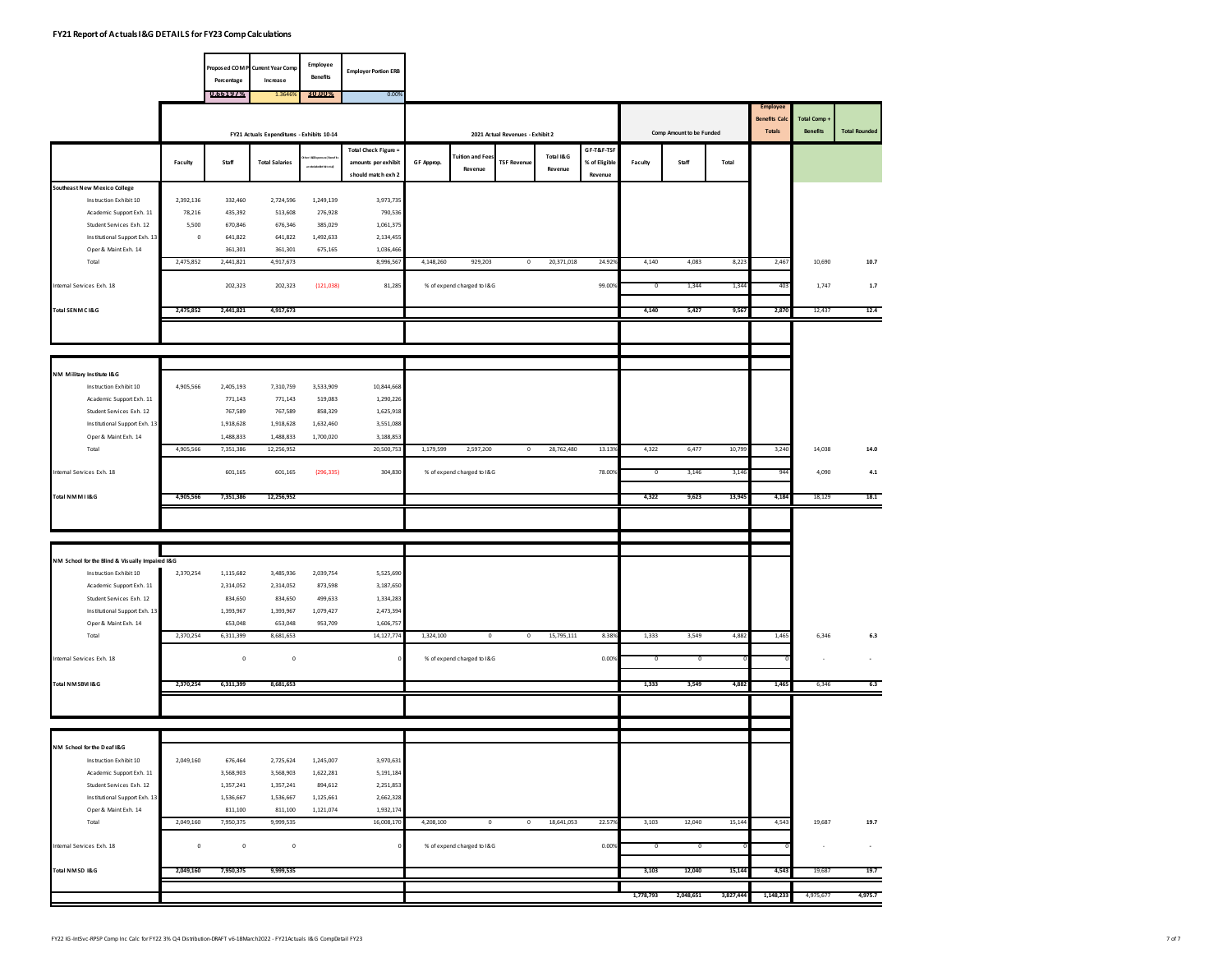## **FY23 RPSP COMPENSATION DETAILS**

| <b>FY22 Legislative Salary Increase</b> | .3646%   |             | <b>FY23 Employer ERB %</b>    | 22.35% |
|-----------------------------------------|----------|-------------|-------------------------------|--------|
| <b>FY23 Faculty Salary Increase</b>     | $0.66\%$ |             | <b>FY23 Social Security %</b> | 7.65%  |
| <b>FY23 Staff Salary Increase</b>       | $0.66\%$ | <b>TRUE</b> |                               |        |

**FY23 Employer Portion ERB Increase 0.00% <-- Formula will add ERB/SS increases to total.** 

|                                                    |                |                                         |                                                                                             | 2021 ROA Actual Expenditures          |                                                                                            |              |                  | <b>2021 ROA Actual Revenues</b>      |                                                                      |                                                            | <b>Comp Amount</b><br>to be Funded | <b>Employee</b><br><b>Benefits Calc</b><br><b>Totals</b> |                                 |                      |
|----------------------------------------------------|----------------|-----------------------------------------|---------------------------------------------------------------------------------------------|---------------------------------------|--------------------------------------------------------------------------------------------|--------------|------------------|--------------------------------------|----------------------------------------------------------------------|------------------------------------------------------------|------------------------------------|----------------------------------------------------------|---------------------------------|----------------------|
|                                                    | Exhibit        | Unrestricted<br><b>Faculty Salaries</b> | <b>Restricted Faculty</b><br><b>Salaries</b><br>(UNMHSC &<br>NMSU only, see<br>Notes 3 & 4) | Unrestricted<br><b>Staff Salaries</b> | <b>Restricted Staff</b><br><b>Salaries</b><br>(UNMHSC &<br>NMSU only, see<br>Notes $3 & 4$ | <b>Total</b> | <b>GF Approp</b> | <b>Total Unrestricted</b><br>Revenue | <b>Total Restricted</b><br><b>Revenue (NMSU</b><br>only, see Note 3) | <b>Supported</b><br>Revenues as :<br>% of Total<br>Revenue | <b>Total</b>                       | <b>Total</b>                                             | Total Comp -<br><b>Benefits</b> | <b>Total Rounded</b> |
| <b>NEW MEXICO INSTITUTE OF MINING &amp; TECH</b>   |                |                                         |                                                                                             |                                       |                                                                                            |              |                  |                                      |                                                                      |                                                            |                                    |                                                          |                                 |                      |
| Athletics Moved to I&G                             | 21             |                                         |                                                                                             |                                       |                                                                                            |              |                  |                                      |                                                                      | 0.00%                                                      |                                    |                                                          |                                 |                      |
| Research & Public Service Projects:                |                |                                         |                                                                                             |                                       |                                                                                            |              |                  |                                      |                                                                      |                                                            |                                    |                                                          |                                 |                      |
| Minority engin, math & science (MESA) Moved to NN  | 17             | $\mathbf 0$                             |                                                                                             | 440,049                               |                                                                                            | 440,049      | 1,177,219        | 1,177,219                            |                                                                      | 100.00%                                                    | 2,953                              | 886                                                      | 3,839                           | 3.8                  |
| Bureau of Mines (aka Geology & Mineral Resource    | 22             | 5,818                                   |                                                                                             | 2,130,464                             |                                                                                            | 2,136,282    | 4,171,400        | 4,262,227                            |                                                                      | 97.87%                                                     | 14,029                             | 4,209                                                    | 18,238                          | 18.2                 |
| Petroleum Recovery Research Center                 | 16             | $\mathbf 0$                             |                                                                                             | 703,738                               |                                                                                            | 703,738      | 1,797,300        | 1,797,300                            |                                                                      | 100.00%                                                    | 4,722                              | 1,417                                                    | 6,139                           | 6.1                  |
| <b>Bureau of Mines inspection</b>                  | 22             | $\mathbf 0$                             |                                                                                             | 140,630                               |                                                                                            | 140,630      | 301,800          | 301,800                              |                                                                      | 100.00%                                                    | 944                                | 283                                                      | 1,227                           | 1.2                  |
| Energetic Materials Research Center (EMRTC)        | 16             | $\mathbf 0$                             |                                                                                             | 374,603                               |                                                                                            | 374,603      | 762,800          | 762,800                              |                                                                      | 100.00%                                                    | 2,514                              | 754                                                      | 3,268                           | 3.2                  |
| Science & Engineering Fair (incl Olympiad and Prof | 17             | 21,538                                  |                                                                                             | 67,531                                |                                                                                            | 89,069       | 195,100          | 195,100                              |                                                                      | 100.00%                                                    | 598                                | 179                                                      | 777                             | 0.8                  |
| Aerospace Engineering Moved to I&G FY20            | 16             | $\mathbf 0$                             |                                                                                             | $\Omega$                              |                                                                                            | $\Omega$     | 0                | $\mathbf 0$                          |                                                                      | 0.00%                                                      | $\Omega$                           |                                                          |                                 |                      |
| Institute for Complex Additive Systems Analysis    | 16             | 117.070                                 |                                                                                             | 509.088                               |                                                                                            | 626,158      | 940,000          | 940.000                              |                                                                      | 100.00%                                                    | 4,202                              | 1,260                                                    | 5.462                           | 5.5                  |
| Cave and karst research (nat'l institute)          | 16             | 53,063                                  |                                                                                             | 93,754                                |                                                                                            | 146,817      | 343,800          | 344,300                              |                                                                      | 99.85%                                                     | 984                                | 295                                                      | 1,279                           | 1.3                  |
| Geophysical Research Center                        | 16             | 687,058                                 |                                                                                             | 115,471                               |                                                                                            | 802,529      | 1,057,400        | 1,057,400                            |                                                                      | 100.00%                                                    | 5,385                              | 1,615                                                    | 7,000                           | 7.0                  |
| <b>Homeland Security Center</b>                    | 16             | 9,490                                   |                                                                                             | 258,235                               |                                                                                            | 267,725      | 499,500          | 499,500                              |                                                                      | 100.00%                                                    | 1,796                              | 539                                                      | 2,335                           | 2.3                  |
| Aquifer mapping                                    | 22             |                                         |                                                                                             | $\Omega$                              |                                                                                            | $\Omega$     | $\overline{0}$   | $\Omega$                             |                                                                      | 0.00%                                                      | $\Omega$                           |                                                          |                                 |                      |
| Wastewater Filter System Pilot                     | 16             |                                         |                                                                                             |                                       |                                                                                            | $\Omega$     | $\mathbf 0$      |                                      |                                                                      | 0.00%                                                      | $\Omega$                           | $\Omega$                                                 |                                 |                      |
| Cybersecurity Education & Research Center          | 16             | 5,648                                   |                                                                                             | 91,612                                |                                                                                            | 97,260       | 141,000          | 141,000                              |                                                                      | 100.00%                                                    | 653                                | 196                                                      | 848                             | 0.8                  |
| Rural Economic Development Support                 | 17             | $\Omega$                                |                                                                                             | $\Omega$                              |                                                                                            | $\Omega$     | 23,500           | 23,500                               |                                                                      | 100.00%                                                    | $\overline{0}$                     | $\Omega$                                                 |                                 |                      |
| <b>Student Research Assistanceships</b>            |                |                                         |                                                                                             |                                       |                                                                                            | $\Omega$     | $\mathbf 0$      |                                      |                                                                      | 0.00%                                                      | $\mathbf 0$                        | $\Omega$                                                 |                                 |                      |
| Cybersecurity - Center of Excellence               | 17             | 3,808                                   |                                                                                             | 103,477                               |                                                                                            | 107,285      | 235,000          | 235,000                              |                                                                      | 100.00%                                                    | 720                                | 216                                                      | 936                             | 0.9                  |
| <b>Total NMIMT</b>                                 |                | 903,493                                 | $\mathbf{o}$                                                                                | 5,028,652                             | $\Omega$                                                                                   | 5,932,145    | 11,645,819       | 11,737,146                           | $\mathbf{0}$                                                         |                                                            | 39,498                             | 11,849                                                   | 51,347                          | 51.1                 |
|                                                    |                |                                         |                                                                                             |                                       |                                                                                            |              |                  |                                      |                                                                      |                                                            |                                    |                                                          |                                 |                      |
| <b>NEW MEXICO STATE UNIVERSITY</b>                 |                |                                         |                                                                                             |                                       |                                                                                            |              |                  |                                      |                                                                      |                                                            |                                    |                                                          |                                 |                      |
| Athletics                                          | 21             |                                         |                                                                                             | 6,095,351                             |                                                                                            | 6,095,351    | 3,712,200        | 13,048,462                           |                                                                      | 28.45%                                                     | 11,636                             | 3,491                                                    | 15,127                          | 15.1                 |
| Educational television (KRWG)                      | 17             |                                         |                                                                                             | 672,612                               |                                                                                            | 672,612      | 991,000          | 1,027,740                            |                                                                      | 96.43%                                                     | 4,352                              | 1,306                                                    | 5,657                           | 5.7                  |
| Department of Agriculture (Note 4)                 | 22             | 8,547                                   | 11,777                                                                                      | 6,726,763                             | 778,228                                                                                    | 7,525,315    | 12,854,900       | 19,386,317                           | 2,888,287                                                            | 70.43%                                                     | 35,563                             | 10,669                                                   | 46,232                          | 46.2                 |
| Research & Public Service Projects:                |                |                                         |                                                                                             |                                       |                                                                                            |              |                  |                                      |                                                                      |                                                            | $\Omega$                           | $\Omega$                                                 |                                 |                      |
| Agricultural Experiment Station (AES) (Note 4)     | 16             | 5,231,053                               | 2,322,825                                                                                   | 5,587,073                             | 5,192,961                                                                                  | 18,333,912   | 15,540,300       | 19,006,170                           | 19,243,360                                                           | 85.71%                                                     | 105,442                            | 31,632                                                   | 137,074                         | 137.1                |
| Cooperative Extension Service (CES) (Note 4)       | 17             | 4,962,688                               | 2,746,404                                                                                   | 3,920,805                             | 3,022,891                                                                                  | 14,652,788   | 13,235,900       | 13,753,307                           | 10,534,730                                                           | 81.27%                                                     | 79.909                             | 23.973                                                   | 103.882                         | 104.0                |
| Water resource research + Clean Water Tech.        | 16             | 72,165                                  |                                                                                             | 552,092                               |                                                                                            | 624,257      | 1,064,000        | 1,068,700                            |                                                                      | 99.56%                                                     | 4,170                              | 1,251                                                    | 5,421                           | 5.4                  |
| Indian resources development                       | 17             |                                         |                                                                                             | 123,366                               |                                                                                            | 123,366      | 261,200          | 261,200                              |                                                                      | 100.00%                                                    | 828                                | 248                                                      | 1.076                           | 1.1                  |
| Manufacturing sector dev program (Technology &     | 17             | 18,110                                  |                                                                                             | 302,340                               |                                                                                            | 320,450      | 634,100          | 646,996                              |                                                                      | 98.01%                                                     | 2,107                              | 632                                                      | 2,740                           | 2.7                  |
| <b>Minority Student Services</b>                   | <b>1&amp;G</b> |                                         |                                                                                             |                                       |                                                                                            | $\Omega$     |                  |                                      |                                                                      |                                                            | $\Omega$                           |                                                          |                                 |                      |
| Stem Alliance for Minority Participation (AMP)     | 17             | 9,706                                   |                                                                                             | 172,437                               |                                                                                            | 182,143      | 298,900          | 298,900                              |                                                                      | 100.00%                                                    | 1,222                              | 367                                                      | 1,589                           | 1.6                  |
| Arrowhead Center for Business Development          | 17             | $\mathbf 0$                             |                                                                                             | 495,611                               |                                                                                            | 495,611      | 323,300          | 396,148                              |                                                                      | 81.61%                                                     | 2,714                              | 814                                                      | 3,528                           | 3.5                  |
| NMSU nurse expansion                               | <b>1&amp;G</b> |                                         |                                                                                             |                                       |                                                                                            | $\Omega$     |                  |                                      |                                                                      | 0.00%                                                      | $\Omega$                           | $\Omega$                                                 |                                 |                      |
| Mental health nurse practitioner                   | 18G            |                                         |                                                                                             |                                       |                                                                                            | $\Omega$     |                  |                                      |                                                                      | 0.00%                                                      | $\Omega$                           | $\Omega$                                                 |                                 |                      |
| Alliance teaching & learning advancement           | 17             | 8,000                                   |                                                                                             | 83,897                                |                                                                                            | 91,897       | 146,500          | 146,500                              |                                                                      | 100.00%                                                    | 617                                | 185                                                      | 802                             | 0.8                  |
| College Assistant Migrant Program (CAMP) Unrest    | 17             | 6,272                                   |                                                                                             | 95,184                                |                                                                                            | 101,456      | 193,500          | 193,500                              |                                                                      | 100.00%                                                    | 681                                | 204                                                      | 885                             | 0.9                  |
| Sunspot and Solar Observatory                      | 16             | $\mathbf 0$                             |                                                                                             | 179,191                               |                                                                                            | 179,191      | 256,600          | 256,600                              |                                                                      | 100.00%                                                    | 1,202                              | 361                                                      | 1,563                           | 1.6                  |
| Advertise Chile * included in Dept of Ag total     | 22             |                                         |                                                                                             |                                       |                                                                                            | n            | $\overline{0}$   | $\Omega$                             |                                                                      | 100.00%                                                    |                                    |                                                          |                                 |                      |
| Autism Program                                     | 17             | 184,993                                 |                                                                                             | 44,793                                |                                                                                            | 229,786      | 612,741          | 612,741                              |                                                                      | 100.00%                                                    | 1,542                              | 463                                                      | 2,004                           | 2.0                  |
| <b>Education Research Center</b>                   | 17             | $\mathbf 0$                             |                                                                                             | $\Omega$                              |                                                                                            | $\Omega$     | $\mathbf 0$      | $\Omega$                             |                                                                      | 100.00%                                                    | $\Omega$                           | $\Omega$                                                 |                                 |                      |
| Center of Excellence in Sustainable Ag             | 16             | 61,404                                  |                                                                                             | 25,204                                |                                                                                            | 86,608       | 240,000          | 240,000                              |                                                                      | 100.00%                                                    | 581                                | 174                                                      | 755                             | 0.7                  |
| Anna Age Eight Institute                           | 17             | 19,718                                  |                                                                                             | 310,000                               |                                                                                            | 329,718      | 821,600          | 821,600                              |                                                                      | 100.00%                                                    | 2,212                              | 664                                                      | 2,876                           | 2.8                  |
| <b>Total NMSU</b>                                  |                | 10,582,656                              | 5,081,006                                                                                   | 25,386,719                            | 8,994,080                                                                                  | 50,044,461   | 51,186,741       | 71,164,881                           | 32,666,377                                                           |                                                            | 254,778                            | 76,433                                                   | 331,212                         | 331.2                |
|                                                    |                |                                         |                                                                                             |                                       |                                                                                            |              |                  |                                      |                                                                      |                                                            |                                    |                                                          |                                 |                      |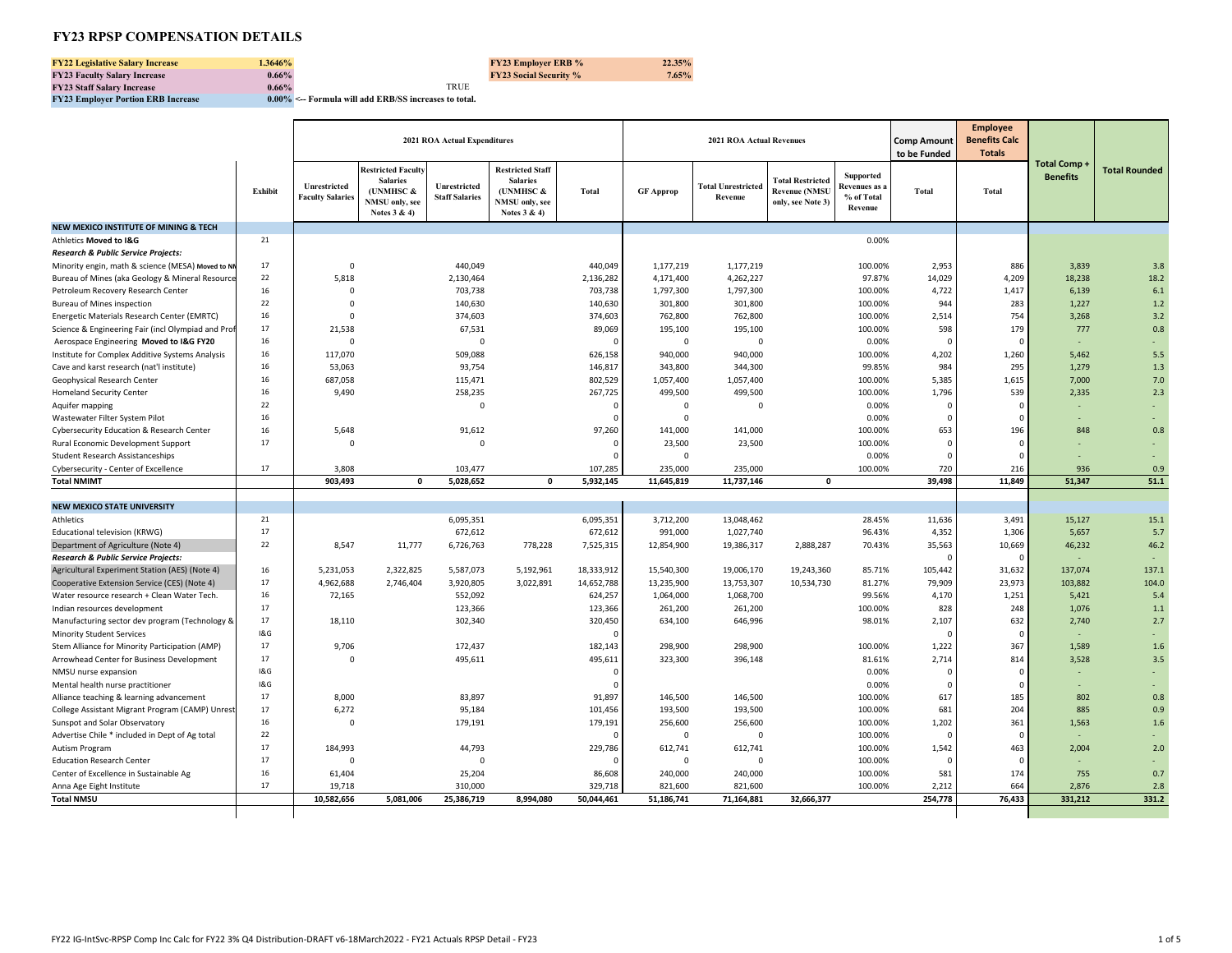|                                                                                                                |          |                                         | 2021 ROA Actual Expenditures                                                                                                         |                                                                                           |                    |                    | <b>2021 ROA Actual Revenues</b>      |                                                                      |                                                     | <b>Comp Amount</b><br>to be Funded | <b>Employee</b><br><b>Benefits Calc</b><br><b>Totals</b> |                                       |                       |
|----------------------------------------------------------------------------------------------------------------|----------|-----------------------------------------|--------------------------------------------------------------------------------------------------------------------------------------|-------------------------------------------------------------------------------------------|--------------------|--------------------|--------------------------------------|----------------------------------------------------------------------|-----------------------------------------------------|------------------------------------|----------------------------------------------------------|---------------------------------------|-----------------------|
|                                                                                                                | Exhibit  | Unrestricted<br><b>Faculty Salaries</b> | <b>Restricted Faculty</b><br><b>Salaries</b><br>Unrestricted<br>(UNMHSC &<br><b>Staff Salaries</b><br>NMSU only, see<br>Notes 3 & 4) | <b>Restricted Staff</b><br><b>Salaries</b><br>(UNMHSC &<br>NMSU only, see<br>Notes 3 & 4) | Total              | <b>GF Approp</b>   | <b>Total Unrestricted</b><br>Revenue | <b>Total Restricted</b><br><b>Revenue (NMSU</b><br>only, see Note 3) | Supported<br>Revenues as :<br>% of Total<br>Revenue | <b>Total</b>                       | <b>Total</b>                                             | <b>Total Comp+</b><br><b>Benefits</b> | <b>Total Rounded</b>  |
| <b>UNIVERSITY OF NEW MEXICO</b>                                                                                |          |                                         |                                                                                                                                      |                                                                                           |                    |                    |                                      |                                                                      |                                                     |                                    |                                                          |                                       |                       |
| Athletics                                                                                                      | 21       | $\Omega$                                | 9,951,065                                                                                                                            |                                                                                           | 9,951,065          | \$3,776,900        | \$27,933,779                         |                                                                      | 13.52%                                              | 9,028                              | 2,708                                                    | 11,737                                | 11.7                  |
| Educational television (KNME)                                                                                  | 17       | 1,000                                   | 2,608,735                                                                                                                            |                                                                                           | 2,609,735          | 1,047,000          | 8,062,974                            |                                                                      | 12.99%                                              | 2,274                              | 682                                                      | 2,956                                 | 3.0                   |
| Gallup - nurse expansion                                                                                       | 1&G      |                                         |                                                                                                                                      |                                                                                           |                    |                    |                                      |                                                                      |                                                     | $\Omega$                           | $\Omega$                                                 |                                       |                       |
| Research & Public Service Projects:                                                                            |          |                                         |                                                                                                                                      |                                                                                           |                    |                    |                                      |                                                                      |                                                     | $\Omega$                           | $\Omega$                                                 |                                       |                       |
| Judicial selection                                                                                             | 17       | 14,281                                  |                                                                                                                                      | 14,030                                                                                    | 28,311             | 49,000             | 49,000                               |                                                                      | 100.00%                                             | 190                                | 57                                                       | 247                                   | 0.2                   |
| SW Research Ctr (incl Ctr Reg Stud + Span Col RC)                                                              | 16,17    | 91,731                                  | 345,183                                                                                                                              |                                                                                           | 436,914            | 752,000            | 752,093                              |                                                                      | 99.99%                                              | 2,931                              | 879                                                      | 3,811                                 | 3.8                   |
| Substance abuse program                                                                                        | 17       | $\mathbf 0$                             |                                                                                                                                      | 31,209                                                                                    | 31,209             | 67,400             | 67,400                               |                                                                      | 100.00%                                             | 209                                | 63                                                       | 272                                   | 0.3                   |
| Resource geographic information system                                                                         | 16<br>17 | $\Omega$                                |                                                                                                                                      | 36,564                                                                                    | 36,564             | 60,300             | 60,300                               |                                                                      | 100.00%                                             | 245                                | 74                                                       | 319                                   | 0.3                   |
| Southwest Indian Law Clinic                                                                                    | 17       | 128,689                                 |                                                                                                                                      | $\overline{0}$                                                                            | 128,689            | 188,500            | 188,500                              |                                                                      | 100.00%                                             | 864<br>1,458                       | 259<br>437                                               | 1,123                                 | 1.1                   |
| BBER Census and population analysis                                                                            | 17       | 30,245                                  | 217,282                                                                                                                              | $\overline{0}$                                                                            | 217,282<br>30,245  | 351,800<br>42,800  | 351,800<br>66,311                    |                                                                      | 100.00%<br>64.54%                                   | 131                                | 39                                                       | 1,895<br>170                          | 1.9<br>0.2            |
| New Mexico Historical Review<br>Ibero-American education (incl Spanish Resource O                              | 17       | 19,326                                  |                                                                                                                                      | 22,581                                                                                    | 41,907             | 80,400             | 80,400                               |                                                                      | 100.00%                                             | 281                                | 84                                                       | 366                                   | 0.4                   |
| Manufacturing engineering program                                                                              | 16       | 151,302                                 | 121,052                                                                                                                              |                                                                                           | 272,354            | 504,800            | 504,823                              |                                                                      | 100.00%                                             | 1,827                              | 548                                                      | 2,376                                 | 2.4                   |
| Wildlife law education                                                                                         | 17       |                                         |                                                                                                                                      | 63,204                                                                                    | 63,204             | 87,400             | 87,446                               |                                                                      | 99.95%                                              | 424                                | 127                                                      | 551                                   | 0.6                   |
| Morrissey Hall programs (incl Morrissey Hall                                                                   | 16       |                                         |                                                                                                                                      | 75,121                                                                                    | 75,121             | 182,500            | 182,686                              |                                                                      | 99.90%                                              | 504                                | 151                                                      | 655                                   | 0.7                   |
| Distance Learning, Morrissey Hall Research)                                                                    |          |                                         |                                                                                                                                      |                                                                                           |                    |                    |                                      |                                                                      |                                                     |                                    |                                                          |                                       |                       |
| Disabled student services                                                                                      | 1&G      |                                         |                                                                                                                                      |                                                                                           |                    |                    |                                      |                                                                      | 0.00%                                               | $\Omega$                           | $\Omega$                                                 | ٠                                     |                       |
| Community based educ (aka Family Dev Program)                                                                  | 17       |                                         | 264,949                                                                                                                              |                                                                                           | 264,949            | 512,700            | 577,280                              |                                                                      | 88.81%                                              | 1,579                              | 474                                                      | 2,053                                 | 2.1                   |
| Corrine Wolfe Children's Law Center                                                                            | 17       |                                         |                                                                                                                                      | 95,405                                                                                    | 95,405             | 155,100            | 155,974                              |                                                                      | 99.44%                                              | 637                                | 191                                                      | 828                                   | 0.8                   |
| <b>Minority Student Services</b>                                                                               | 1&G      |                                         |                                                                                                                                      |                                                                                           |                    |                    |                                      |                                                                      | 0.00%                                               | $\epsilon$                         | $\Omega$                                                 |                                       | $\sim$                |
| Utton Transboundary Resources Ctr (School of Lav                                                               | 16       | 98,738                                  | 118,623                                                                                                                              |                                                                                           | 217,361            | 405,000            | 405,000                              |                                                                      | 100.00%                                             | 1,458                              | 438                                                      | 1,896                                 | 1.9                   |
| College mentoring program (College Mentoring,<br>College Prep Mentoring, Law College Prep                      | 17       | 9,000                                   | 104,492                                                                                                                              |                                                                                           | 113,492            | 263,600            | 263,623                              |                                                                      | 99.99%                                              | 761                                | 228                                                      | 990                                   | 1.0                   |
| Mentoring)                                                                                                     |          |                                         |                                                                                                                                      |                                                                                           |                    |                    |                                      |                                                                      |                                                     |                                    |                                                          |                                       |                       |
| Land grant studies                                                                                             | 17       |                                         |                                                                                                                                      | 75,041                                                                                    | 75,041             | 117,400            | 117,400                              |                                                                      | 100.00%                                             | 504                                | 151                                                      | 655                                   | 0.7                   |
| <b>Judicial Education Center</b>                                                                               | 17       | 3,150                                   |                                                                                                                                      | 87,215                                                                                    | 90,365             | 376,000            | 376,046                              |                                                                      | 99.99%                                              | 606                                | 182                                                      | 788                                   | 0.8                   |
| <b>UNM Press</b>                                                                                               | 17<br>17 |                                         |                                                                                                                                      | 87,036                                                                                    | 87,036             | 141,000            | 141,000                              |                                                                      | 100.00%                                             | 584                                | 175                                                      | 759                                   | 0.8                   |
| Mock Trials                                                                                                    | 17       | $\Omega$                                |                                                                                                                                      | $\overline{\mathbf{0}}$                                                                   | $\mathbf 0$        | 117,500            | 117,500                              |                                                                      | 100.00%                                             | $\Omega$<br>$\Omega$               | $\Omega$                                                 |                                       |                       |
| <b>BBER uranium Mine Cleanup</b>                                                                               | 17       | $\Omega$<br>$\Omega$                    |                                                                                                                                      | $\overline{0}$<br>$\overline{0}$                                                          | 0<br>0             | $\mathbf{0}$       | 0                                    |                                                                      | 0.00%<br>100.00%                                    | $\Omega$                           | $\Omega$                                                 |                                       |                       |
| <b>EUREKA Scholarship Honors Program</b><br>African American Student Services                                  | 17       | $\Omega$                                |                                                                                                                                      | 18,278                                                                                    | 18,278             | (50,000)<br>47,000 | (50,000)<br>47,000                   |                                                                      | 100.00%                                             | 123                                | 37                                                       | 159                                   | 0.2                   |
| Africana Studies                                                                                               | 17       | 122,667                                 |                                                                                                                                      | 52,338                                                                                    | 175,005            | 282,000            | 282,000                              |                                                                      | 100.00%                                             | 1,174                              | 352                                                      | 1,527                                 | 1.5                   |
| Native American Studies                                                                                        | 17       | 25,000                                  |                                                                                                                                      | 10,000                                                                                    | 35,000             | 188,000            | 188,000                              |                                                                      | 100.00%                                             | 235                                | 70                                                       | 305                                   | 0.3                   |
| Chicano & Chicana Studies                                                                                      | 17       | 4,120                                   |                                                                                                                                      | 37,092                                                                                    | 41,212             | 94,000             | 94,000                               |                                                                      | 100.00%                                             | 277                                | 83                                                       | 359                                   | 0.4                   |
| Bureau of Business & Econ Research                                                                             | 17       | $\Omega$                                |                                                                                                                                      | 73,147                                                                                    | 73,147             | 100,000            | 100,000                              |                                                                      | 100.00%                                             | 491                                | 147                                                      | 638                                   | 0.6                   |
| Grow Your Own Teacher Network                                                                                  | 17       | 5,951                                   |                                                                                                                                      | 62,731                                                                                    | 68,682             | 376,000            | 376,000                              |                                                                      | 100.00%                                             | 461                                | 138                                                      | 599                                   | 0.6                   |
| Career Soft Skills & Technical Education                                                                       | 17       | $\mathbf 0$                             |                                                                                                                                      | 25,050                                                                                    | 25,050             | 470,000            | 470,000                              |                                                                      | 100.00%                                             | 168                                | 50                                                       | 219                                   | 0.2                   |
| <b>Total UNM</b>                                                                                               |          | 705,200                                 | 14,597,423<br>0                                                                                                                      | $\mathbf 0$                                                                               | 15,302,623         | 10,786,100         | 42,048,335                           | 0                                                                    | 0                                                   | 29,424                             | 8,827                                                    | 38,251                                | 38.5                  |
| UNM HEALTH SCIENCES CENTER                                                                                     |          |                                         |                                                                                                                                      |                                                                                           |                    |                    |                                      |                                                                      |                                                     |                                    |                                                          |                                       |                       |
| Research & Public Service Projects:                                                                            |          |                                         |                                                                                                                                      |                                                                                           |                    |                    |                                      |                                                                      |                                                     |                                    |                                                          |                                       |                       |
| Office of Medical Investigator (Note 2)                                                                        | 22       | 1,418,042                               | 3,803,291                                                                                                                            |                                                                                           | 5,221,333          | 5,206,900          | 11,489,574                           |                                                                      | 100.00%                                             | 35,035                             | 10,511                                                   | 45,546                                | 45.5                  |
| Children's Psychiatric Hospital (Note 2)                                                                       | 22       | 2,399,341                               | 15,039,711                                                                                                                           |                                                                                           | 17,439,052         | 7,418,100          | 20,057,609                           |                                                                      | 100.00%                                             | 117,017                            | 35,105                                                   | 152,122                               | 152.1                 |
| Carrie Tingley Hospital (Note 2)                                                                               | 22       | 2,356,696                               | 12,151,573                                                                                                                           |                                                                                           | 14,508,269         | 5,527,300          | 19,403,750                           |                                                                      | 100.00%                                             | 97,351                             | 29,205                                                   | 126,556                               | 126.6                 |
| Graduate Nurse Practitioner Education                                                                          | 1&G      |                                         |                                                                                                                                      |                                                                                           | $\Omega$           |                    |                                      |                                                                      | 0.00%                                               |                                    |                                                          |                                       |                       |
| Newborn intensive care (Note 2)                                                                                | 17       | 1,205,234                               | 1,105,311                                                                                                                            |                                                                                           | 2,310,545          | 3,074,500          | 3,074,500                            |                                                                      | 100.00%                                             | 15,504                             | 4,651                                                    | 20,155                                | 20.2                  |
| Pediatric oncology                                                                                             |          | 324,411                                 | 616,932                                                                                                                              |                                                                                           | 941,343            | 1,196,000          | 1,446,000                            |                                                                      | 100.00%                                             | 6,316                              | 1,895                                                    | 8,211                                 | 8.2                   |
| Poison Control Center                                                                                          | 17       | 221,605                                 | 1,229,491                                                                                                                            |                                                                                           | 1,451,096          | 1,477,700          | 2,078,900                            |                                                                      | 99.47%                                              | 9,685                              | 2,906                                                    | 12,591                                | 12.6                  |
| Cancer Center                                                                                                  | 16       | 1,689,655                               | 3,193,536                                                                                                                            |                                                                                           | 4,883,191          | 5,596,000          | 8,680,913                            |                                                                      | 99.93%                                              | 32,743                             | 9,823                                                    | 42,565                                | 42.6                  |
| Native American Health Center                                                                                  | 17       | 46,717                                  |                                                                                                                                      | 93,375                                                                                    | 140,092            | 245,600            | 245,600                              |                                                                      | 100.00%                                             | 940                                | 282                                                      | 1,222                                 | 1.2                   |
| Hepatitis community health outcomes (ECHO)                                                                     | 16       | 70,823                                  | 1,226,397                                                                                                                            |                                                                                           | 1,297,220          | 2,590,600          | 2,590,600                            |                                                                      | 100.00%                                             | 8,704                              | 2,611                                                    | 11,316                                | 11.3                  |
| <b>HPV Registry</b>                                                                                            | 16       | $\Omega$                                |                                                                                                                                      | 0                                                                                         | $\mathbf 0$        | $\overline{0}$     |                                      |                                                                      | 0.00%                                               | $\Omega$                           | $\Omega$                                                 |                                       |                       |
| HIV Pre-Exposure Prophylaxis                                                                                   | 17       | $\Omega$                                |                                                                                                                                      |                                                                                           | 0                  |                    |                                      |                                                                      | 0.00%                                               |                                    |                                                          |                                       |                       |
| Residency programs                                                                                             | 17       | $\mathbf 0$                             | 1,488,607                                                                                                                            |                                                                                           | 1,488,607          | 2,032,200          | 2,032,200                            |                                                                      | 100.00%                                             | 9,989                              | 2,997                                                    | 12,985                                | 13.0                  |
| Native American Suicide Prevention                                                                             | 17       | 0                                       |                                                                                                                                      | 25,778                                                                                    | 25,778             | 89,700             | 89,700                               |                                                                      | 100.00%                                             | 173                                | 52                                                       | 225                                   | 0.2                   |
| Child Abuse Evaluation Services                                                                                | 17       | 85,252                                  |                                                                                                                                      | 15,150                                                                                    | 100,402            | 141,000            | 141,000                              |                                                                      | 100.00%                                             | 674                                | 202                                                      | 876                                   | 0.9                   |
| <b>Minority Student Services</b>                                                                               | 1&G      |                                         |                                                                                                                                      |                                                                                           | $\Omega$           |                    |                                      |                                                                      | 0.00%                                               |                                    |                                                          |                                       |                       |
| Coordinate nursing Ed (NMNEC)                                                                                  | 1&G      |                                         |                                                                                                                                      |                                                                                           | 0                  |                    |                                      |                                                                      | 0.00%                                               | $\Omega$                           |                                                          |                                       |                       |
| <b>Diversity Pipeline</b>                                                                                      | 1&G      |                                         |                                                                                                                                      |                                                                                           | 0                  |                    |                                      |                                                                      | 0.00%                                               | 0                                  |                                                          |                                       |                       |
| Grief Services - OMI                                                                                           | 17<br>16 |                                         | 119,016                                                                                                                              |                                                                                           | 119,016            | 166,772            | 166,772                              |                                                                      | 100.00%                                             | 799                                | 240                                                      | 1,038                                 | 1.0                   |
| Genomics, Biocomputing, Environmental Health<br><b>BioScience Authority</b>                                    | 22       | 26,435                                  | 102,348<br>126,904                                                                                                                   |                                                                                           | 128,783<br>126,904 | 0<br>294,200       | 1,121,525<br>294,246                 |                                                                      | 0.00%<br>99.98%                                     | $\Omega$<br>851                    | $\Omega$<br>255                                          | 1,107                                 | 1.1                   |
| Comprehensive Movement Disorders Clinic                                                                        | 17       | 75,012                                  |                                                                                                                                      | $\Omega$                                                                                  | 75,012             | 282,000            | 282,000                              |                                                                      | 100.00%                                             | 503                                | 151                                                      | 654                                   | 0.7                   |
| F827 GnMAKGRPSP Comp Inc Calc for FY22 3% Q4 Distribution-DRA5146253March2022 - F621 Act40357458 Detail - FY23 |          |                                         |                                                                                                                                      | $\mathbf{0}$                                                                              | 50,256,643         | 35,338,572         | 73,194,889                           | 0                                                                    |                                                     | 336,284                            | 100,885                                                  | 437,169                               | 437.2 <sup>ot 5</sup> |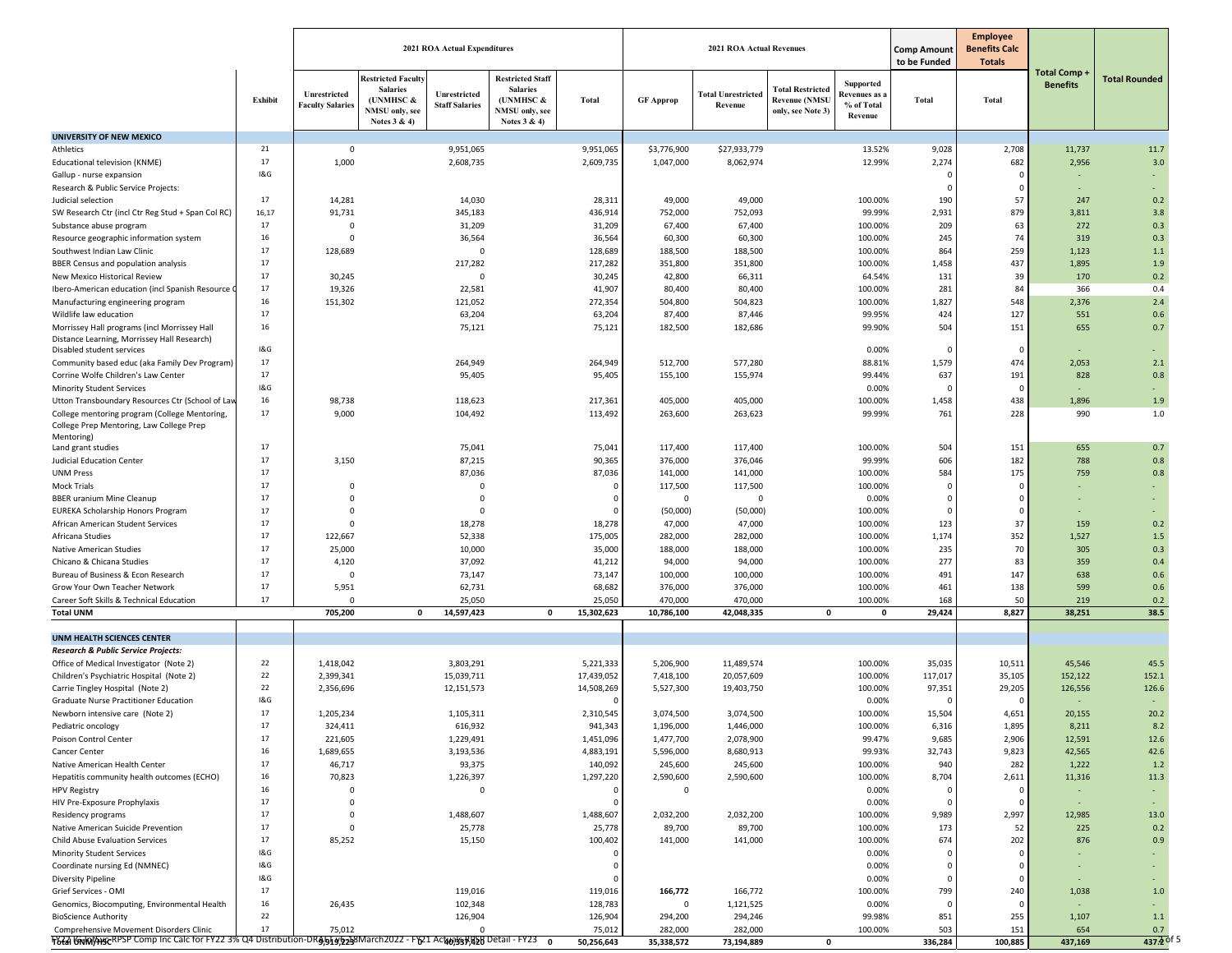|                                                                     |                |                                         |                                                                                             | 2021 ROA Actual Expenditures          |                                                                                           |              |                  | <b>2021 ROA Actual Revenues</b>      |                                                                      | <b>Comp Amount</b><br>to be Funded                        | <b>Employee</b><br><b>Benefits Calc</b><br><b>Totals</b> |                 |                                      |                      |
|---------------------------------------------------------------------|----------------|-----------------------------------------|---------------------------------------------------------------------------------------------|---------------------------------------|-------------------------------------------------------------------------------------------|--------------|------------------|--------------------------------------|----------------------------------------------------------------------|-----------------------------------------------------------|----------------------------------------------------------|-----------------|--------------------------------------|----------------------|
|                                                                     | Exhibit        | Unrestricted<br><b>Faculty Salaries</b> | <b>Restricted Faculty</b><br><b>Salaries</b><br>(UNMHSC &<br>NMSU only, see<br>Notes 3 & 4) | Unrestricted<br><b>Staff Salaries</b> | <b>Restricted Staff</b><br><b>Salaries</b><br>(UNMHSC &<br>NMSU only, see<br>Notes 3 & 4) | <b>Total</b> | <b>GF Approp</b> | <b>Total Unrestricted</b><br>Revenue | <b>Total Restricted</b><br><b>Revenue (NMSU</b><br>only, see Note 3) | Supported<br><b>Revenues</b> as:<br>% of Total<br>Revenue | <b>Total</b>                                             | Total           | <b>Total Comp</b><br><b>Benefits</b> | <b>Total Rounded</b> |
| Total UNM and UNM/HSC                                               |                | 10,624,423                              | $\mathbf{0}$                                                                                | 54,934,843                            | $\mathbf 0$                                                                               | 65,559,266   | 46,124,672       | 115,243,224                          | $\pmb{\mathsf{o}}$                                                   |                                                           | 365,708                                                  | 109,712         | 475,421                              | 475.7                |
|                                                                     |                |                                         |                                                                                             |                                       |                                                                                           |              |                  |                                      |                                                                      |                                                           |                                                          |                 |                                      |                      |
| <b>EASTERN NEW MEXICO UNIVERSITY</b><br>Athletics                   | 21             |                                         |                                                                                             | 1,452,087                             |                                                                                           | 1,452,087    | 2,211,000        | 4,636,414                            |                                                                      | 47.69%                                                    | 4,646                                                    | 1,394           | 6,040                                | $6.0\,$              |
| Educational television (KENW)                                       | 17             | $\mathsf 0$                             |                                                                                             | 844,171                               |                                                                                           | 844,171      | 1,007,400        | 1,419,543                            |                                                                      | 70.97%                                                    | 4,020                                                    | 1,206           | 5,226                                | 5.2                  |
| Roswell - nurse expansion                                           | <b>1&amp;G</b> |                                         |                                                                                             |                                       |                                                                                           |              |                  |                                      |                                                                      |                                                           | C                                                        | $\Omega$        |                                      |                      |
| Ruidoso - ABE                                                       | 1&G            |                                         |                                                                                             |                                       |                                                                                           |              |                  |                                      |                                                                      |                                                           | $\Omega$                                                 | 0               |                                      |                      |
| <b>Research &amp; Public Service Projects:</b>                      |                |                                         |                                                                                             |                                       |                                                                                           |              |                  |                                      |                                                                      |                                                           | $\mathcal{C}$                                            | $\Omega$        |                                      |                      |
| Blackwater Draw site and museum                                     | 17             |                                         |                                                                                             | 34,970                                |                                                                                           | 34,970       | 87,300           | 126,970                              |                                                                      | 68.76%                                                    | 161                                                      | 48              | 210                                  | 0.2                  |
| Student success programs                                            | <b>1&amp;G</b> |                                         |                                                                                             |                                       |                                                                                           |              |                  |                                      |                                                                      |                                                           | $\mathsf{C}$                                             | $\Omega$        |                                      |                      |
| At-risk student tutoring                                            | <b>1&amp;G</b> |                                         |                                                                                             |                                       |                                                                                           |              |                  |                                      |                                                                      |                                                           | $\mathsf{C}$                                             | 0               |                                      |                      |
| Allied Health                                                       | 18G            |                                         |                                                                                             |                                       |                                                                                           |              |                  |                                      |                                                                      |                                                           | C                                                        | $\mathbf 0$     |                                      |                      |
| Youth Robotic Competition (FY15 & FY19 only)                        | 17             | $\Omega$                                |                                                                                             | $\Omega$                              |                                                                                           |              |                  |                                      |                                                                      | 0.00%                                                     |                                                          | $\Omega$        |                                      |                      |
| <b>Total ENMU</b>                                                   |                | $\mathbf{0}$                            | $\mathbf 0$                                                                                 | 2,331,228                             | $\mathbf 0$                                                                               | 2,331,228    | 3,305,700        | 6,182,927                            | $\mathbf 0$                                                          |                                                           | 8,828                                                    | 2,648           | 11,476                               | 11.4                 |
|                                                                     |                |                                         |                                                                                             |                                       |                                                                                           |              |                  |                                      |                                                                      |                                                           |                                                          |                 |                                      |                      |
| <b>NEW MEXICO HIGHLANDS UNIVERSITY</b>                              |                |                                         |                                                                                             |                                       |                                                                                           |              |                  |                                      |                                                                      |                                                           |                                                          |                 |                                      |                      |
| Athletics (incl wrestling and rodeo)                                | 21             |                                         |                                                                                             | 1,485,165                             |                                                                                           | 1,485,165    | 2,234,300        | 3,112,526                            |                                                                      | 71.78%                                                    | 7,154                                                    | 2,146           | 9,300                                | 9.3                  |
| Research & Public Service Projects:                                 |                |                                         |                                                                                             |                                       |                                                                                           |              |                  |                                      |                                                                      |                                                           |                                                          | $\Omega$        |                                      |                      |
| <b>Advanced Placement</b>                                           | 17             |                                         |                                                                                             | 13,076                                |                                                                                           | 13,076       | 203,900          | 203,900                              |                                                                      | 100.00%                                                   | 88                                                       | 26              | 114                                  | 0.1                  |
| Spanish Program                                                     | 18G            |                                         |                                                                                             | 0                                     |                                                                                           | $\Omega$     | 160,562          | 160,562                              |                                                                      | 100.00%                                                   | - C                                                      | $\mathsf 0$     |                                      |                      |
| Minority Student Services - CESDP                                   | 17             |                                         |                                                                                             | 77,967                                |                                                                                           | 77,967       | 118,107          | 118,107                              |                                                                      | 100.00%                                                   | 523                                                      | 157             | 680                                  | 0.7                  |
| Minority Student Services - Leadership & Policy Ins                 | 17             |                                         |                                                                                             | 114,606                               |                                                                                           | 114,606      | 220,131          | 220,131                              |                                                                      | 100.00%                                                   | 769                                                      | 231             | 1.000                                | 1.0                  |
| Forest and Watershed Institute                                      | 17             |                                         |                                                                                             | 70,551                                |                                                                                           | 70,551       | 286,300          | 286,300                              |                                                                      | 100.00%                                                   | 473                                                      | 142             | 615                                  | 0.6                  |
| Nurse Expansion                                                     | 17             | 102,590                                 |                                                                                             | 45,786                                |                                                                                           | 148,376      | 199,800          | 199,800                              |                                                                      | 100.00%                                                   | 996                                                      | 299             | 1,294                                | $1.3$                |
| Native American Social Work Institute                               | 17             | 1,600                                   |                                                                                             | 78,163                                |                                                                                           | 79,763       | 164,500          | 164,500                              |                                                                      | 100.00%                                                   | 535                                                      | 161             | 696                                  | 0.7                  |
| Center for Prof Dev & Career Readiness                              | 17             |                                         |                                                                                             | 55,784                                |                                                                                           | 55,784       | 164,500          | 164,500                              |                                                                      | 100.00%                                                   | 374                                                      | 112             | 487                                  | 0.5                  |
| Doctor of Nurse Practice                                            | 17             |                                         |                                                                                             | 3,800                                 |                                                                                           | 3,800        | 159,800          | 159,800                              |                                                                      | 100.00%                                                   | 25                                                       | 8               | 33                                   |                      |
| Acequia & Land Grant Education                                      | 17             | 200                                     |                                                                                             | 10,530                                |                                                                                           | 10,730       | 47,000           | 47,000                               |                                                                      | 100.00%                                                   | 72                                                       | 22              | 94                                   | 0.1                  |
| <b>Total NMHU</b>                                                   |                | 104,390                                 | $\mathbf 0$                                                                                 | 1,955,428                             | $\pmb{0}$                                                                                 | 2,059,818    | 3,958,900        | 4,837,126                            | $\pmb{0}$                                                            |                                                           | 11,010                                                   | 3,303           | 14,312                               | 14.3                 |
|                                                                     |                |                                         |                                                                                             |                                       |                                                                                           |              |                  |                                      |                                                                      |                                                           |                                                          |                 |                                      |                      |
| <b>NORTHERN NEW MEXICO COLLEGE</b>                                  |                |                                         |                                                                                             |                                       |                                                                                           |              |                  |                                      |                                                                      |                                                           |                                                          |                 |                                      |                      |
| Athletics                                                           | 21             | $\mathsf 0$                             |                                                                                             | 289,528                               |                                                                                           | 289,528      | 536,500          | 656,543                              |                                                                      | 81.72%                                                    | 1,588                                                    | 476<br>$\Omega$ | 2,064                                | 2.1                  |
| Research & Public Service Projects:                                 | 18G            |                                         |                                                                                             |                                       |                                                                                           |              | 376,000          | 376,000                              |                                                                      | 100.00%                                                   | $\epsilon$                                               | $\Omega$        |                                      |                      |
| Health Science & nursing program (Nurse expansio<br>Veterans Center | 17             | $\mathsf 0$                             |                                                                                             | 41,297                                |                                                                                           |              | 119,800          | 119,800                              |                                                                      | 100.00%                                                   | 277                                                      | 83              | 360                                  | 0.4                  |
| <b>STEM</b>                                                         | 17             | $\mathbf 0$                             |                                                                                             | 0                                     |                                                                                           | 41,297       | 129,100          | 129,100                              |                                                                      | 100.00%                                                   |                                                          | $\Omega$        |                                      |                      |
| <b>Total NNMC</b>                                                   |                | $\overline{\mathbf{0}}$                 | $\mathbf 0$                                                                                 | 330,825                               | $\mathbf 0$                                                                               | 330,825      | 1,161,400        | 1,281,443                            | $\pmb{0}$                                                            |                                                           | 1,865                                                    | 559             | 2,424                                | 2.5                  |
|                                                                     |                |                                         |                                                                                             |                                       |                                                                                           |              |                  |                                      |                                                                      |                                                           |                                                          |                 |                                      |                      |
| <b>WESTERN NEW MEXICO UNIVERSITY</b>                                |                |                                         |                                                                                             |                                       |                                                                                           |              |                  |                                      |                                                                      |                                                           |                                                          |                 |                                      |                      |
| Athletics                                                           | 21             |                                         |                                                                                             | 833,353                               |                                                                                           | 833,353      | 2,175,100        | 3,426,628                            |                                                                      | 63.48%                                                    | 3,549                                                    | 1,065           | 4,614                                | 4.6                  |
| Research & Public Service Projects:                                 |                |                                         |                                                                                             |                                       |                                                                                           |              |                  |                                      |                                                                      |                                                           |                                                          | $\Omega$        |                                      |                      |
| Child Development Center aka Early Childhood                        | 17             | 272,191                                 |                                                                                             | 220,693                               |                                                                                           | 492,884      | 286,900          | 957,528                              |                                                                      | 29.96%                                                    | 991                                                      | 297             | 1,288                                | 1.3                  |
| programs                                                            |                |                                         |                                                                                             |                                       |                                                                                           |              |                  |                                      |                                                                      |                                                           |                                                          |                 |                                      |                      |
| Instructional television                                            | 1&G            |                                         |                                                                                             |                                       |                                                                                           |              | 68,100           |                                      |                                                                      |                                                           | C                                                        | 0               |                                      |                      |
| Pharmacy & Phlebotomy Program                                       | <b>1&amp;G</b> |                                         |                                                                                             |                                       |                                                                                           |              | 94,000           |                                      |                                                                      |                                                           | C                                                        | 0               |                                      |                      |
| Web-based teacher licensure                                         | <b>1&amp;G</b> |                                         |                                                                                             |                                       |                                                                                           |              | 121,400          |                                      |                                                                      |                                                           | C                                                        | $\mathbf 0$     |                                      |                      |
| WNMU nurse expansion                                                | 18G            |                                         |                                                                                             |                                       |                                                                                           |              | 900,300          |                                      |                                                                      |                                                           |                                                          | $\mathbf 0$     |                                      |                      |
| TorC & Deming Nurse Expansion                                       | 18G            |                                         |                                                                                             |                                       |                                                                                           |              | 282,000          |                                      |                                                                      |                                                           |                                                          |                 |                                      |                      |
| <b>Total WNMU</b>                                                   |                | 272,191                                 | 0                                                                                           | 1,054,046                             | 0                                                                                         | 1,326,237    | 3,927,800        | 4,384,156                            | $\pmb{0}$                                                            |                                                           | 4,540                                                    | 1,362           | 5,903                                | 5.9                  |
|                                                                     |                |                                         |                                                                                             |                                       |                                                                                           |              |                  |                                      |                                                                      |                                                           |                                                          |                 |                                      |                      |
| <b>CENTRAL NM COMMUNITY COLLEGE</b>                                 |                |                                         |                                                                                             |                                       |                                                                                           |              |                  |                                      |                                                                      |                                                           |                                                          |                 |                                      |                      |
| Research & Public Service Projects:                                 |                |                                         |                                                                                             |                                       |                                                                                           |              |                  |                                      |                                                                      |                                                           | $\mathsf{C}$                                             | $\Omega$        |                                      |                      |
| Nurse expansion                                                     | 18G            |                                         |                                                                                             |                                       |                                                                                           |              | 179,600          | 179,600                              |                                                                      | 100.00%                                                   | $\mathbf 0$                                              | $\Omega$        |                                      |                      |
| <b>Total CNM</b>                                                    |                | $\Omega$                                | $\mathbf{0}$                                                                                | $\mathbf{0}$                          | $\mathbf 0$                                                                               | $\mathbf 0$  | 179,600          | 179,600                              | $\mathbf 0$                                                          |                                                           | $\mathbf 0$                                              | 0               | $\blacksquare$                       | $\sim$               |
|                                                                     |                |                                         |                                                                                             |                                       |                                                                                           |              |                  |                                      |                                                                      |                                                           |                                                          |                 |                                      |                      |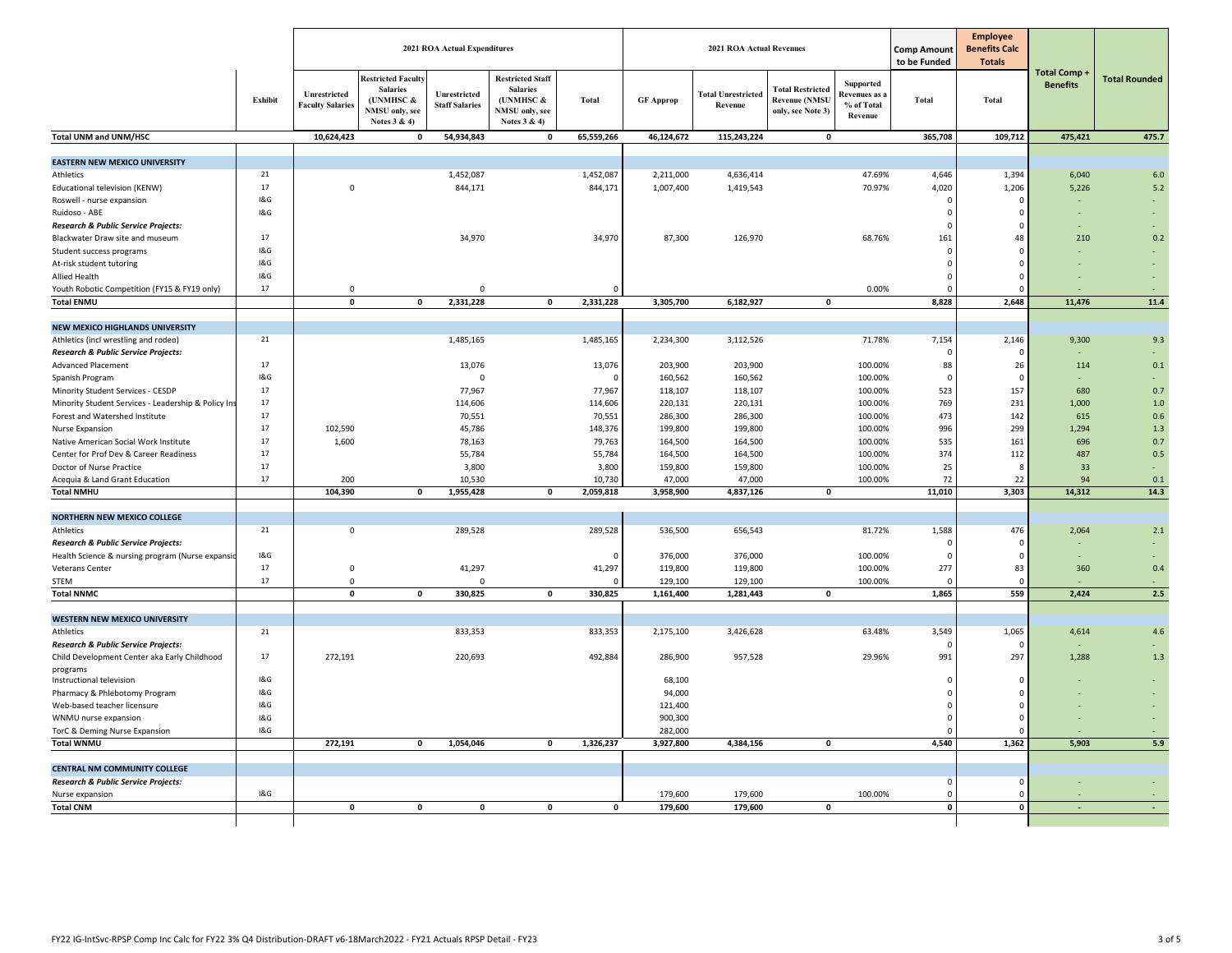| <b>Restricted Facult</b><br><b>Restricted Staff</b><br><b>Total Rounded</b><br><b>Supported</b><br><b>Benefits</b><br><b>Salaries</b><br><b>Total Restricted</b><br><b>Salaries</b><br>Unrestricted<br>Unrestricted<br><b>Total Unrestricted</b><br>Revenues as a<br>Exhibit<br>(UNMHSC &<br>Total<br><b>Revenue (NMSU</b><br><b>Total</b><br><b>Total</b><br>(UNMHSC &<br><b>GF Approp</b><br><b>Faculty Salaries</b><br><b>Staff Salaries</b><br>Revenue<br>% of Total<br>NMSU only, see<br>NMSU only, see<br>only, see Note 3)<br>Revenue<br>Notes $3 & 4$<br>Notes 3 & 4)<br><b>CLOVIS COMMUNITY COLLEGE</b><br>Research & Public Service Projects:<br>$\mathbf{0}$<br>1&G<br>256,500<br>256,500<br>100.00%<br>Nurse expansion<br>$\mathbf 0$<br>256,500<br>256,500<br>$\pmb{\mathsf{o}}$<br><b>Total CCC</b><br>$\pmb{0}$<br>$\pmb{0}$<br>$\mathbf 0$<br>$\mathbf{o}$<br>$\mathbf 0$<br>$\mathbf{o}$<br>0<br>$\sim$<br>$\sim$<br><b>LUNA COMMUNITY COLLEGE</b><br>467,200<br>Athletics<br>21<br>261,392<br>261,392<br>467,200<br>100.00%<br>1,754<br>526<br>2,280<br>2.3<br>1&G<br>251,000<br>251,000<br>Nurse expansion<br>$\Omega$<br>1&G<br>Student service & economic development prgm<br>498,800<br>498,800<br>1,754<br>2,280<br>2.3<br><b>Total LCC</b><br>$\pmb{0}$<br>$\mathbf 0$<br>261,392<br>$\mathbf 0$<br>261,392<br>1,217,000<br>1,217,000<br>$\mathbf 0$<br>526<br><b>MESALANDS COMMUNITY COLLEGE</b><br>21<br>35,458<br>35,458<br>216,000<br>216,000<br>238<br>71<br>0.3<br>Athletics<br>100.00%<br>309<br>17<br>14,423<br>14,423<br>106,600<br>106,600<br>100.00%<br>97<br>29<br>126<br>Wind training center = Turbine 3750<br>0<br>0.1<br>49,881<br>335<br>435<br><b>Total MCC</b><br>0<br>$\mathbf 0$<br>$\pmb{0}$<br>49,881<br>322,600<br>322,600<br>$\mathbf 0$<br>100<br>$0.4\,$<br><b>NEW MEXICO JUNIOR COLLEGE</b><br>21<br>334,677<br>535,500<br>100.00%<br>674<br>Athletics<br>0<br>334,677<br>535,500<br>2,246<br>2,919<br>2.9<br>Research & Public Service Projects:<br>$\Omega$<br>O<br>1&G<br>281,900<br>281,900<br>$\Omega$<br>Nurse expansion<br>1&G<br>27,400<br>27,400<br>Lea County distance education consortium<br>$\Omega$<br>n<br>1&G<br>Oil & gas training center<br>161,000<br>161,000<br>$\Omega$<br>2.9<br>674<br>2,919<br><b>Total NMJC</b><br>0<br>334,677<br>$\pmb{\mathsf{o}}$<br>334,677<br>1,005,800<br>1,005,800<br>2,246<br>$\mathbf 0$<br>0<br><b>SAN JUAN COLLEGE</b><br>Research & Public Service Projects:<br>1&G<br>164,500<br>164,500<br>$\Omega$<br>Dental hygiene program<br>1&G<br>235,000<br>235,000<br>$\mathbf 0$<br>Nurse expansion<br>n<br>1&G<br>235,000<br>Sustainable Energy - Ctr of Excellence<br>235,000<br>$\mathbf 0$<br>$\mathbf{0}$<br><b>Total SJC</b><br>$\pmb{0}$<br>$\pmb{0}$<br>$\pmb{0}$<br>$\pmb{\mathsf{o}}$<br>634,500<br>634,500<br>0<br>$\mathbf{0}$<br>$\mathbf{0}$<br>$\mathbf{0}$<br>$\sim$<br>$\overline{\phantom{a}}$<br><b>SANTA FE COMMUNITY COLLEGE</b><br>Research & Public Service Projects:<br>17<br>309,592<br>309,592<br>3,911,601<br>2,077<br>623<br>2.7<br>Small Business Development Center @ SFCC<br>3,911,601<br>100.00%<br>2,701<br>17<br>1,756,654<br>1,756,654<br>$\mathsf 0$<br>2,135,940<br>100.00%<br>11,787<br>3,536<br>15,323<br>15.3<br>Small Business Development Centers - Satellites<br>1&G<br>SFCC nurse expansion<br>18,024<br>18.0<br><b>Total SFCC</b><br>$\pmb{0}$<br>2,066,246<br>$\mathbf 0$<br>2,066,246<br>3,911,601<br>6,047,541<br>0<br>13,865<br>4,159<br>$\mathbf 0$<br>SOUTHEAST NEW MEXICO COLLEGE<br>1&G<br>Carlsbad - nurse expansion<br>$\Omega$<br>$\Omega$<br>$\Omega$<br>17<br>110,565<br>742<br>223<br>964<br>Carlsbad manufacturing sector dev program<br>110,565<br>$\mathbf 0$<br>218,900<br>218,900<br>100.00%<br>1.0<br>742<br>223<br>964<br>$1.0$<br><b>Total SENMC</b><br>110,565<br>$\pmb{0}$<br>$\pmb{0}$<br>$\pmb{0}$<br>110,565<br>218,900<br>218,900<br>0<br><b>NEW MEXICO MILITARY INSTITUTE</b><br>21<br>128,133<br>783,827<br>42.36%<br>473<br>Athletics (Note: GF appropriation for NMMI is on<br>$\mathbf 0$<br>$\mathbf 0$<br>128,133<br>332,000<br>364<br>109<br>0.5<br>19<br>General R.T. Knowles legislative scholarship<br>$\mathbf 0$<br>1,395,600<br>1,395,600<br>100.00%<br>$\mathbf 0$<br>$\Omega$<br>$\Omega$<br>$\sim$<br><b>Total NMMI</b><br>$\mathbf 0$<br>$\mathbf 0$<br>128,133<br>$\mathbf 0$<br>128,133<br>1,727,600<br>2,179,427<br>0<br>364<br>109<br>473<br>0.5<br>NM SCHOOL FOR BLIND & VISUALLY IMPAIRED<br>$\mathbf{0}$<br>1&G<br>340,200<br>Early childhood center<br>$\mathsf 0$<br>$\mathsf 0$<br>340,200<br>100.00%<br>$\mathsf 0$<br>0<br>$\Omega$<br>1&G<br>$\mathsf 0$<br>104,400<br>104,400<br>100.00%<br>$\mathsf 0$<br>Low vision clinic programs<br>0<br>$\bullet$<br>$\pmb{0}$<br>444,600<br><b>Total NMSBVI</b><br>$\mathbf 0$<br>$\mathbf 0$<br>$\mathbf 0$<br>444,600<br>0<br>$\mathbf 0$<br>$\mathbf{o}$<br>$\sim$<br>$\sim$<br>NM SCHOOL FOR THE DEAF<br>1&G<br>222,400<br>Statewide outreach services<br>222,400<br>$\mathsf 0$<br>$\Omega$<br>$\sim$<br>$\sim$<br>222,400<br>$\pmb{0}$<br><b>Total NMSD</b><br>$\pmb{0}$<br>$\mathbf 0$<br>$\mathbf{o}$<br>222,400<br>$\mathbf 0$<br>$\mathbf{o}$<br>0<br>0<br>$\sim$<br>$\sim$<br><b>TOTAL GENERAL FUND</b><br>\$22,597,718<br>\$131,452,133<br>\$227,559,771<br>\$32,666,377<br>\$5,081,006<br>\$93,862,070<br>\$8,994,080<br>\$130,534,874<br>\$0<br>\$705,532<br>\$211,659<br>\$917,191<br>\$917 |  |  | 2021 ROA Actual Expenditures |  | <b>2021 ROA Actual Revenues</b> |  | <b>Comp Amount</b><br>to be Funded | <b>Employee</b><br><b>Benefits Calc</b><br><b>Totals</b> |                     |  |
|-----------------------------------------------------------------------------------------------------------------------------------------------------------------------------------------------------------------------------------------------------------------------------------------------------------------------------------------------------------------------------------------------------------------------------------------------------------------------------------------------------------------------------------------------------------------------------------------------------------------------------------------------------------------------------------------------------------------------------------------------------------------------------------------------------------------------------------------------------------------------------------------------------------------------------------------------------------------------------------------------------------------------------------------------------------------------------------------------------------------------------------------------------------------------------------------------------------------------------------------------------------------------------------------------------------------------------------------------------------------------------------------------------------------------------------------------------------------------------------------------------------------------------------------------------------------------------------------------------------------------------------------------------------------------------------------------------------------------------------------------------------------------------------------------------------------------------------------------------------------------------------------------------------------------------------------------------------------------------------------------------------------------------------------------------------------------------------------------------------------------------------------------------------------------------------------------------------------------------------------------------------------------------------------------------------------------------------------------------------------------------------------------------------------------------------------------------------------------------------------------------------------------------------------------------------------------------------------------------------------------------------------------------------------------------------------------------------------------------------------------------------------------------------------------------------------------------------------------------------------------------------------------------------------------------------------------------------------------------------------------------------------------------------------------------------------------------------------------------------------------------------------------------------------------------------------------------------------------------------------------------------------------------------------------------------------------------------------------------------------------------------------------------------------------------------------------------------------------------------------------------------------------------------------------------------------------------------------------------------------------------------------------------------------------------------------------------------------------------------------------------------------------------------------------------------------------------------------------------------------------------------------------------------------------------------------------------------------------------------------------------------------------------------------------------------------------------------------------------------------------------------------------------------------------------------------------------------------------------------------------------------------------------------------------------------------------------------------------------------------------------------------------------------------------------------------------------------------------------------------------------------------------------------------------------------------------------------------------------------------------------------------------------------------------------------------------------------------------------------------------------------------------------------------------------------------------------------------------------------------------------------------------------------------------------------------------------------------------------------------------------------------------------------------------------------------------------------------------------------------------------------------------------------------------------------------------------------------------------------------------------------------------------------------------------------------------------------------------------------------------------------------------------------------------------------------------------------------|--|--|------------------------------|--|---------------------------------|--|------------------------------------|----------------------------------------------------------|---------------------|--|
|                                                                                                                                                                                                                                                                                                                                                                                                                                                                                                                                                                                                                                                                                                                                                                                                                                                                                                                                                                                                                                                                                                                                                                                                                                                                                                                                                                                                                                                                                                                                                                                                                                                                                                                                                                                                                                                                                                                                                                                                                                                                                                                                                                                                                                                                                                                                                                                                                                                                                                                                                                                                                                                                                                                                                                                                                                                                                                                                                                                                                                                                                                                                                                                                                                                                                                                                                                                                                                                                                                                                                                                                                                                                                                                                                                                                                                                                                                                                                                                                                                                                                                                                                                                                                                                                                                                                                                                                                                                                                                                                                                                                                                                                                                                                                                                                                                                                                                                                                                                                                                                                                                                                                                                                                                                                                                                                                                                                                                                                 |  |  |                              |  |                                 |  |                                    |                                                          | <b>Total Comp +</b> |  |
|                                                                                                                                                                                                                                                                                                                                                                                                                                                                                                                                                                                                                                                                                                                                                                                                                                                                                                                                                                                                                                                                                                                                                                                                                                                                                                                                                                                                                                                                                                                                                                                                                                                                                                                                                                                                                                                                                                                                                                                                                                                                                                                                                                                                                                                                                                                                                                                                                                                                                                                                                                                                                                                                                                                                                                                                                                                                                                                                                                                                                                                                                                                                                                                                                                                                                                                                                                                                                                                                                                                                                                                                                                                                                                                                                                                                                                                                                                                                                                                                                                                                                                                                                                                                                                                                                                                                                                                                                                                                                                                                                                                                                                                                                                                                                                                                                                                                                                                                                                                                                                                                                                                                                                                                                                                                                                                                                                                                                                                                 |  |  |                              |  |                                 |  |                                    |                                                          |                     |  |
|                                                                                                                                                                                                                                                                                                                                                                                                                                                                                                                                                                                                                                                                                                                                                                                                                                                                                                                                                                                                                                                                                                                                                                                                                                                                                                                                                                                                                                                                                                                                                                                                                                                                                                                                                                                                                                                                                                                                                                                                                                                                                                                                                                                                                                                                                                                                                                                                                                                                                                                                                                                                                                                                                                                                                                                                                                                                                                                                                                                                                                                                                                                                                                                                                                                                                                                                                                                                                                                                                                                                                                                                                                                                                                                                                                                                                                                                                                                                                                                                                                                                                                                                                                                                                                                                                                                                                                                                                                                                                                                                                                                                                                                                                                                                                                                                                                                                                                                                                                                                                                                                                                                                                                                                                                                                                                                                                                                                                                                                 |  |  |                              |  |                                 |  |                                    |                                                          |                     |  |
|                                                                                                                                                                                                                                                                                                                                                                                                                                                                                                                                                                                                                                                                                                                                                                                                                                                                                                                                                                                                                                                                                                                                                                                                                                                                                                                                                                                                                                                                                                                                                                                                                                                                                                                                                                                                                                                                                                                                                                                                                                                                                                                                                                                                                                                                                                                                                                                                                                                                                                                                                                                                                                                                                                                                                                                                                                                                                                                                                                                                                                                                                                                                                                                                                                                                                                                                                                                                                                                                                                                                                                                                                                                                                                                                                                                                                                                                                                                                                                                                                                                                                                                                                                                                                                                                                                                                                                                                                                                                                                                                                                                                                                                                                                                                                                                                                                                                                                                                                                                                                                                                                                                                                                                                                                                                                                                                                                                                                                                                 |  |  |                              |  |                                 |  |                                    |                                                          |                     |  |
|                                                                                                                                                                                                                                                                                                                                                                                                                                                                                                                                                                                                                                                                                                                                                                                                                                                                                                                                                                                                                                                                                                                                                                                                                                                                                                                                                                                                                                                                                                                                                                                                                                                                                                                                                                                                                                                                                                                                                                                                                                                                                                                                                                                                                                                                                                                                                                                                                                                                                                                                                                                                                                                                                                                                                                                                                                                                                                                                                                                                                                                                                                                                                                                                                                                                                                                                                                                                                                                                                                                                                                                                                                                                                                                                                                                                                                                                                                                                                                                                                                                                                                                                                                                                                                                                                                                                                                                                                                                                                                                                                                                                                                                                                                                                                                                                                                                                                                                                                                                                                                                                                                                                                                                                                                                                                                                                                                                                                                                                 |  |  |                              |  |                                 |  |                                    |                                                          |                     |  |
|                                                                                                                                                                                                                                                                                                                                                                                                                                                                                                                                                                                                                                                                                                                                                                                                                                                                                                                                                                                                                                                                                                                                                                                                                                                                                                                                                                                                                                                                                                                                                                                                                                                                                                                                                                                                                                                                                                                                                                                                                                                                                                                                                                                                                                                                                                                                                                                                                                                                                                                                                                                                                                                                                                                                                                                                                                                                                                                                                                                                                                                                                                                                                                                                                                                                                                                                                                                                                                                                                                                                                                                                                                                                                                                                                                                                                                                                                                                                                                                                                                                                                                                                                                                                                                                                                                                                                                                                                                                                                                                                                                                                                                                                                                                                                                                                                                                                                                                                                                                                                                                                                                                                                                                                                                                                                                                                                                                                                                                                 |  |  |                              |  |                                 |  |                                    |                                                          |                     |  |
|                                                                                                                                                                                                                                                                                                                                                                                                                                                                                                                                                                                                                                                                                                                                                                                                                                                                                                                                                                                                                                                                                                                                                                                                                                                                                                                                                                                                                                                                                                                                                                                                                                                                                                                                                                                                                                                                                                                                                                                                                                                                                                                                                                                                                                                                                                                                                                                                                                                                                                                                                                                                                                                                                                                                                                                                                                                                                                                                                                                                                                                                                                                                                                                                                                                                                                                                                                                                                                                                                                                                                                                                                                                                                                                                                                                                                                                                                                                                                                                                                                                                                                                                                                                                                                                                                                                                                                                                                                                                                                                                                                                                                                                                                                                                                                                                                                                                                                                                                                                                                                                                                                                                                                                                                                                                                                                                                                                                                                                                 |  |  |                              |  |                                 |  |                                    |                                                          |                     |  |
|                                                                                                                                                                                                                                                                                                                                                                                                                                                                                                                                                                                                                                                                                                                                                                                                                                                                                                                                                                                                                                                                                                                                                                                                                                                                                                                                                                                                                                                                                                                                                                                                                                                                                                                                                                                                                                                                                                                                                                                                                                                                                                                                                                                                                                                                                                                                                                                                                                                                                                                                                                                                                                                                                                                                                                                                                                                                                                                                                                                                                                                                                                                                                                                                                                                                                                                                                                                                                                                                                                                                                                                                                                                                                                                                                                                                                                                                                                                                                                                                                                                                                                                                                                                                                                                                                                                                                                                                                                                                                                                                                                                                                                                                                                                                                                                                                                                                                                                                                                                                                                                                                                                                                                                                                                                                                                                                                                                                                                                                 |  |  |                              |  |                                 |  |                                    |                                                          |                     |  |
|                                                                                                                                                                                                                                                                                                                                                                                                                                                                                                                                                                                                                                                                                                                                                                                                                                                                                                                                                                                                                                                                                                                                                                                                                                                                                                                                                                                                                                                                                                                                                                                                                                                                                                                                                                                                                                                                                                                                                                                                                                                                                                                                                                                                                                                                                                                                                                                                                                                                                                                                                                                                                                                                                                                                                                                                                                                                                                                                                                                                                                                                                                                                                                                                                                                                                                                                                                                                                                                                                                                                                                                                                                                                                                                                                                                                                                                                                                                                                                                                                                                                                                                                                                                                                                                                                                                                                                                                                                                                                                                                                                                                                                                                                                                                                                                                                                                                                                                                                                                                                                                                                                                                                                                                                                                                                                                                                                                                                                                                 |  |  |                              |  |                                 |  |                                    |                                                          |                     |  |
|                                                                                                                                                                                                                                                                                                                                                                                                                                                                                                                                                                                                                                                                                                                                                                                                                                                                                                                                                                                                                                                                                                                                                                                                                                                                                                                                                                                                                                                                                                                                                                                                                                                                                                                                                                                                                                                                                                                                                                                                                                                                                                                                                                                                                                                                                                                                                                                                                                                                                                                                                                                                                                                                                                                                                                                                                                                                                                                                                                                                                                                                                                                                                                                                                                                                                                                                                                                                                                                                                                                                                                                                                                                                                                                                                                                                                                                                                                                                                                                                                                                                                                                                                                                                                                                                                                                                                                                                                                                                                                                                                                                                                                                                                                                                                                                                                                                                                                                                                                                                                                                                                                                                                                                                                                                                                                                                                                                                                                                                 |  |  |                              |  |                                 |  |                                    |                                                          |                     |  |
|                                                                                                                                                                                                                                                                                                                                                                                                                                                                                                                                                                                                                                                                                                                                                                                                                                                                                                                                                                                                                                                                                                                                                                                                                                                                                                                                                                                                                                                                                                                                                                                                                                                                                                                                                                                                                                                                                                                                                                                                                                                                                                                                                                                                                                                                                                                                                                                                                                                                                                                                                                                                                                                                                                                                                                                                                                                                                                                                                                                                                                                                                                                                                                                                                                                                                                                                                                                                                                                                                                                                                                                                                                                                                                                                                                                                                                                                                                                                                                                                                                                                                                                                                                                                                                                                                                                                                                                                                                                                                                                                                                                                                                                                                                                                                                                                                                                                                                                                                                                                                                                                                                                                                                                                                                                                                                                                                                                                                                                                 |  |  |                              |  |                                 |  |                                    |                                                          |                     |  |
|                                                                                                                                                                                                                                                                                                                                                                                                                                                                                                                                                                                                                                                                                                                                                                                                                                                                                                                                                                                                                                                                                                                                                                                                                                                                                                                                                                                                                                                                                                                                                                                                                                                                                                                                                                                                                                                                                                                                                                                                                                                                                                                                                                                                                                                                                                                                                                                                                                                                                                                                                                                                                                                                                                                                                                                                                                                                                                                                                                                                                                                                                                                                                                                                                                                                                                                                                                                                                                                                                                                                                                                                                                                                                                                                                                                                                                                                                                                                                                                                                                                                                                                                                                                                                                                                                                                                                                                                                                                                                                                                                                                                                                                                                                                                                                                                                                                                                                                                                                                                                                                                                                                                                                                                                                                                                                                                                                                                                                                                 |  |  |                              |  |                                 |  |                                    |                                                          |                     |  |
|                                                                                                                                                                                                                                                                                                                                                                                                                                                                                                                                                                                                                                                                                                                                                                                                                                                                                                                                                                                                                                                                                                                                                                                                                                                                                                                                                                                                                                                                                                                                                                                                                                                                                                                                                                                                                                                                                                                                                                                                                                                                                                                                                                                                                                                                                                                                                                                                                                                                                                                                                                                                                                                                                                                                                                                                                                                                                                                                                                                                                                                                                                                                                                                                                                                                                                                                                                                                                                                                                                                                                                                                                                                                                                                                                                                                                                                                                                                                                                                                                                                                                                                                                                                                                                                                                                                                                                                                                                                                                                                                                                                                                                                                                                                                                                                                                                                                                                                                                                                                                                                                                                                                                                                                                                                                                                                                                                                                                                                                 |  |  |                              |  |                                 |  |                                    |                                                          |                     |  |
|                                                                                                                                                                                                                                                                                                                                                                                                                                                                                                                                                                                                                                                                                                                                                                                                                                                                                                                                                                                                                                                                                                                                                                                                                                                                                                                                                                                                                                                                                                                                                                                                                                                                                                                                                                                                                                                                                                                                                                                                                                                                                                                                                                                                                                                                                                                                                                                                                                                                                                                                                                                                                                                                                                                                                                                                                                                                                                                                                                                                                                                                                                                                                                                                                                                                                                                                                                                                                                                                                                                                                                                                                                                                                                                                                                                                                                                                                                                                                                                                                                                                                                                                                                                                                                                                                                                                                                                                                                                                                                                                                                                                                                                                                                                                                                                                                                                                                                                                                                                                                                                                                                                                                                                                                                                                                                                                                                                                                                                                 |  |  |                              |  |                                 |  |                                    |                                                          |                     |  |
|                                                                                                                                                                                                                                                                                                                                                                                                                                                                                                                                                                                                                                                                                                                                                                                                                                                                                                                                                                                                                                                                                                                                                                                                                                                                                                                                                                                                                                                                                                                                                                                                                                                                                                                                                                                                                                                                                                                                                                                                                                                                                                                                                                                                                                                                                                                                                                                                                                                                                                                                                                                                                                                                                                                                                                                                                                                                                                                                                                                                                                                                                                                                                                                                                                                                                                                                                                                                                                                                                                                                                                                                                                                                                                                                                                                                                                                                                                                                                                                                                                                                                                                                                                                                                                                                                                                                                                                                                                                                                                                                                                                                                                                                                                                                                                                                                                                                                                                                                                                                                                                                                                                                                                                                                                                                                                                                                                                                                                                                 |  |  |                              |  |                                 |  |                                    |                                                          |                     |  |
|                                                                                                                                                                                                                                                                                                                                                                                                                                                                                                                                                                                                                                                                                                                                                                                                                                                                                                                                                                                                                                                                                                                                                                                                                                                                                                                                                                                                                                                                                                                                                                                                                                                                                                                                                                                                                                                                                                                                                                                                                                                                                                                                                                                                                                                                                                                                                                                                                                                                                                                                                                                                                                                                                                                                                                                                                                                                                                                                                                                                                                                                                                                                                                                                                                                                                                                                                                                                                                                                                                                                                                                                                                                                                                                                                                                                                                                                                                                                                                                                                                                                                                                                                                                                                                                                                                                                                                                                                                                                                                                                                                                                                                                                                                                                                                                                                                                                                                                                                                                                                                                                                                                                                                                                                                                                                                                                                                                                                                                                 |  |  |                              |  |                                 |  |                                    |                                                          |                     |  |
|                                                                                                                                                                                                                                                                                                                                                                                                                                                                                                                                                                                                                                                                                                                                                                                                                                                                                                                                                                                                                                                                                                                                                                                                                                                                                                                                                                                                                                                                                                                                                                                                                                                                                                                                                                                                                                                                                                                                                                                                                                                                                                                                                                                                                                                                                                                                                                                                                                                                                                                                                                                                                                                                                                                                                                                                                                                                                                                                                                                                                                                                                                                                                                                                                                                                                                                                                                                                                                                                                                                                                                                                                                                                                                                                                                                                                                                                                                                                                                                                                                                                                                                                                                                                                                                                                                                                                                                                                                                                                                                                                                                                                                                                                                                                                                                                                                                                                                                                                                                                                                                                                                                                                                                                                                                                                                                                                                                                                                                                 |  |  |                              |  |                                 |  |                                    |                                                          |                     |  |
|                                                                                                                                                                                                                                                                                                                                                                                                                                                                                                                                                                                                                                                                                                                                                                                                                                                                                                                                                                                                                                                                                                                                                                                                                                                                                                                                                                                                                                                                                                                                                                                                                                                                                                                                                                                                                                                                                                                                                                                                                                                                                                                                                                                                                                                                                                                                                                                                                                                                                                                                                                                                                                                                                                                                                                                                                                                                                                                                                                                                                                                                                                                                                                                                                                                                                                                                                                                                                                                                                                                                                                                                                                                                                                                                                                                                                                                                                                                                                                                                                                                                                                                                                                                                                                                                                                                                                                                                                                                                                                                                                                                                                                                                                                                                                                                                                                                                                                                                                                                                                                                                                                                                                                                                                                                                                                                                                                                                                                                                 |  |  |                              |  |                                 |  |                                    |                                                          |                     |  |
|                                                                                                                                                                                                                                                                                                                                                                                                                                                                                                                                                                                                                                                                                                                                                                                                                                                                                                                                                                                                                                                                                                                                                                                                                                                                                                                                                                                                                                                                                                                                                                                                                                                                                                                                                                                                                                                                                                                                                                                                                                                                                                                                                                                                                                                                                                                                                                                                                                                                                                                                                                                                                                                                                                                                                                                                                                                                                                                                                                                                                                                                                                                                                                                                                                                                                                                                                                                                                                                                                                                                                                                                                                                                                                                                                                                                                                                                                                                                                                                                                                                                                                                                                                                                                                                                                                                                                                                                                                                                                                                                                                                                                                                                                                                                                                                                                                                                                                                                                                                                                                                                                                                                                                                                                                                                                                                                                                                                                                                                 |  |  |                              |  |                                 |  |                                    |                                                          |                     |  |
|                                                                                                                                                                                                                                                                                                                                                                                                                                                                                                                                                                                                                                                                                                                                                                                                                                                                                                                                                                                                                                                                                                                                                                                                                                                                                                                                                                                                                                                                                                                                                                                                                                                                                                                                                                                                                                                                                                                                                                                                                                                                                                                                                                                                                                                                                                                                                                                                                                                                                                                                                                                                                                                                                                                                                                                                                                                                                                                                                                                                                                                                                                                                                                                                                                                                                                                                                                                                                                                                                                                                                                                                                                                                                                                                                                                                                                                                                                                                                                                                                                                                                                                                                                                                                                                                                                                                                                                                                                                                                                                                                                                                                                                                                                                                                                                                                                                                                                                                                                                                                                                                                                                                                                                                                                                                                                                                                                                                                                                                 |  |  |                              |  |                                 |  |                                    |                                                          |                     |  |
|                                                                                                                                                                                                                                                                                                                                                                                                                                                                                                                                                                                                                                                                                                                                                                                                                                                                                                                                                                                                                                                                                                                                                                                                                                                                                                                                                                                                                                                                                                                                                                                                                                                                                                                                                                                                                                                                                                                                                                                                                                                                                                                                                                                                                                                                                                                                                                                                                                                                                                                                                                                                                                                                                                                                                                                                                                                                                                                                                                                                                                                                                                                                                                                                                                                                                                                                                                                                                                                                                                                                                                                                                                                                                                                                                                                                                                                                                                                                                                                                                                                                                                                                                                                                                                                                                                                                                                                                                                                                                                                                                                                                                                                                                                                                                                                                                                                                                                                                                                                                                                                                                                                                                                                                                                                                                                                                                                                                                                                                 |  |  |                              |  |                                 |  |                                    |                                                          |                     |  |
|                                                                                                                                                                                                                                                                                                                                                                                                                                                                                                                                                                                                                                                                                                                                                                                                                                                                                                                                                                                                                                                                                                                                                                                                                                                                                                                                                                                                                                                                                                                                                                                                                                                                                                                                                                                                                                                                                                                                                                                                                                                                                                                                                                                                                                                                                                                                                                                                                                                                                                                                                                                                                                                                                                                                                                                                                                                                                                                                                                                                                                                                                                                                                                                                                                                                                                                                                                                                                                                                                                                                                                                                                                                                                                                                                                                                                                                                                                                                                                                                                                                                                                                                                                                                                                                                                                                                                                                                                                                                                                                                                                                                                                                                                                                                                                                                                                                                                                                                                                                                                                                                                                                                                                                                                                                                                                                                                                                                                                                                 |  |  |                              |  |                                 |  |                                    |                                                          |                     |  |
|                                                                                                                                                                                                                                                                                                                                                                                                                                                                                                                                                                                                                                                                                                                                                                                                                                                                                                                                                                                                                                                                                                                                                                                                                                                                                                                                                                                                                                                                                                                                                                                                                                                                                                                                                                                                                                                                                                                                                                                                                                                                                                                                                                                                                                                                                                                                                                                                                                                                                                                                                                                                                                                                                                                                                                                                                                                                                                                                                                                                                                                                                                                                                                                                                                                                                                                                                                                                                                                                                                                                                                                                                                                                                                                                                                                                                                                                                                                                                                                                                                                                                                                                                                                                                                                                                                                                                                                                                                                                                                                                                                                                                                                                                                                                                                                                                                                                                                                                                                                                                                                                                                                                                                                                                                                                                                                                                                                                                                                                 |  |  |                              |  |                                 |  |                                    |                                                          |                     |  |
|                                                                                                                                                                                                                                                                                                                                                                                                                                                                                                                                                                                                                                                                                                                                                                                                                                                                                                                                                                                                                                                                                                                                                                                                                                                                                                                                                                                                                                                                                                                                                                                                                                                                                                                                                                                                                                                                                                                                                                                                                                                                                                                                                                                                                                                                                                                                                                                                                                                                                                                                                                                                                                                                                                                                                                                                                                                                                                                                                                                                                                                                                                                                                                                                                                                                                                                                                                                                                                                                                                                                                                                                                                                                                                                                                                                                                                                                                                                                                                                                                                                                                                                                                                                                                                                                                                                                                                                                                                                                                                                                                                                                                                                                                                                                                                                                                                                                                                                                                                                                                                                                                                                                                                                                                                                                                                                                                                                                                                                                 |  |  |                              |  |                                 |  |                                    |                                                          |                     |  |
|                                                                                                                                                                                                                                                                                                                                                                                                                                                                                                                                                                                                                                                                                                                                                                                                                                                                                                                                                                                                                                                                                                                                                                                                                                                                                                                                                                                                                                                                                                                                                                                                                                                                                                                                                                                                                                                                                                                                                                                                                                                                                                                                                                                                                                                                                                                                                                                                                                                                                                                                                                                                                                                                                                                                                                                                                                                                                                                                                                                                                                                                                                                                                                                                                                                                                                                                                                                                                                                                                                                                                                                                                                                                                                                                                                                                                                                                                                                                                                                                                                                                                                                                                                                                                                                                                                                                                                                                                                                                                                                                                                                                                                                                                                                                                                                                                                                                                                                                                                                                                                                                                                                                                                                                                                                                                                                                                                                                                                                                 |  |  |                              |  |                                 |  |                                    |                                                          |                     |  |
|                                                                                                                                                                                                                                                                                                                                                                                                                                                                                                                                                                                                                                                                                                                                                                                                                                                                                                                                                                                                                                                                                                                                                                                                                                                                                                                                                                                                                                                                                                                                                                                                                                                                                                                                                                                                                                                                                                                                                                                                                                                                                                                                                                                                                                                                                                                                                                                                                                                                                                                                                                                                                                                                                                                                                                                                                                                                                                                                                                                                                                                                                                                                                                                                                                                                                                                                                                                                                                                                                                                                                                                                                                                                                                                                                                                                                                                                                                                                                                                                                                                                                                                                                                                                                                                                                                                                                                                                                                                                                                                                                                                                                                                                                                                                                                                                                                                                                                                                                                                                                                                                                                                                                                                                                                                                                                                                                                                                                                                                 |  |  |                              |  |                                 |  |                                    |                                                          |                     |  |
|                                                                                                                                                                                                                                                                                                                                                                                                                                                                                                                                                                                                                                                                                                                                                                                                                                                                                                                                                                                                                                                                                                                                                                                                                                                                                                                                                                                                                                                                                                                                                                                                                                                                                                                                                                                                                                                                                                                                                                                                                                                                                                                                                                                                                                                                                                                                                                                                                                                                                                                                                                                                                                                                                                                                                                                                                                                                                                                                                                                                                                                                                                                                                                                                                                                                                                                                                                                                                                                                                                                                                                                                                                                                                                                                                                                                                                                                                                                                                                                                                                                                                                                                                                                                                                                                                                                                                                                                                                                                                                                                                                                                                                                                                                                                                                                                                                                                                                                                                                                                                                                                                                                                                                                                                                                                                                                                                                                                                                                                 |  |  |                              |  |                                 |  |                                    |                                                          |                     |  |
|                                                                                                                                                                                                                                                                                                                                                                                                                                                                                                                                                                                                                                                                                                                                                                                                                                                                                                                                                                                                                                                                                                                                                                                                                                                                                                                                                                                                                                                                                                                                                                                                                                                                                                                                                                                                                                                                                                                                                                                                                                                                                                                                                                                                                                                                                                                                                                                                                                                                                                                                                                                                                                                                                                                                                                                                                                                                                                                                                                                                                                                                                                                                                                                                                                                                                                                                                                                                                                                                                                                                                                                                                                                                                                                                                                                                                                                                                                                                                                                                                                                                                                                                                                                                                                                                                                                                                                                                                                                                                                                                                                                                                                                                                                                                                                                                                                                                                                                                                                                                                                                                                                                                                                                                                                                                                                                                                                                                                                                                 |  |  |                              |  |                                 |  |                                    |                                                          |                     |  |
|                                                                                                                                                                                                                                                                                                                                                                                                                                                                                                                                                                                                                                                                                                                                                                                                                                                                                                                                                                                                                                                                                                                                                                                                                                                                                                                                                                                                                                                                                                                                                                                                                                                                                                                                                                                                                                                                                                                                                                                                                                                                                                                                                                                                                                                                                                                                                                                                                                                                                                                                                                                                                                                                                                                                                                                                                                                                                                                                                                                                                                                                                                                                                                                                                                                                                                                                                                                                                                                                                                                                                                                                                                                                                                                                                                                                                                                                                                                                                                                                                                                                                                                                                                                                                                                                                                                                                                                                                                                                                                                                                                                                                                                                                                                                                                                                                                                                                                                                                                                                                                                                                                                                                                                                                                                                                                                                                                                                                                                                 |  |  |                              |  |                                 |  |                                    |                                                          |                     |  |
|                                                                                                                                                                                                                                                                                                                                                                                                                                                                                                                                                                                                                                                                                                                                                                                                                                                                                                                                                                                                                                                                                                                                                                                                                                                                                                                                                                                                                                                                                                                                                                                                                                                                                                                                                                                                                                                                                                                                                                                                                                                                                                                                                                                                                                                                                                                                                                                                                                                                                                                                                                                                                                                                                                                                                                                                                                                                                                                                                                                                                                                                                                                                                                                                                                                                                                                                                                                                                                                                                                                                                                                                                                                                                                                                                                                                                                                                                                                                                                                                                                                                                                                                                                                                                                                                                                                                                                                                                                                                                                                                                                                                                                                                                                                                                                                                                                                                                                                                                                                                                                                                                                                                                                                                                                                                                                                                                                                                                                                                 |  |  |                              |  |                                 |  |                                    |                                                          |                     |  |
|                                                                                                                                                                                                                                                                                                                                                                                                                                                                                                                                                                                                                                                                                                                                                                                                                                                                                                                                                                                                                                                                                                                                                                                                                                                                                                                                                                                                                                                                                                                                                                                                                                                                                                                                                                                                                                                                                                                                                                                                                                                                                                                                                                                                                                                                                                                                                                                                                                                                                                                                                                                                                                                                                                                                                                                                                                                                                                                                                                                                                                                                                                                                                                                                                                                                                                                                                                                                                                                                                                                                                                                                                                                                                                                                                                                                                                                                                                                                                                                                                                                                                                                                                                                                                                                                                                                                                                                                                                                                                                                                                                                                                                                                                                                                                                                                                                                                                                                                                                                                                                                                                                                                                                                                                                                                                                                                                                                                                                                                 |  |  |                              |  |                                 |  |                                    |                                                          |                     |  |
|                                                                                                                                                                                                                                                                                                                                                                                                                                                                                                                                                                                                                                                                                                                                                                                                                                                                                                                                                                                                                                                                                                                                                                                                                                                                                                                                                                                                                                                                                                                                                                                                                                                                                                                                                                                                                                                                                                                                                                                                                                                                                                                                                                                                                                                                                                                                                                                                                                                                                                                                                                                                                                                                                                                                                                                                                                                                                                                                                                                                                                                                                                                                                                                                                                                                                                                                                                                                                                                                                                                                                                                                                                                                                                                                                                                                                                                                                                                                                                                                                                                                                                                                                                                                                                                                                                                                                                                                                                                                                                                                                                                                                                                                                                                                                                                                                                                                                                                                                                                                                                                                                                                                                                                                                                                                                                                                                                                                                                                                 |  |  |                              |  |                                 |  |                                    |                                                          |                     |  |
|                                                                                                                                                                                                                                                                                                                                                                                                                                                                                                                                                                                                                                                                                                                                                                                                                                                                                                                                                                                                                                                                                                                                                                                                                                                                                                                                                                                                                                                                                                                                                                                                                                                                                                                                                                                                                                                                                                                                                                                                                                                                                                                                                                                                                                                                                                                                                                                                                                                                                                                                                                                                                                                                                                                                                                                                                                                                                                                                                                                                                                                                                                                                                                                                                                                                                                                                                                                                                                                                                                                                                                                                                                                                                                                                                                                                                                                                                                                                                                                                                                                                                                                                                                                                                                                                                                                                                                                                                                                                                                                                                                                                                                                                                                                                                                                                                                                                                                                                                                                                                                                                                                                                                                                                                                                                                                                                                                                                                                                                 |  |  |                              |  |                                 |  |                                    |                                                          |                     |  |
|                                                                                                                                                                                                                                                                                                                                                                                                                                                                                                                                                                                                                                                                                                                                                                                                                                                                                                                                                                                                                                                                                                                                                                                                                                                                                                                                                                                                                                                                                                                                                                                                                                                                                                                                                                                                                                                                                                                                                                                                                                                                                                                                                                                                                                                                                                                                                                                                                                                                                                                                                                                                                                                                                                                                                                                                                                                                                                                                                                                                                                                                                                                                                                                                                                                                                                                                                                                                                                                                                                                                                                                                                                                                                                                                                                                                                                                                                                                                                                                                                                                                                                                                                                                                                                                                                                                                                                                                                                                                                                                                                                                                                                                                                                                                                                                                                                                                                                                                                                                                                                                                                                                                                                                                                                                                                                                                                                                                                                                                 |  |  |                              |  |                                 |  |                                    |                                                          |                     |  |
|                                                                                                                                                                                                                                                                                                                                                                                                                                                                                                                                                                                                                                                                                                                                                                                                                                                                                                                                                                                                                                                                                                                                                                                                                                                                                                                                                                                                                                                                                                                                                                                                                                                                                                                                                                                                                                                                                                                                                                                                                                                                                                                                                                                                                                                                                                                                                                                                                                                                                                                                                                                                                                                                                                                                                                                                                                                                                                                                                                                                                                                                                                                                                                                                                                                                                                                                                                                                                                                                                                                                                                                                                                                                                                                                                                                                                                                                                                                                                                                                                                                                                                                                                                                                                                                                                                                                                                                                                                                                                                                                                                                                                                                                                                                                                                                                                                                                                                                                                                                                                                                                                                                                                                                                                                                                                                                                                                                                                                                                 |  |  |                              |  |                                 |  |                                    |                                                          |                     |  |
|                                                                                                                                                                                                                                                                                                                                                                                                                                                                                                                                                                                                                                                                                                                                                                                                                                                                                                                                                                                                                                                                                                                                                                                                                                                                                                                                                                                                                                                                                                                                                                                                                                                                                                                                                                                                                                                                                                                                                                                                                                                                                                                                                                                                                                                                                                                                                                                                                                                                                                                                                                                                                                                                                                                                                                                                                                                                                                                                                                                                                                                                                                                                                                                                                                                                                                                                                                                                                                                                                                                                                                                                                                                                                                                                                                                                                                                                                                                                                                                                                                                                                                                                                                                                                                                                                                                                                                                                                                                                                                                                                                                                                                                                                                                                                                                                                                                                                                                                                                                                                                                                                                                                                                                                                                                                                                                                                                                                                                                                 |  |  |                              |  |                                 |  |                                    |                                                          |                     |  |
|                                                                                                                                                                                                                                                                                                                                                                                                                                                                                                                                                                                                                                                                                                                                                                                                                                                                                                                                                                                                                                                                                                                                                                                                                                                                                                                                                                                                                                                                                                                                                                                                                                                                                                                                                                                                                                                                                                                                                                                                                                                                                                                                                                                                                                                                                                                                                                                                                                                                                                                                                                                                                                                                                                                                                                                                                                                                                                                                                                                                                                                                                                                                                                                                                                                                                                                                                                                                                                                                                                                                                                                                                                                                                                                                                                                                                                                                                                                                                                                                                                                                                                                                                                                                                                                                                                                                                                                                                                                                                                                                                                                                                                                                                                                                                                                                                                                                                                                                                                                                                                                                                                                                                                                                                                                                                                                                                                                                                                                                 |  |  |                              |  |                                 |  |                                    |                                                          |                     |  |
|                                                                                                                                                                                                                                                                                                                                                                                                                                                                                                                                                                                                                                                                                                                                                                                                                                                                                                                                                                                                                                                                                                                                                                                                                                                                                                                                                                                                                                                                                                                                                                                                                                                                                                                                                                                                                                                                                                                                                                                                                                                                                                                                                                                                                                                                                                                                                                                                                                                                                                                                                                                                                                                                                                                                                                                                                                                                                                                                                                                                                                                                                                                                                                                                                                                                                                                                                                                                                                                                                                                                                                                                                                                                                                                                                                                                                                                                                                                                                                                                                                                                                                                                                                                                                                                                                                                                                                                                                                                                                                                                                                                                                                                                                                                                                                                                                                                                                                                                                                                                                                                                                                                                                                                                                                                                                                                                                                                                                                                                 |  |  |                              |  |                                 |  |                                    |                                                          |                     |  |
|                                                                                                                                                                                                                                                                                                                                                                                                                                                                                                                                                                                                                                                                                                                                                                                                                                                                                                                                                                                                                                                                                                                                                                                                                                                                                                                                                                                                                                                                                                                                                                                                                                                                                                                                                                                                                                                                                                                                                                                                                                                                                                                                                                                                                                                                                                                                                                                                                                                                                                                                                                                                                                                                                                                                                                                                                                                                                                                                                                                                                                                                                                                                                                                                                                                                                                                                                                                                                                                                                                                                                                                                                                                                                                                                                                                                                                                                                                                                                                                                                                                                                                                                                                                                                                                                                                                                                                                                                                                                                                                                                                                                                                                                                                                                                                                                                                                                                                                                                                                                                                                                                                                                                                                                                                                                                                                                                                                                                                                                 |  |  |                              |  |                                 |  |                                    |                                                          |                     |  |
|                                                                                                                                                                                                                                                                                                                                                                                                                                                                                                                                                                                                                                                                                                                                                                                                                                                                                                                                                                                                                                                                                                                                                                                                                                                                                                                                                                                                                                                                                                                                                                                                                                                                                                                                                                                                                                                                                                                                                                                                                                                                                                                                                                                                                                                                                                                                                                                                                                                                                                                                                                                                                                                                                                                                                                                                                                                                                                                                                                                                                                                                                                                                                                                                                                                                                                                                                                                                                                                                                                                                                                                                                                                                                                                                                                                                                                                                                                                                                                                                                                                                                                                                                                                                                                                                                                                                                                                                                                                                                                                                                                                                                                                                                                                                                                                                                                                                                                                                                                                                                                                                                                                                                                                                                                                                                                                                                                                                                                                                 |  |  |                              |  |                                 |  |                                    |                                                          |                     |  |
|                                                                                                                                                                                                                                                                                                                                                                                                                                                                                                                                                                                                                                                                                                                                                                                                                                                                                                                                                                                                                                                                                                                                                                                                                                                                                                                                                                                                                                                                                                                                                                                                                                                                                                                                                                                                                                                                                                                                                                                                                                                                                                                                                                                                                                                                                                                                                                                                                                                                                                                                                                                                                                                                                                                                                                                                                                                                                                                                                                                                                                                                                                                                                                                                                                                                                                                                                                                                                                                                                                                                                                                                                                                                                                                                                                                                                                                                                                                                                                                                                                                                                                                                                                                                                                                                                                                                                                                                                                                                                                                                                                                                                                                                                                                                                                                                                                                                                                                                                                                                                                                                                                                                                                                                                                                                                                                                                                                                                                                                 |  |  |                              |  |                                 |  |                                    |                                                          |                     |  |
|                                                                                                                                                                                                                                                                                                                                                                                                                                                                                                                                                                                                                                                                                                                                                                                                                                                                                                                                                                                                                                                                                                                                                                                                                                                                                                                                                                                                                                                                                                                                                                                                                                                                                                                                                                                                                                                                                                                                                                                                                                                                                                                                                                                                                                                                                                                                                                                                                                                                                                                                                                                                                                                                                                                                                                                                                                                                                                                                                                                                                                                                                                                                                                                                                                                                                                                                                                                                                                                                                                                                                                                                                                                                                                                                                                                                                                                                                                                                                                                                                                                                                                                                                                                                                                                                                                                                                                                                                                                                                                                                                                                                                                                                                                                                                                                                                                                                                                                                                                                                                                                                                                                                                                                                                                                                                                                                                                                                                                                                 |  |  |                              |  |                                 |  |                                    |                                                          |                     |  |
|                                                                                                                                                                                                                                                                                                                                                                                                                                                                                                                                                                                                                                                                                                                                                                                                                                                                                                                                                                                                                                                                                                                                                                                                                                                                                                                                                                                                                                                                                                                                                                                                                                                                                                                                                                                                                                                                                                                                                                                                                                                                                                                                                                                                                                                                                                                                                                                                                                                                                                                                                                                                                                                                                                                                                                                                                                                                                                                                                                                                                                                                                                                                                                                                                                                                                                                                                                                                                                                                                                                                                                                                                                                                                                                                                                                                                                                                                                                                                                                                                                                                                                                                                                                                                                                                                                                                                                                                                                                                                                                                                                                                                                                                                                                                                                                                                                                                                                                                                                                                                                                                                                                                                                                                                                                                                                                                                                                                                                                                 |  |  |                              |  |                                 |  |                                    |                                                          |                     |  |
|                                                                                                                                                                                                                                                                                                                                                                                                                                                                                                                                                                                                                                                                                                                                                                                                                                                                                                                                                                                                                                                                                                                                                                                                                                                                                                                                                                                                                                                                                                                                                                                                                                                                                                                                                                                                                                                                                                                                                                                                                                                                                                                                                                                                                                                                                                                                                                                                                                                                                                                                                                                                                                                                                                                                                                                                                                                                                                                                                                                                                                                                                                                                                                                                                                                                                                                                                                                                                                                                                                                                                                                                                                                                                                                                                                                                                                                                                                                                                                                                                                                                                                                                                                                                                                                                                                                                                                                                                                                                                                                                                                                                                                                                                                                                                                                                                                                                                                                                                                                                                                                                                                                                                                                                                                                                                                                                                                                                                                                                 |  |  |                              |  |                                 |  |                                    |                                                          |                     |  |
|                                                                                                                                                                                                                                                                                                                                                                                                                                                                                                                                                                                                                                                                                                                                                                                                                                                                                                                                                                                                                                                                                                                                                                                                                                                                                                                                                                                                                                                                                                                                                                                                                                                                                                                                                                                                                                                                                                                                                                                                                                                                                                                                                                                                                                                                                                                                                                                                                                                                                                                                                                                                                                                                                                                                                                                                                                                                                                                                                                                                                                                                                                                                                                                                                                                                                                                                                                                                                                                                                                                                                                                                                                                                                                                                                                                                                                                                                                                                                                                                                                                                                                                                                                                                                                                                                                                                                                                                                                                                                                                                                                                                                                                                                                                                                                                                                                                                                                                                                                                                                                                                                                                                                                                                                                                                                                                                                                                                                                                                 |  |  |                              |  |                                 |  |                                    |                                                          |                     |  |
|                                                                                                                                                                                                                                                                                                                                                                                                                                                                                                                                                                                                                                                                                                                                                                                                                                                                                                                                                                                                                                                                                                                                                                                                                                                                                                                                                                                                                                                                                                                                                                                                                                                                                                                                                                                                                                                                                                                                                                                                                                                                                                                                                                                                                                                                                                                                                                                                                                                                                                                                                                                                                                                                                                                                                                                                                                                                                                                                                                                                                                                                                                                                                                                                                                                                                                                                                                                                                                                                                                                                                                                                                                                                                                                                                                                                                                                                                                                                                                                                                                                                                                                                                                                                                                                                                                                                                                                                                                                                                                                                                                                                                                                                                                                                                                                                                                                                                                                                                                                                                                                                                                                                                                                                                                                                                                                                                                                                                                                                 |  |  |                              |  |                                 |  |                                    |                                                          |                     |  |
|                                                                                                                                                                                                                                                                                                                                                                                                                                                                                                                                                                                                                                                                                                                                                                                                                                                                                                                                                                                                                                                                                                                                                                                                                                                                                                                                                                                                                                                                                                                                                                                                                                                                                                                                                                                                                                                                                                                                                                                                                                                                                                                                                                                                                                                                                                                                                                                                                                                                                                                                                                                                                                                                                                                                                                                                                                                                                                                                                                                                                                                                                                                                                                                                                                                                                                                                                                                                                                                                                                                                                                                                                                                                                                                                                                                                                                                                                                                                                                                                                                                                                                                                                                                                                                                                                                                                                                                                                                                                                                                                                                                                                                                                                                                                                                                                                                                                                                                                                                                                                                                                                                                                                                                                                                                                                                                                                                                                                                                                 |  |  |                              |  |                                 |  |                                    |                                                          |                     |  |
|                                                                                                                                                                                                                                                                                                                                                                                                                                                                                                                                                                                                                                                                                                                                                                                                                                                                                                                                                                                                                                                                                                                                                                                                                                                                                                                                                                                                                                                                                                                                                                                                                                                                                                                                                                                                                                                                                                                                                                                                                                                                                                                                                                                                                                                                                                                                                                                                                                                                                                                                                                                                                                                                                                                                                                                                                                                                                                                                                                                                                                                                                                                                                                                                                                                                                                                                                                                                                                                                                                                                                                                                                                                                                                                                                                                                                                                                                                                                                                                                                                                                                                                                                                                                                                                                                                                                                                                                                                                                                                                                                                                                                                                                                                                                                                                                                                                                                                                                                                                                                                                                                                                                                                                                                                                                                                                                                                                                                                                                 |  |  |                              |  |                                 |  |                                    |                                                          |                     |  |
|                                                                                                                                                                                                                                                                                                                                                                                                                                                                                                                                                                                                                                                                                                                                                                                                                                                                                                                                                                                                                                                                                                                                                                                                                                                                                                                                                                                                                                                                                                                                                                                                                                                                                                                                                                                                                                                                                                                                                                                                                                                                                                                                                                                                                                                                                                                                                                                                                                                                                                                                                                                                                                                                                                                                                                                                                                                                                                                                                                                                                                                                                                                                                                                                                                                                                                                                                                                                                                                                                                                                                                                                                                                                                                                                                                                                                                                                                                                                                                                                                                                                                                                                                                                                                                                                                                                                                                                                                                                                                                                                                                                                                                                                                                                                                                                                                                                                                                                                                                                                                                                                                                                                                                                                                                                                                                                                                                                                                                                                 |  |  |                              |  |                                 |  |                                    |                                                          |                     |  |
|                                                                                                                                                                                                                                                                                                                                                                                                                                                                                                                                                                                                                                                                                                                                                                                                                                                                                                                                                                                                                                                                                                                                                                                                                                                                                                                                                                                                                                                                                                                                                                                                                                                                                                                                                                                                                                                                                                                                                                                                                                                                                                                                                                                                                                                                                                                                                                                                                                                                                                                                                                                                                                                                                                                                                                                                                                                                                                                                                                                                                                                                                                                                                                                                                                                                                                                                                                                                                                                                                                                                                                                                                                                                                                                                                                                                                                                                                                                                                                                                                                                                                                                                                                                                                                                                                                                                                                                                                                                                                                                                                                                                                                                                                                                                                                                                                                                                                                                                                                                                                                                                                                                                                                                                                                                                                                                                                                                                                                                                 |  |  |                              |  |                                 |  |                                    |                                                          |                     |  |
|                                                                                                                                                                                                                                                                                                                                                                                                                                                                                                                                                                                                                                                                                                                                                                                                                                                                                                                                                                                                                                                                                                                                                                                                                                                                                                                                                                                                                                                                                                                                                                                                                                                                                                                                                                                                                                                                                                                                                                                                                                                                                                                                                                                                                                                                                                                                                                                                                                                                                                                                                                                                                                                                                                                                                                                                                                                                                                                                                                                                                                                                                                                                                                                                                                                                                                                                                                                                                                                                                                                                                                                                                                                                                                                                                                                                                                                                                                                                                                                                                                                                                                                                                                                                                                                                                                                                                                                                                                                                                                                                                                                                                                                                                                                                                                                                                                                                                                                                                                                                                                                                                                                                                                                                                                                                                                                                                                                                                                                                 |  |  |                              |  |                                 |  |                                    |                                                          |                     |  |
|                                                                                                                                                                                                                                                                                                                                                                                                                                                                                                                                                                                                                                                                                                                                                                                                                                                                                                                                                                                                                                                                                                                                                                                                                                                                                                                                                                                                                                                                                                                                                                                                                                                                                                                                                                                                                                                                                                                                                                                                                                                                                                                                                                                                                                                                                                                                                                                                                                                                                                                                                                                                                                                                                                                                                                                                                                                                                                                                                                                                                                                                                                                                                                                                                                                                                                                                                                                                                                                                                                                                                                                                                                                                                                                                                                                                                                                                                                                                                                                                                                                                                                                                                                                                                                                                                                                                                                                                                                                                                                                                                                                                                                                                                                                                                                                                                                                                                                                                                                                                                                                                                                                                                                                                                                                                                                                                                                                                                                                                 |  |  |                              |  |                                 |  |                                    |                                                          |                     |  |
|                                                                                                                                                                                                                                                                                                                                                                                                                                                                                                                                                                                                                                                                                                                                                                                                                                                                                                                                                                                                                                                                                                                                                                                                                                                                                                                                                                                                                                                                                                                                                                                                                                                                                                                                                                                                                                                                                                                                                                                                                                                                                                                                                                                                                                                                                                                                                                                                                                                                                                                                                                                                                                                                                                                                                                                                                                                                                                                                                                                                                                                                                                                                                                                                                                                                                                                                                                                                                                                                                                                                                                                                                                                                                                                                                                                                                                                                                                                                                                                                                                                                                                                                                                                                                                                                                                                                                                                                                                                                                                                                                                                                                                                                                                                                                                                                                                                                                                                                                                                                                                                                                                                                                                                                                                                                                                                                                                                                                                                                 |  |  |                              |  |                                 |  |                                    |                                                          |                     |  |

Note 1: Compensation for I&G RPSPs is included in the I&G compensation calculation. Program names are included here for reference purposes only.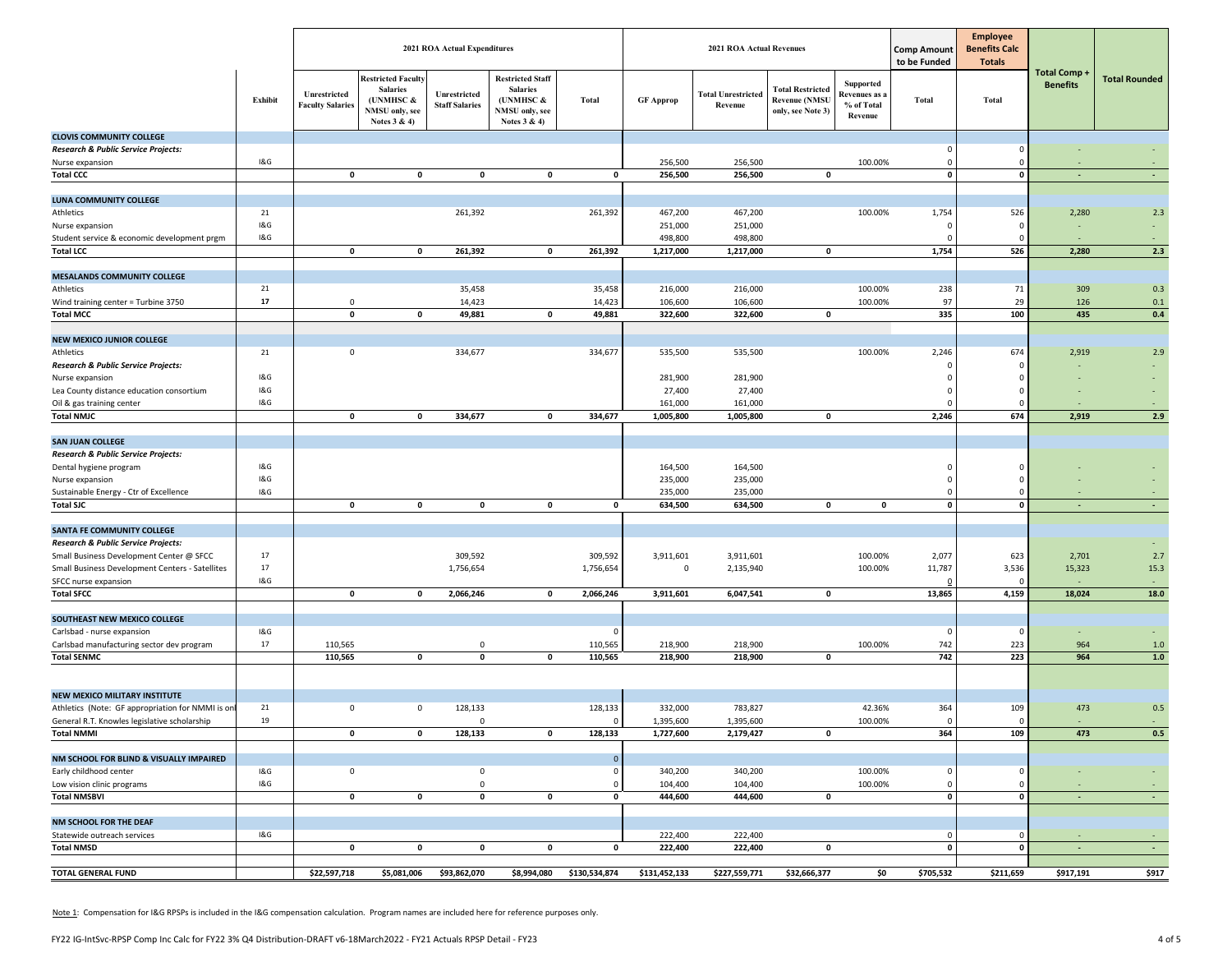|         |                                         |                                                                                              | <b>2021 ROA Actual Expenditures</b>   |                                                                                            |       |                  | <b>2021 ROA Actual Revenues</b>      |                                                               |                                                     | <b>Comp Amount</b><br>to be Funded | Employee<br><b>Benefits Calc</b><br><b>Totals</b> |                                        |               |
|---------|-----------------------------------------|----------------------------------------------------------------------------------------------|---------------------------------------|--------------------------------------------------------------------------------------------|-------|------------------|--------------------------------------|---------------------------------------------------------------|-----------------------------------------------------|------------------------------------|---------------------------------------------------|----------------------------------------|---------------|
| Exhibit | Unrestricted<br><b>Faculty Salaries</b> | <b>Restricted Faculty</b><br><b>Salaries</b><br>(UNMHSC &<br>NMSU only, see<br>Notes $3 & 4$ | Unrestricted<br><b>Staff Salaries</b> | <b>Restricted Staff</b><br><b>Salaries</b><br>(UNMHSC &<br>NMSU only, see<br>Notes $3 & 4$ | Total | <b>GF Approp</b> | <b>Total Unrestricted</b><br>Revenue | <b>Total Restricted</b><br>Revenue (NMSU<br>only, see Note 3) | Supported<br>Revenues as a<br>% of Total<br>Revenue | <b>Total</b>                       | <b>Total</b>                                      | <b>Total Comp +</b><br><b>Benefits</b> | Total Rounded |

Note 2: For most programs, the compensation increase is calculated by multiplying actual salaries times the ratio of GF appropriations to total unrestricted revenues; the exceptions are certain programs of UNM/HSC (see Note 3), and Dept of Ag, AES and CES (Note 4).

Note 3: For three programs of UNM/HSC, the same methodology is used as for Instruction & General, i.e. all unrestricted salaries are included in the calculation. This exception has been grand‐fathered in via the annual appropriation process over many years.

Note 4: Pursuant to House Memorial 77 of the 1991 legislative session, the former Commission on Higher Education implemented a special procedure for calculating compensation increases for the NM Department of Agriculture, NMSU Agricultural Experiment Station, and NMSU Cooperative Extension Service. This procedure adds federal revenues to General Fund appropriations for the numerator, uses all revenues (unrestricted and restricted) for the denominator, and multiplies the resulting ratio by all salaries (unrestricted and restricted).